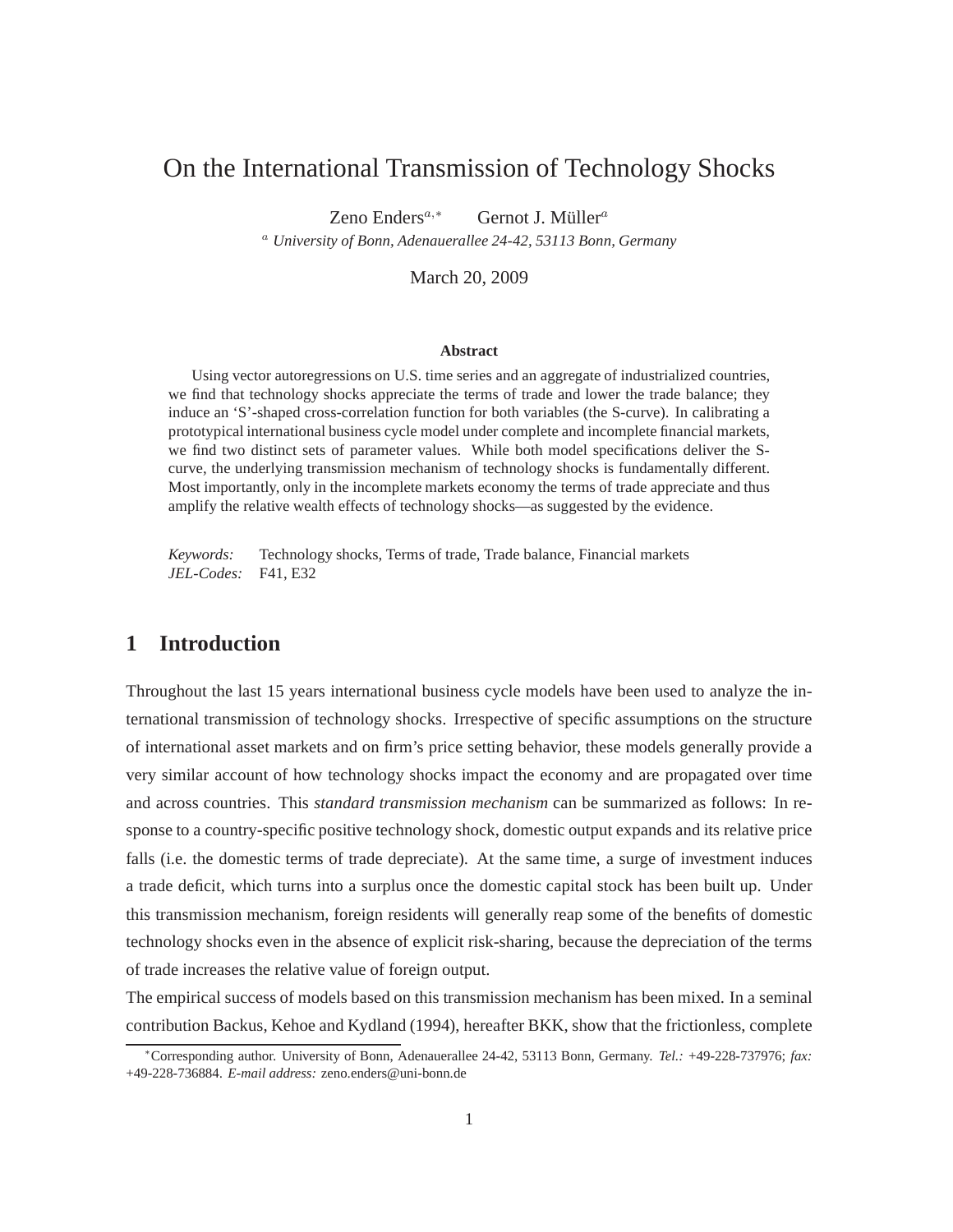markets variant of the model fails to replicate several key properties of the data, notably the volatility of relative prices.<sup>1</sup> At the same time BKK emphasize that—conditional on technology shocks—the model delivers the *S-curve*, i.e. an S-shaped cross-correlation function for the trade balance and the terms of trade. The S-curve is 'one of the striking features of the data' (BKK, p. 93), and turns out to be robust both across countries and sample periods. As a stylized fact characterizing international business cycles, it will also play a key role in the assessment of the international transmission mechanism provided by the present paper.

We estimate a VAR model on quarterly time series data covering the post-Bretton Woods period for the U.S. and an aggregate of industrialized countries. As in Galí (1999), we identify technology shocks by assuming that only these shocks affect U.S. labor productivity in the long-run. We generate counterfactual time series that would have been obtained, if technology shocks had been the sole source of fluctuations. On the basis of these time series we compute several statistics, notably the cross-correlation function for the trade balance and the terms of trade. We find it to be S-shaped as well, but more pronounced relative to its unconditional counterpart. Regarding impulse response functions, we find that a positive technology shock induces a hump-shaped increase in output, investment and consumption in the U.S. relative to the other countries and a lasting, hump-shaped decline of the U.S. trade balance. In decomposing the consumption response, we find a strong and significant increase in U.S. consumption and a persistent, albeit insignificant, decline in foreign consumption. At the same time the relative price of domestic goods increases, i.e. we find a positive technology shock to induce an *appreciation* of the U.S. terms of trade and its real effective exchange rate.

We confront a prototypical business cycle model, i.e. a variant of the model originally proposed by BKK, with the evidence. In addition to complete financial markets, we also consider the possibility that only non-contingent bonds are traded across countries (incomplete financial markets), and allow for investment adjustment costs. While we maintain the assumption that prices are flexible in order to focus on the role of *relative* prices in the baseline case, we also perform sensitivity analysis suggesting that the quantitative importance of price rigidities is limited for the phenomena under study. We calibrate the model targeting conditional rather than unconditional moments, because according to an emerging consensus technology shocks are unlikely to be the only source of business cycle fluctuations.<sup>2</sup> Specifically, we use conditional volatilities of key variables as well as the conditional S-curve

<sup>&</sup>lt;sup>1</sup>Subsequent research has documented this failure as well as other anomalies and made various suggestions for their resolution. Examples for further evidence on anomalies include Backus, Kehoe and Kydland (1995), Baxter (1995), Ravn (1997), Ambler, Cardia and Zimmermann (2004); for partially successful resolutions see Stockman and Tesar (1995), Chari, Kehoe and McGrattan (2002), Heathcote and Perri (2002), Kehoe and Perri (2002) and, more recently, Corsetti, Dedola and Leduc (2008).

<sup>&</sup>lt;sup>2</sup>See Galí (1999), Altig, Christiano, Eichenbaum and Lindé (2005), henceforth ACEL, or Chari, Kehoe and McGrattan (2005). While these papers disagree in various respects, they all suggest that the contribution of technology shocks to business cycle fluctuations is substantially lower than 70 percent as argued, for instance, in Kydland and Prescott (1991). Moreover, results from a business cycle variance decomposition discussed below suggest that while technology shocks are an important source of business cycle fluctuations, other shocks are likely to play a significant role as well.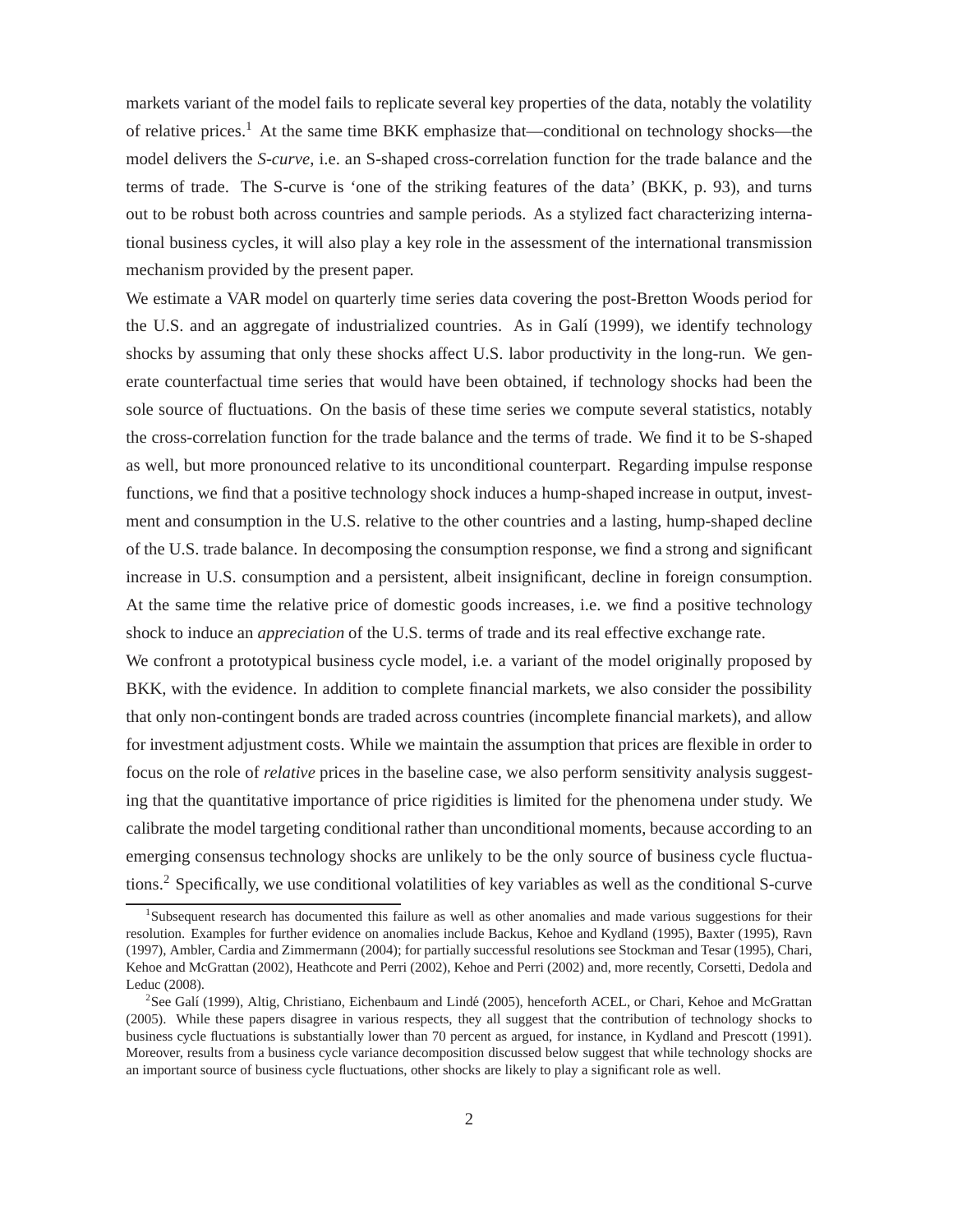to pin down parameter values for the elasticity of substitution between domestic and foreign goods, investment adjustment costs and the persistence of technology differentials. We consider both asset market structures. If financial markets are complete, we find a fairly high elasticity of substitution, while technology differentials are moderately persistent and investment costs are absent. If financial markets are incomplete, we obtain a low elasticity of substitution and a very persistent process for technology. In this case we document evidence for investment adjustment costs.

Our assessment of the model starts with the observation that the S-curve is fairly well matched under both model specifications. We thus turn to the underlying transmission mechanism and compare the impulse responses of the theoretical economies with those obtained from the VAR model. Here we observe a striking difference across both specifications: under the complete markets calibration the model predicts a depreciation of the terms of trade and a sharp fall of the trade balance on impact—in line with the standard transmission mechanism. In contrast, under the incomplete markets calibration, the model implies a transmission mechanism which turns the responses of the terms of trade and the trade balance upside down: it predicts an appreciation of the terms of trade and a hump-shaped decline in the trade balance—in line with the VAR evidence. Similarly, we find that only under the incomplete markets calibration the model predicts a fall in foreign consumption as suggested by the VAR evidence.

Regarding the role of asset markets in shaping the transmission process, it is important to stress that the difference across calibrations is not the result of different asset markets *per se*. In fact, for standard calibrations of the prototypical business cycle model, the transmission mechanism hardly differs across the two asset market structures. Hence, our results are not to be taken as evidence in favor of incomplete markets as such, but as support for incomplete markets-*cum*-low-elasticity. Put differently, we provide evidence in favor of a particular transmission mechanism which is quite distinct from the standard transmission mechanism of technology shocks common to most international business cycle models.

Corsetti, Dedola and Leduc (2007), henceforth CDL, were the first to observe such a possible alternative to the standard transmission mechanism.<sup>3</sup> Specifically, CDL show that if home bias is pervasive, the elasticity of substitution between domestic and foreign goods is low, and financial markets are incomplete, technology shocks appreciate the real exchange rate and the terms of trade. As a result, terms of trade movements amplify the effects of technology shocks on the distribution of wealth across countries. To assess this more formally, we compute the dynamic wealth effect of a domestic technology shock, both at home and abroad. We find that under the complete markets calibration, both countries' residents experience a positive wealth effect. Under the incomplete markets calibration, in contrast, foreign residents' wealth is adversely affected by the shock.

<sup>&</sup>lt;sup>3</sup>In contrast to the present paper, CDL do not investigate the cross-correlation function for the trade balance and the terms of trade. Instead, they focus on the consumption-real exchange rate anomaly identified by Backus and Smith (1993).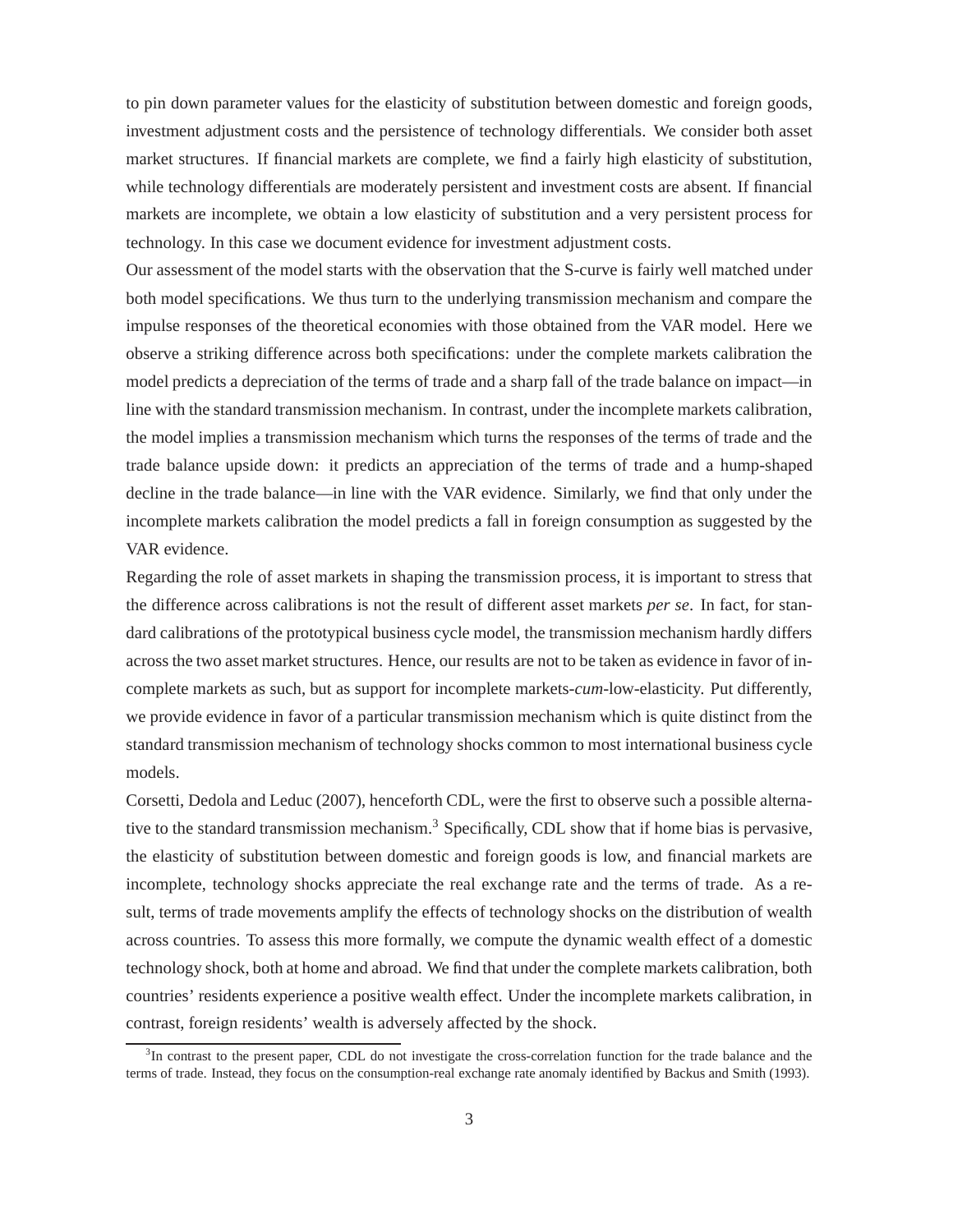The remainder of the paper is organized as follows. In the next section, we provide time series evidence on the international transmission mechanism of technology shocks. We outline and calibrate the business cycle model under both asset market structures in section 3 and analyze the implied transmission mechanism and its implications in section 4 together with results from sensitivity analysis. In section 5 we offer a brief conclusion. The appendix provides details on the VAR model and several robustness tests.

### **2 Time Series Evidence**

In this section we use quarterly time series data for the U.S. and an aggregate of industrialized countries to establish evidence on the international transmission of technology shocks. Our sample covers the post-Bretton Woods period 1973–2006. Before turning to the estimation of a VAR model, we compute the unconditional cross-correlation function for the trade balance and the terms of trade revisiting a key finding of BKK. The terms of trade  $p_t$  are defined as the import deflator divided by the export deflator of goods and services. The trade balance  $nx<sub>t</sub>$  is measured as the ratio of nominal net exports to nominal GDP.<sup>4</sup> In order to separate short-run fluctuations from long-run movements in both time series, we employ the HP-filter with a smoothing parameter of 1600.

The dashed line in the left panel of Figure 1 displays the cross-correlation function for the terms of trade (in time t) and the trade balance (in time  $t + k$ ) for k ranging from -8 to 8 quarters, i.e. for leads and lags up to two years. As described by BKK, the shape of the cross-correlation function resembles an horizontal 'S'. The correlation is about zero at  $k = 0$  and becomes negative to the left of this point. The correlation between  $p_t$  and  $nx_{t+k}$  is increasingly positive for  $k > 0$ , such that future trade balance realizations are positively associated with current terms of trade.

BKK rationalize the S-curve by appealing to a specific transmission mechanism of technology shocks that, partly as a result of their work, may be considered as the standard transmission mechanism.<sup>5</sup> After a one-time positive shock to technology, domestic output increases and its relative price falls  $(p_t$  increases). Investment increases strongly and induces a fall in net exports. After the surge in investment dissipates, the trade balance moves into a surplus. The contemporaneous correlation of both variables is therefore likely to be small or negative, while  $p_t$  and  $nx_{t+k}$  are positively correlated for  $k > 1$ .

#### **Figure 1 about here**

<sup>&</sup>lt;sup>4</sup>We follow BKK and consider net exports in current prices thereby allowing valuation effects to play an important role in the dynamics of the trade balance. Note that this is quite distinct from analyzing the dynamics of the trade balance in constant prices, see Raffo (2008). The appendix provides a detailed description of the data.

<sup>&</sup>lt;sup>5</sup>The cross-correlation pattern is also consistent with the notion of a J-curve, whereby a depreciation of the terms of trade (i.e. a rise in  $p_t$ ) leads—through sluggish expenditure switching effects—to an increase in net exports only with a delay. This consideration provides the starting point for the analysis of BKK.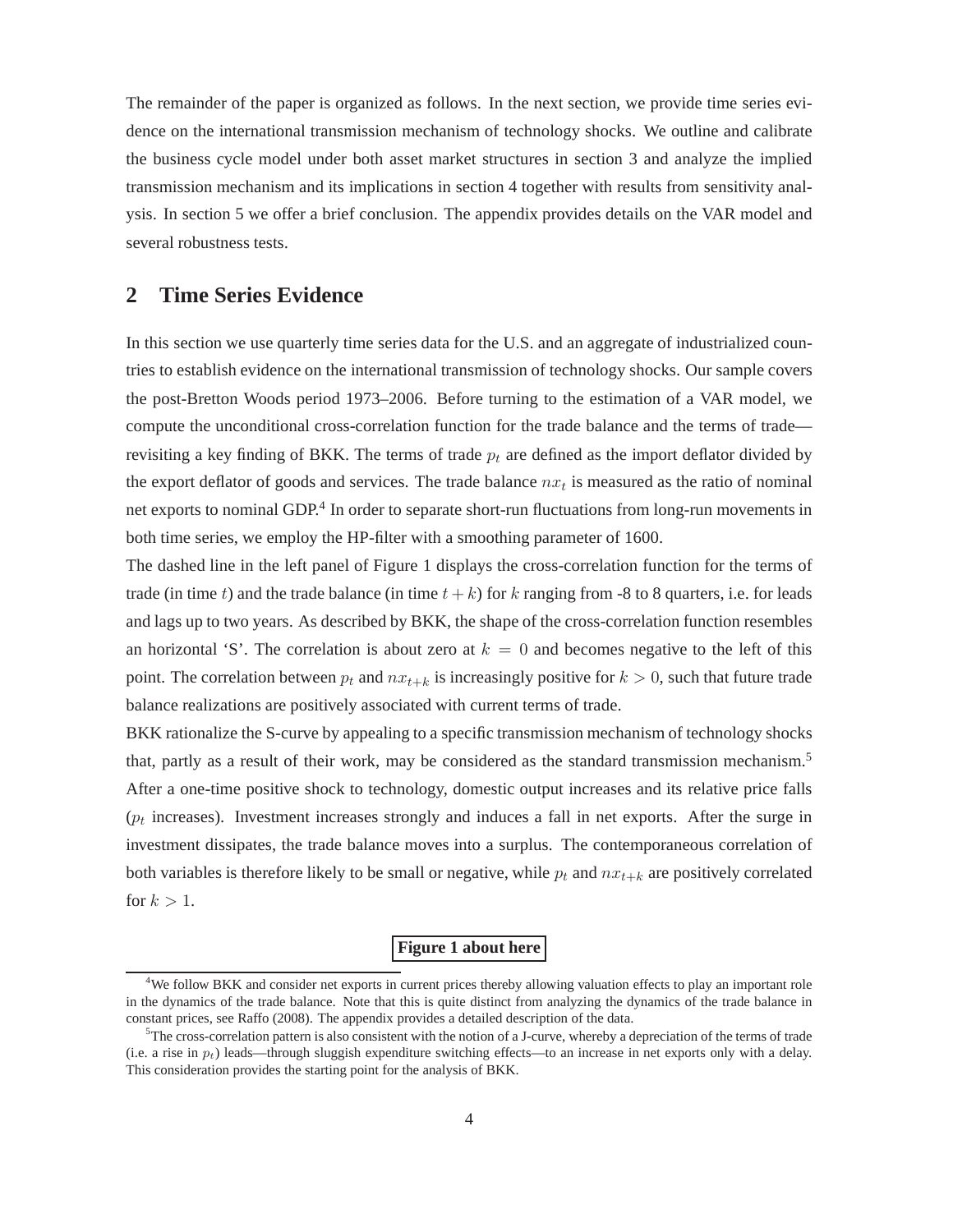#### **2.1 The VAR model**

In the following we estimate a VAR model and identify technology shocks using long-run restrictions. The model includes the following variables: the growth rate of U.S. labor productivity (output/hour), the log of U.S. output relative to a measure of output in an aggregate of industrialized countries, which we refer to as the 'rest of the world' (or 'ROW'), the U.S. terms of trade, and the U.S. trade balance scaled by GDP. To economize on the degrees of freedom, we replace relative output, in turn, with relative investment and relative consumption and re-estimate the VAR model each time. Similarly, we replace the terms of trade with the real exchange rate to assess the effect of technology shocks on the latter. Finally, we also consider specifications of our VAR model where we substitute, in turn, U.S. consumption and ROW consumption for relative consumption. The responses of these variables will turn out to be important in order to assess different calibrations of our theoretical model below.

Our identification strategy hinges on the assumption that the endogenous variables are stationary. On the basis of the available data, however, it is not possible to reject stochastic trends in relative output, investment and consumption as well as in the trade balance; we therefore use first differences of these variables in our baseline specification.<sup>6</sup> In all specifications measures for oil price changes, relative inflation and the relative short-term nominal interest rate are included as well. We add these variables in order to control for a possible role of monetary policy and price rigidities in the transmission of technology shocks, suggested by several authors (see, e.g., Galí 1999 in a closed economy context).<sup>7</sup> We also include a constant and four lags of each of the seven variables.

In order to identify technology shocks we follow Galí (1999) and others by assuming that these are the only shocks which affect the level of U.S. labor productivity in the long run. Such technology shocks are likely to consist of a country-specific (idiosyncratic) and a global (common) component. However, to the extent that the other variables in the VAR, which are expressed in relative terms in our baseline specification, respond to the identified shock, we are likely to pick up the idiosyncratic component—a positive response of relative output serves as an ex-post criterion indicating that we are indeed identifying a positive innovation in relative technology. Common innovations to technology, instead, can be expected to affect all countries similarly and to have a negligible effect on relative variables. Such shocks may induce an adjustment of relative variables only, if there are substantial asymmetries across countries, notably in the net foreign asset position. We assess this possibility in our calibrated business cycle model, but do not find import quantitative effects.<sup>8</sup> Note that the

<sup>6</sup>Using the level rather than the difference specification, we obtain very similar results—notably for the terms of trade and net exports. Results are available upon request.

 $7B$ elow we study a business cycle model with flexible prices (baseline case). Sensitivity analysis suggests that price rigidities do not alter the transmission mechanism in a quantitatively important way, see section 4.4.

<sup>&</sup>lt;sup>8</sup>See section 4.4. Earlier work also provides evidence in support of this finding regarding the trade balance. Glick and Rogoff (1995) test a small open economy version of the international business cycle model by comparing the effect of country-specific and global technology shocks on the current account. They find no effect of the global component.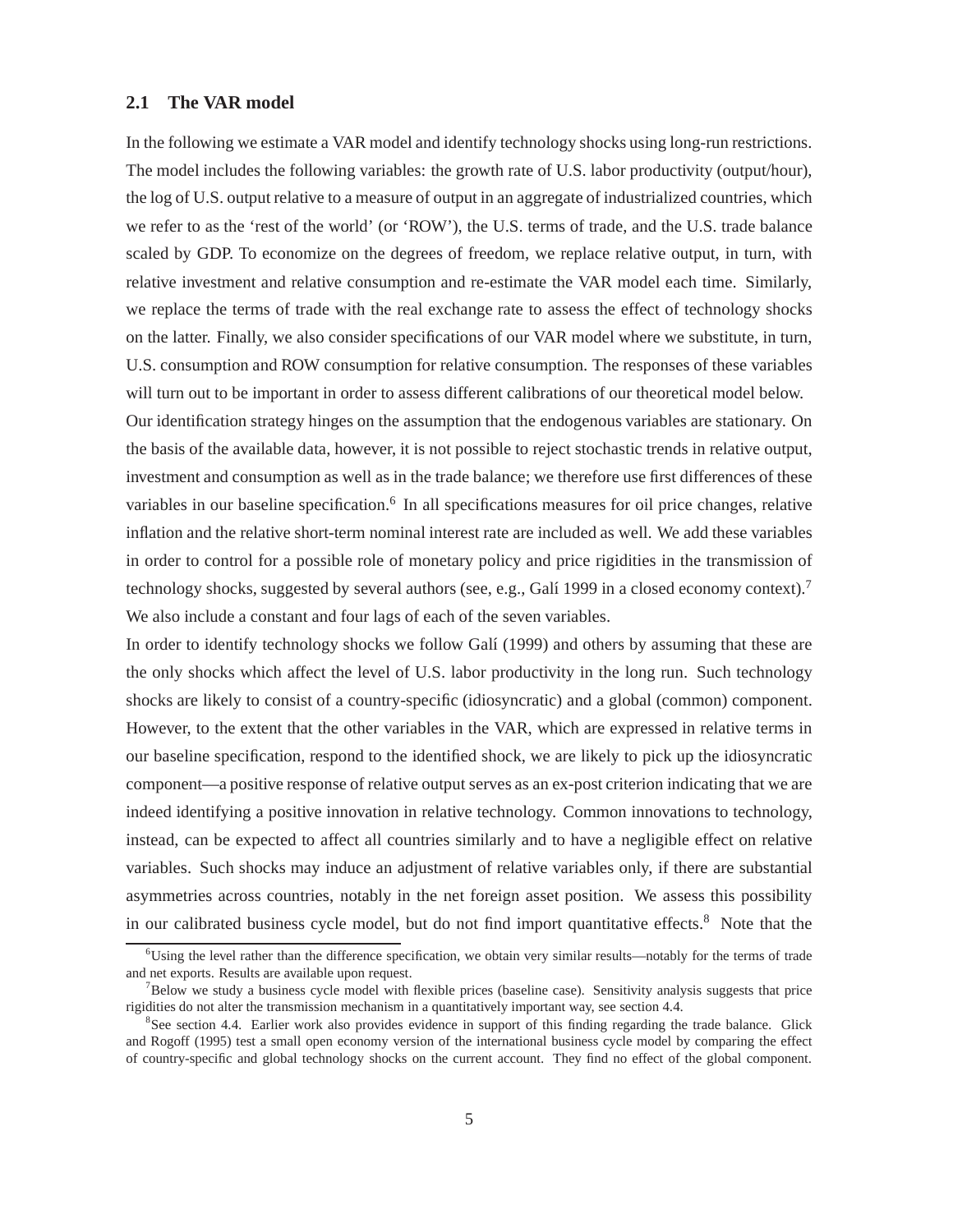business cycle model implies that relative labor productivity is stationary, which is why we focus on U.S. labor productivity rather than on relative labor productivity to achieve identification via long-run restrictions.<sup>9</sup>

In the baseline specification we only identify technology shocks. To assess their importance relative to monetary policy shocks, we consider an alternative specification in which we also identify (relative) monetary policy shocks, i.e. non-systematic innovations to the relative short-run interest rate. In this case we assume that all variables other than the terms of trade and the trade balance are predetermined relative to the interest rate. In the appendix we provide more details on the identification and estimation of the VAR model.

#### **2.2 Results**

The right panel of Figure 1 displays four quarter moving averages of the identified technology shocks (solid line) together with a conventional measure for the change in total factor productivity, the demeaned growth rate of the Solow residual (dashed line). We observe a strong co-movement of both time series with a correlation coefficient of about 0.7.

#### **Table 1 about here**

Given the estimated model and the identified technology shocks, we use the baseline VAR model to compute counterfactual time series that would have been observed, if technology shocks had been the only source of business cycle fluctuations. We then calculate the cross-correlation function for the trade balance and the terms of trade after HP-filtering the simulated series. The left panel of Figure 1 displays the result. The solid line gives the point estimate, while the shaded area displays 90 percent confidence intervals computed by bootstrap based on 1000 replications.

The conditional cross-correlation function displays a pattern which is similar to the unconditional cross-correlation function (dashed line); it also resembles an horizontal 'S'. In fact, relative to its unconditional counterpart, the S-shape of the conditional cross-correlation function is more pronounced. This difference suggests that actual business cycle fluctuations of the trade balance and the terms of trade are to some extent driven by non-technology shocks. Hence, in order to understand the transmission of technology shocks, it seems important to focus on those fluctuations of the data that can be attributed to these shocks.

Similarly, Gregory and Head (1999) estimate a dynamic factor model to identify common and country-specific factors driving productivity, investment, and the current account. A key finding is that common factors account for almost none of the variations in current accounts. Finally, Normandin and Fosso (2006) decompose technology into a country-specific and a global component using a (one-good) international business cycle model. They find no role for global technology shocks in accounting for current account movements.

 $\degree$ Corsetti, Dedola and Leduc (2006) pursue an alternative strategy and identify relative technology shocks assuming that these are the only shocks having long-run effect on relative labor productivity. They report very similar results, notably for the behavior of international relative prices.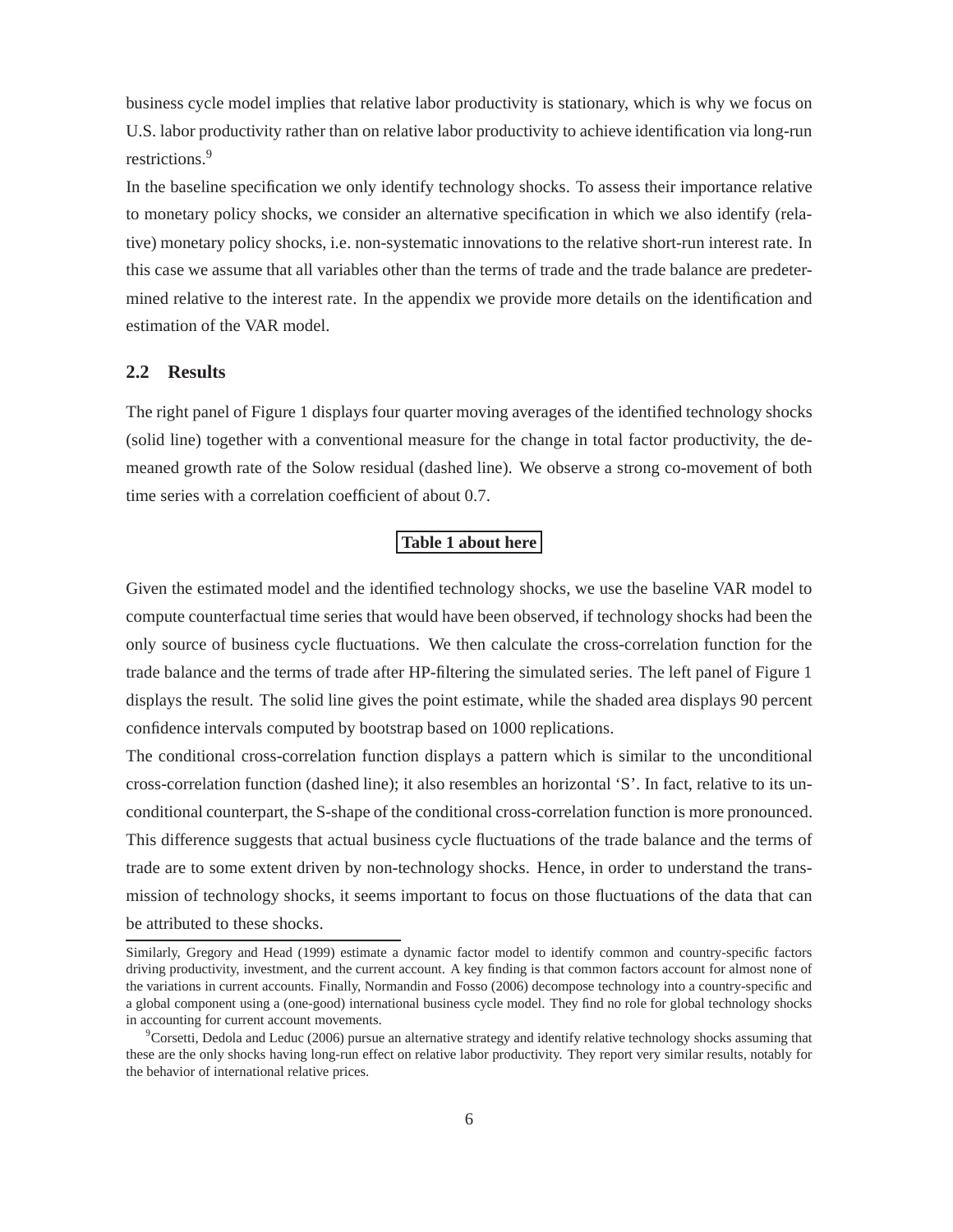We also investigate how conditioning on technology shocks alters additional moments which have received some attention in the international business cycle literature: the standard deviations of the terms of trade, net exports, (relative) investment, and (relative) consumption relative to the standard deviation of (relative) output. The left panel of Table 1 displays the results. In the first and the second column, we report the unconditional and conditional standard deviations, respectively. Conditioning on technology shocks increases the volatility of (relative) consumption, the terms of trade, and net exports, but lowers the volatility of (relative) investment.

### **Figure 2 about here**

To assess the contribution of technology shocks to fluctuations of the trade balance and the terms of trade, we perform a business cycle variance decomposition following ACEL. In this case, as a way of comparison, we also identify monetary policy shocks. Again, we compute counterfactual series that would have been the result if either only technology shocks or only monetary policy shocks had occurred. We then compute the variance of these counterfactual series relative to the variance of the original series after applying the HP-filter. The right panel of Table 1 displays the results. In the third and fourth column we report the fraction of the variance that can be attributed to technology and monetary policy shocks, respectively. For all variables, the contribution of technology shocks to the business cycle variance exceeds those of monetary policy shocks.<sup>10</sup>

In order to gain further insights into the international transmission of technology shocks, we compute the impulse response functions of the baseline VAR model. Figure 2 displays the responses to a one-percent increase in U.S. technology. The shaded areas display 90 percent confidence intervals, computed by bootstrap sampling based on 1000 replications. U.S. labor productivity rises significantly and persistently in response to the technology shock. Next, we consider the response of relative variables (U.S. vs. ROW) indicated by '∆'. Relative output, investment, and consumption show significant and persistent increases, displaying mild humps, with peak responses occurring between 4 and 9 quarters. The response of relative consumption appears to be mostly driven by the increase in U.S. consumption which displays a very similar pattern. Yet consumption in the rest of the world shows a persistent, albeit insignificant, decline.

The trade balance (U.S. net exports) displays a hump-shaped decline, while the terms of trade fall (appreciate). Note that while the fall in the trade balance is gradual, the U.S. terms of trade appreciate sharply on impact; this particular co-movement underlies the conditional S-curve depicted in the left panel of Figure 1.

<sup>&</sup>lt;sup>10</sup>Of course, the importance of technology shocks in accounting for business cycle fluctuations has been a topic of considerable debate in macroeconomics since the early 1980s and is clearly beyond the scope of this paper. Regarding the results for output, note that we consider relative output only. ACEL report a contribution of (neutral) technology and monetary policy shocks to the variance of output of 13 and 14 percent, respectively.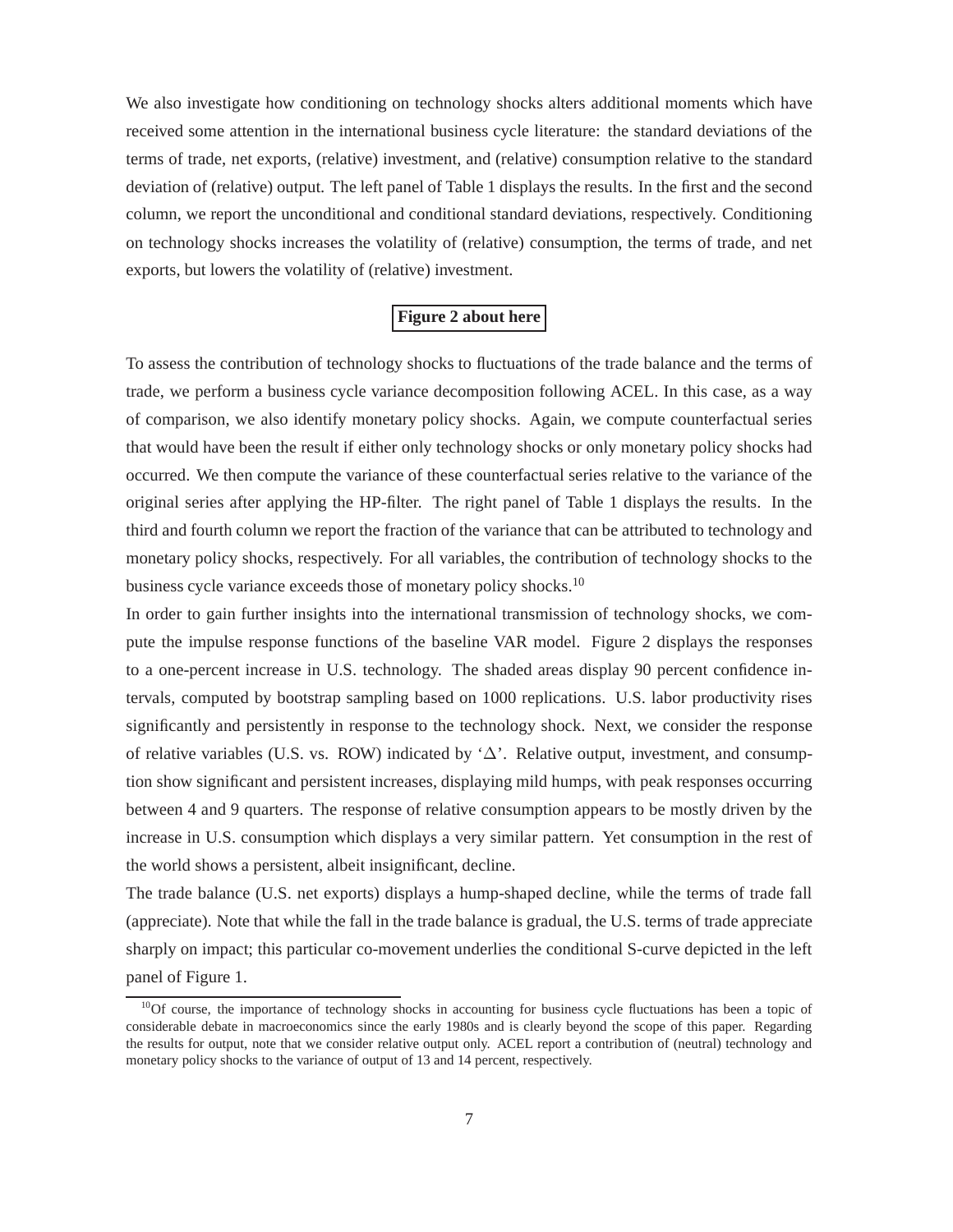The real exchange rate also appreciates significantly in response to the shock. This appreciation, i.e. the fact that the price of U.S. consumption rises relative to the price of ROW consumption, is particularly remarkable, given that U.S. consumption exceeds ROW consumption at the same time. Such a negative co-movement of the real exchange rate and the consumption differential is hard to reconcile with efficient risk-sharing across countries as we discuss below.<sup>11</sup> Finally, we find no significant responses for the remaining variables (not shown): relative inflation, the short-term interest rate differential, and oil price inflation.

Overall, these responses are robust with respect to variations of the sample period and to the inclusion of additional variables in the VAR model.<sup>12</sup> They will therefore play a key role in our assessment of the transmission mechanism implied by different specifications of the business cycle model outlined in the next section. In addition, we use simulated data obtained from the calibrated business cycle model to assess the performance of the VAR: we find that the VAR estimates are quite close to the true responses, see Appendix B.

## **3 The model**

In this section we analyze the international transmission of technology shocks in a standard twocountry business cycle model, a variant of the model originally proposed by BKK. In the next subsection we closely follow the exposition of Heathcote and Perri (2002) and then discuss our strategy to solve the model numerically around a deterministic steady state. We then calibrate the model to match conditional moments obtained from the estimated VAR model.

#### **3.1 Setup**

The world economy consists of two countries,  $i \in \{1, 2\}$ , each of which produces a distinct good and is populated by a representative household. Regarding internationally traded assets, we consider the possibility of complete and incomplete financial markets, where only non-contingent bonds are traded across countries.<sup>13</sup> In the following,  $s<sup>t</sup>$  denotes the history of events before and including time t, consisting of all events  $s_{\tau} \in S$ ,  $\tau \leq t$ , where S is the set of possible events. The probability of history  $s^t$  at time 0 is given by  $\pi(s^t)$ .

 $<sup>11</sup>$ As both the real exchange rate and the terms of trade appreciate, the currency in which export prices are set is unlikely</sup> to play a key role in accounting for the appreciation of the terms of trade, see Obstfeld and Rogoff (2000).

 $12$ Enders, Müller and Scholl (2008) identify technology shocks using an alternative strategy based on sign restrictions. They also find an appreciation of the real exchange rate and the terms of trade.

<sup>&</sup>lt;sup>13</sup>While BKK consider only complete financial markets, Heathcote and Perri (2002) also investigate a third case: financial autarky. In fact, they find that the model performs relatively well under this assumption. However, by definition trade is always balanced in this case, which is thus not suited for our analysis. Note that we depart from the model in Heathcote and Perri (2002) by i) introducing an endogenous discount factor under incomplete financial markets to ensure the stationarity of bond holdings; ii) introducing investment adjustment costs to account for the hump-shaped investment response observed in the data; and iii) assuming that technology is non-stationary and labor augmenting.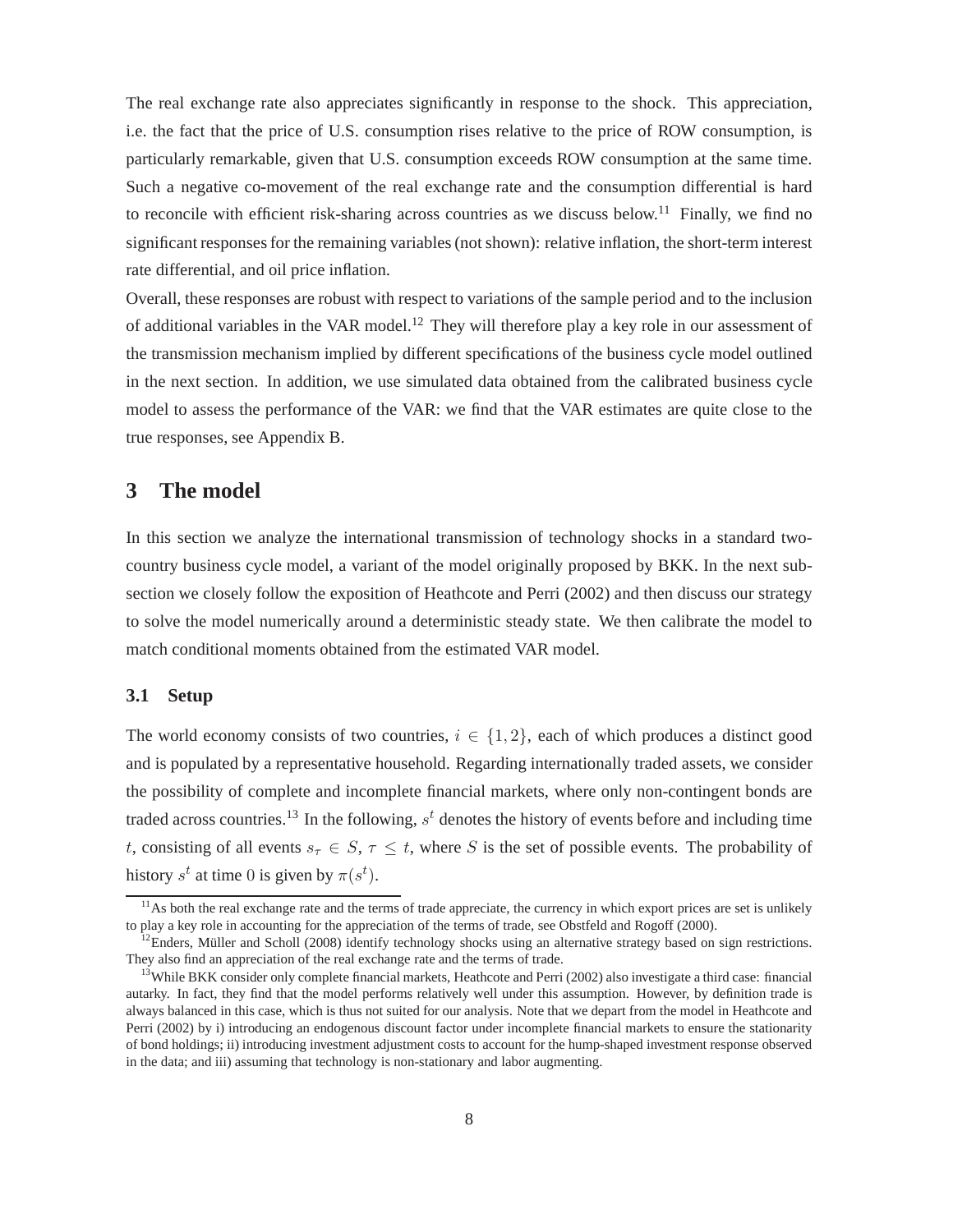**Households** allocate consumption expenditures on final goods  $c_i(s^t)$  and supply labor  $n_i(s^t)$  to intermediate good firms. The representative household in country  $i$  maximizes

$$
\sum_{t=0}^{\infty} \sum_{s^t} \pi(s^t) \beta_i(s^t) U(c_i(s^t), n_i(s^t)), \tag{1}
$$

subject to a budget constraint, which depends on the structure of the international asset markets. As discussed below, the discount factor  $\beta_i(s^t)$  may depend on the sequence of consumption and labor. Instantaneous utility is non-separable in consumption and leisure  $1 - n_i(s^t)$ :

$$
U(c_i(s^t), n_i(s^t)) = \frac{1}{1 - \gamma} [c_i(s^t)^{\mu} (1 - n_i(s^t))^{1 - \mu}]^{1 - \gamma}.
$$
 (2)

The representative household in each country owns the capital stock  $k_i(s^t)$  and rents it to intermediate good firms. Capital and labor are internationally immobile. As in Christiano, Eichenbaum and Evans (2005), we assume that it is costly to adjust the level of investment  $x_i(s^t)$ . Specifically, the law of motion for capital is given by

$$
k_i(s^{t+1}) = (1 - \delta)k_i(s^t) + H(x_i(s^t), x_i(s^{t-1})), \quad \text{with } H = [1 - G(x_i(s^t)/x_i(s^{t-1}))]x_i(s^t). \tag{3}
$$

Restricting  $G(1) = G'(1) = 0$  ensures that the steady-state level of capital is independent of investment adjustment costs captured by the parameter  $\chi = G''(1) > 0$ .

**Intermediate good firms** specialize in the production of a single intermediate good,  $y_i(s^t)$ . It is produced by combining capital and labor according to a standard Cobb-Douglas production function:

$$
y_i(s^t) = k_i(s^t)^{\theta} [z_i(s^t) n_i(s^t)]^{1-\theta}, \tag{4}
$$

where  $z_i(s^t)$  measures the level of technology. Letting  $w_i(s^t)$  and  $r_i(s^t)$  denote the wage rate and the rental rate of capital in terms of the local intermediate good, the problem of intermediate good firms is given by

$$
\max_{n_i(s^t), k_i(s^t)} y_i(s^t) - w_i(s^t) n_i(s^t) - r_i(s^t) k_i(s^t),
$$
  
subject to  $k_i(s^t), n_i(s^t) \ge 0.$  (5)

Intermediate goods are sold on to final good producers in both countries while the law of one price is assumed to hold throughout.

**Final good firms** assemble intermediate goods produced both domestically and abroad. Let  $a_i(s^t)$ and  $b_i(s^t)$  denote the uses of the two intermediate goods in country *i*, originally produced in country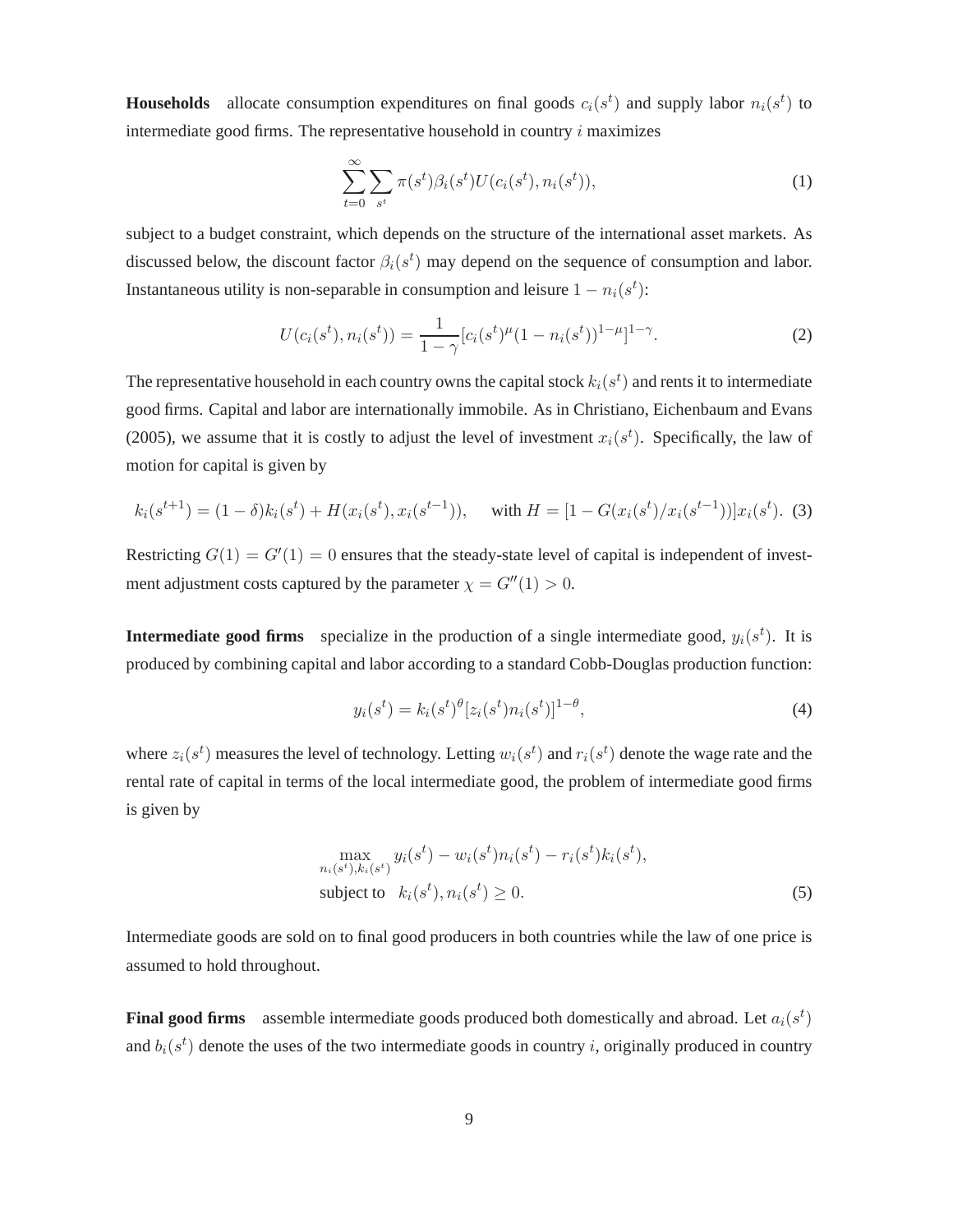1 and 2, respectively. Then final goods are produced on the basis of the following constant returns to scale technology

$$
F_i(a_i(s^t), b_i(s^t)) = \begin{cases} \left[ \omega^{1/\sigma} a_i(s^t)^{(\sigma-1)/\sigma} + (1-\omega)^{1/\sigma} b_i(s^t)^{(\sigma-1)/\sigma} \right]^{\sigma/(\sigma-1)}, & \text{for } i = 1\\ \left[ (1-\omega)^{1/\sigma} a_i(s^t)^{(\sigma-1)/\sigma} + \omega^{1/\sigma} b_i(s^t)^{(\sigma-1)/\sigma} \right]^{\sigma/(\sigma-1)}, & \text{for } i = 2 \end{cases}
$$
(6)

where  $\sigma$  measures the elasticity of substitution between foreign and domestic goods and  $\omega > 0.5$  the extent to which the composition of final goods is biased towards domestically produced intermediate goods. Final good firms solve the following problem

$$
\max_{a_i(s^t), b_i(s^t)} F_i(s^t) - q_i^a(s^t) a_i(s^t) - q_i^b(s^t) b_i(s^t),
$$
\nsubject to  $a_i(s^t), b_i(s^t) \geq 0$ , (7)

where  $q_i^a$  and  $q_i^b$  denote the prices of intermediate goods a and b in terms of the final good  $F_i$ , respectively.

The budget constraint of the representative household depends on the asset market structure. We consider both incomplete and complete international financial markets.

#### *Incomplete financial markets*

In this case, only a non-contingent bond is traded across countries. It pays one unit of the intermediate good a in period  $t + 1$  in each state of the world. Letting  $B_i(s^t)$  and  $Q(s^t)$  denote the quantity and the price of this bond bought by the representative household in country  $i$  at the end of period  $t$ , the budget constraint of household 1 reads as follows

$$
c_1(s^t) + x_1(s^t) + q_1^a(s^t)Q(s^t)B_1(s^t) = q_1^a(s^t)[w_1(s^t)n_1(s^t) + r_1(s^t)k_1(s^t)] + q_1^a(s^t)B_1(s^{t-1}).
$$
 (8)

The budget constraint for the representative household in country 2 is analogously defined in terms of the final good 2.

To ensure stationarity of bond holdings, we follow Mendoza (1991) and Schmitt-Groh´e and Uribe (2003) by assuming that the time discount factor depends on the sequence of consumption and leisure. Specifically, we make the following assumption regarding the functional form:

$$
\beta_i(s^{t+1}) = (1 + \psi[\check{c}_i(s^t)^{\mu}(1 - h_i(s^t))^{1-\mu}])^{-1}\beta_i(s^t) \qquad t \ge 0
$$
  

$$
\beta_i(s^0) = 1,
$$

where  $\tilde{c}_i(s^t) = c_i(s^t)/z_i(s^t)$ , such that the steady-state interest rate is independent of the level of technology, and  $\psi > 0$  is set to determine the discount factor in steady state.<sup>14</sup>

<sup>&</sup>lt;sup>14</sup>Note that households do not internalize the effect of consumption and labor on the discount factor. Regarding the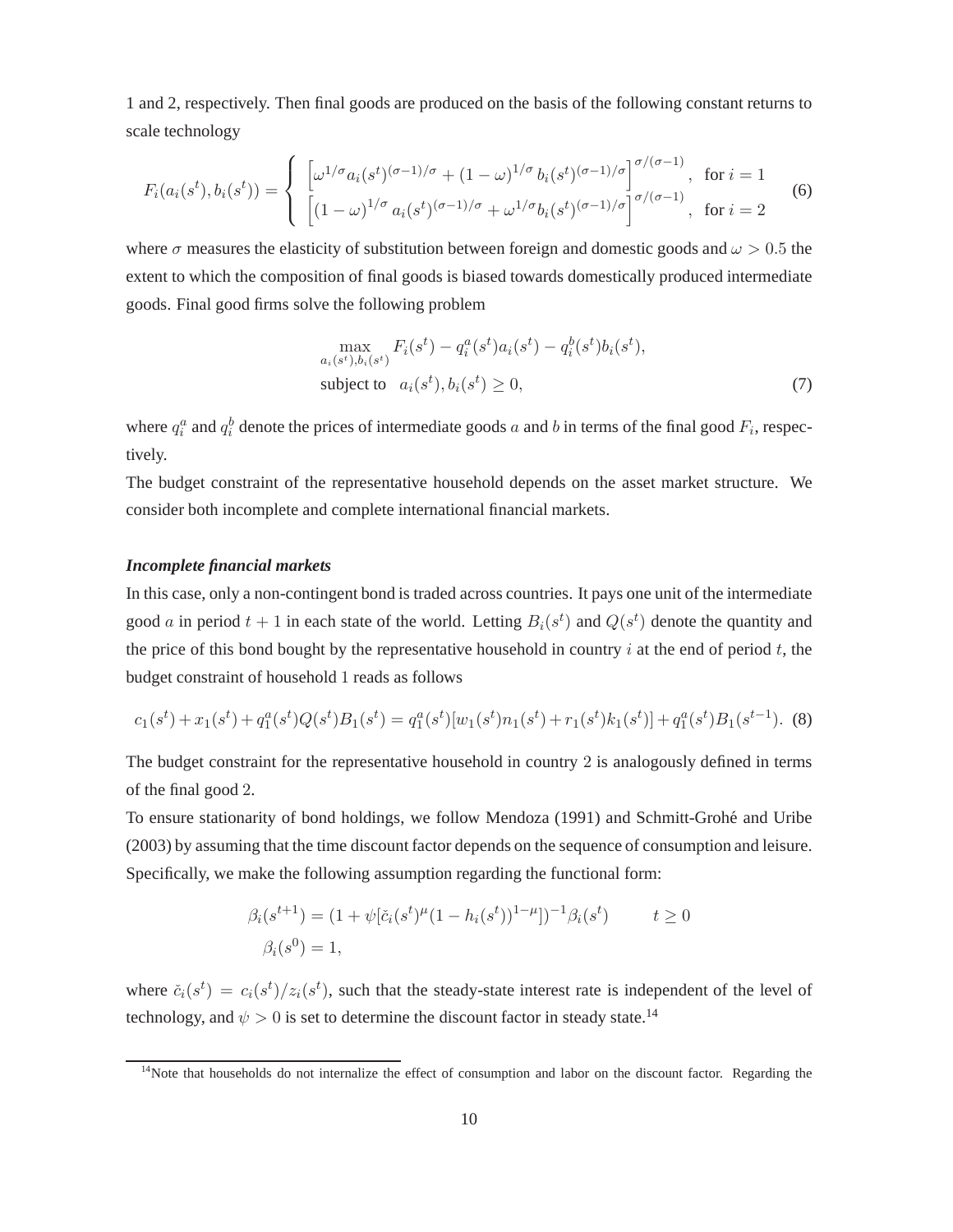#### *Complete markets*

Alternatively, we consider the case in which a complete set of state-contingent securities is traded on international financial markets. Letting  $B_i(s^t, s_{t+1})$  denote the quantity of bonds bought by household i in period t that pay one unit of the intermediate good  $a$  in  $t + 1$  if the state of the economy is  $s_{t+1}$ , the budget constraint of household 1 reads as

$$
c_1(s^t) + x_1(s^t) + q_1^a(s^t) \sum_{s_{t+1}} Q(s^t, s_{t+1}) B_1(s^t, s_{t+1})
$$
  
=  $q_1^a(s^t) [w_1(s^t) n_1(s^t) + r_1(s^t) k_1(s^t)] + q_1^a(s^t) B_1(s^{t-1}, s_t).$  (9)

The budget constraint for the representative household in country 2 is analogously defined in terms of the final good 2. For convenience, we assume that the time discount factor is constant in this case, i.e.  $\beta_i(s^t) = \beta^t$ .

**Equilibrium** is a set of prices for all  $s^t$  and all  $t \geq 0$  such that when intermediate and final good firms as well as households take these prices as given, households solve (1) subject to the capital accumulation equation (3) and to either budget constraint (8) or (9); firms solve their static problems (5) and (7) subject to the production functions (4) and (6); furthermore, all markets clear, i.e. for intermediate goods we have

$$
a_1(s^t) + a_2(s^t) = y_1(s^t), \tag{10}
$$

$$
b_1(s^t) + b_2(s^t) = y_2(s^t); \tag{11}
$$

for final goods

$$
c_i(s^t) + x_i(s^t) = F_i(s^t),
$$
   
  $i = 1, 2;$ 

and, under incomplete financial markets

$$
B_1(s^t) + B_2(s^t) = 0
$$

holds, or under complete financial markets

$$
B_1(s^t, s_{t+1}) + B_2(s^t, s_{t+1}) = 0, \ \forall \ s_{t+1} \in S.
$$

endogenous discount factor, Bodenstein (2006) emphasizes that it ensures the uniqueness of the steady state—in contrast to other assumptions which induce stationarity of bond holdings. While he warns against excluding the multiplicity of steady states a priori, note that an endogenous discount factor will generally pick the symmetric one. Regarding impulse responses functions to technology shocks, Bodenstein also points out the possibility of multiplicities, which are ignored if a linearized version of the model is used. We will rely on such a version of the model in our simulations below. This seems sensible, because we thereby ignore time paths that induce implausibly large jumps in consumption and output in response to technology shocks.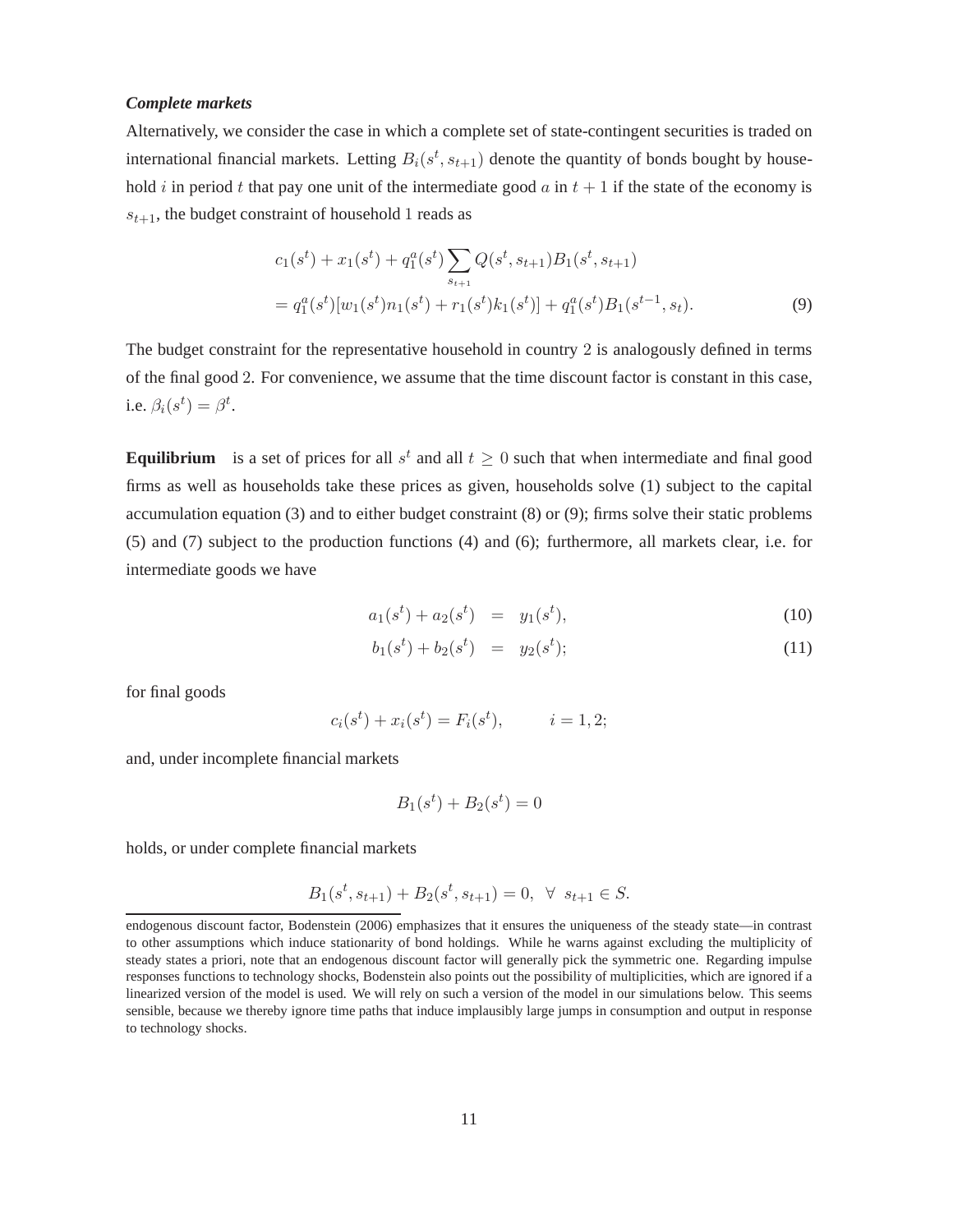Additional variables of interest are the terms of trade  $p(s^t)$ , the trade balance  $nx(s^t)$ , and the real exchange rate  $rx(s^t)$ . For the terms of trade and the real exchange rate in country 1, we have

$$
p(s^t) = q_1^b(s^t)/q_1^a(s^t)
$$
 and  $rx(s^t) = q_1^a(s^t)/q_2^a(s^t)$ ,

respectively. Its trade balance is defined as the ratio of net exports to output

$$
nx(s^{t}) = \frac{a_2(s^{t}) - p(s^{t})b_1(s^{t})}{y(s^{t})}.
$$

#### **3.2 Model solution**

We linearize the model around a symmetric steady state and consider the deviations of a variable from its steady-state value. More precisely, we focus on relative variables, i.e. the behavior of a domestic variable relative to its foreign counterpart. We assume that domestic and foreign technologies, written in logs using 'hats', follow the joint process

$$
\begin{bmatrix}\n\hat{z}_1(s^t) \\
\hat{z}_2(s^t)\n\end{bmatrix} = \begin{bmatrix}\n\rho_1 & \rho_2 \\
\rho_2 & \rho_1\n\end{bmatrix} \begin{bmatrix}\n\hat{z}_1(s^{t-1}) \\
\hat{z}_2(s^{t-1})\n\end{bmatrix} + \begin{bmatrix}\n\varepsilon_1(s^t) \\
\varepsilon_2(s^t)\n\end{bmatrix},
$$
\nwith

\n
$$
\begin{bmatrix}\n\varepsilon_1(s^t) \\
\varepsilon_2(s^t)\n\end{bmatrix} \sim N \left( \begin{bmatrix}\n0 \\
0\n\end{bmatrix}, \begin{bmatrix}\n\sigma_{\varepsilon_1}^2 & \sigma_{\varepsilon_1 \varepsilon_2} \\
\sigma_{\varepsilon_1 \varepsilon_2} & \sigma_{\varepsilon_2}^2\n\end{bmatrix} \right).
$$
\n(12)

Note that, as in the calibrated models of BKK and Heathcote and Perri (2002), technology spillovers are assumed to be symmetric. In addition, to be consistent with our identification strategy used in the VAR model, we assume that  $\rho_1 + \rho_2 = 1$  such that innovations to technology have permanent effects on the level of technology. In addition, we assume that  $\rho_1, \rho_2 > 0$ . As a result there is a cointegration relation between  $\hat{z}_1(s^t)$  and  $\hat{z}_2(s^t)$ , with the cointegrating vector  $\begin{bmatrix} 1 & -1 \end{bmatrix}$ .

This allows us to focus on relative technology  $\tilde{z}(s^t) = \hat{z}_1(s^t) - \hat{z}_2(s^t)$ , which is stationary and follows the  $AR(1)$  process

$$
\tilde{z}(s^t) = \rho \tilde{z}(s^{t-1}) + \varepsilon(s^t), \qquad \varepsilon(s^t) \sim N(0, \sigma_{\varepsilon_1}^2 + \sigma_{\varepsilon_2}^2 - 2\sigma_{\varepsilon_1 \varepsilon_2})
$$
\n(13)

with  $\rho = \rho_1 - \rho_2$ . In the symmetric two-country model only the technology differential matters for the dynamics of relative variables, the terms of trade and the trade balance. Given that we are primarily interested in the joint dynamics of these two variables, we focus on the parameter  $\rho$ , i.e. on the persistence of relative technology, without having to take a stand on the relative size of  $\rho_1$  to  $\rho_2$ . We thus rely on the process (13) in calibrating the model. Below we show that global shocks are likely to play a quantitatively negligible role for the variables of interest even if we assume that the net foreign asset position in steady state is different from zero.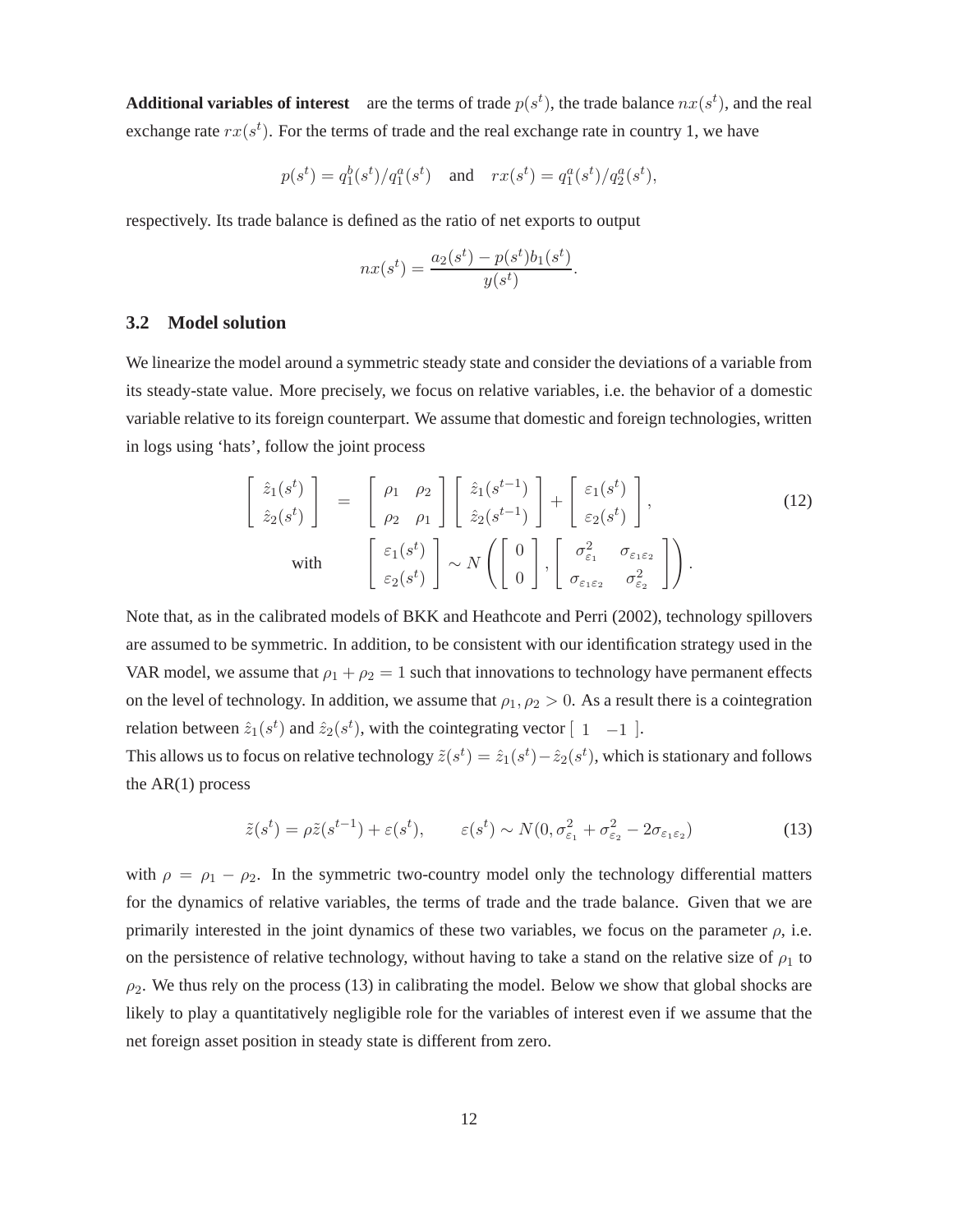#### **3.3 Calibration**

The model outlined in the previous subsections is meant to provide a structural interpretation of the time series evidence established in section 2. A subset of the results of the VAR analysis will therefore play a key role in calibrating the model. In a first step, we use the conditional S-curve to calibrate the model, given that its unconditional counterpart is a stylized fact of international business cycles and one of the dimensions in which the prediction of the model has been shown to square well with the evidence. In addition, we consider three more moments in order to pin down the structural model parameters: the standard deviations of the terms of trade, net exports, and investment conditional on technology shocks, which are reported in the second column of Table 1.<sup>15</sup> Simple experimentation shows that the corresponding statistics implied by the model are governed by the values of three parameters: the elasticity of substitution between domestic and foreign goods  $\sigma$ , investment adjustment costs  $\chi$ , and the persistence of the process of relative technology  $\rho$ .

Our calibration strategy is therefore to pin down values for these model parameters in order to match the conditional S-curve and the mentioned volatilities obtained from the VAR model. This is particularly suitable, given that values for all three parameters are not identified by first moments of the data and are at the focus of the debate on the international transmission process.<sup>16</sup> Other parameters have little bearing on the targeted moments and are less controversial in the literature. We therefore simply follow BKK's choice of parameter values.

More formally, our calibration strategy can be stated as follows. Let  $m_d$  denote a  $8 \times 1$  vector, where the first five elements contain the empirical cross-correlation function between two lags and leads and the last three elements contain the standard deviation of the terms of trade, net exports and relative investment (relative to output). Let  $m(\lambda)$  denote the corresponding theoretical moments obtained from a simulation of the model (averages over 40 simulations of 150 observations, corresponding to the number of observations used in the VAR). As the theoretical moments depend on  $\lambda = \{ \sigma \chi \rho \}$ , we find values for these parameters by solving the following problem

$$
\min_{\lambda} (m(\lambda) - m_d)' W (m(\lambda) - m_d), \qquad (14)
$$

where  $W$  is a diagonal weighting matrix containing the inverse of the standard deviation of the elements of  $m_d$ . We solve (14) for both asset market structures—complete and incomplete international financial markets.<sup>17</sup>

<sup>&</sup>lt;sup>15</sup>In addition to the S-curve the volatility of the terms of trade and net exports have received considerable attention in the international business cycle literature. We also target the volatility of investment in order to pin down investment adjustment costs.

<sup>&</sup>lt;sup>16</sup>This is particularly true for  $\sigma$ , see CDL. Regarding the process for technology, the traditional approach is to estimate an AR(1) process on Solow residuals for the U.S. and the rest of the world. Our approach allows us to avoid the usage of these series which are likely to be contaminated by measurement error.

 $17$ Canova and Sala (2006) stress identification issues that may arise in the calibration and estimation of richly specified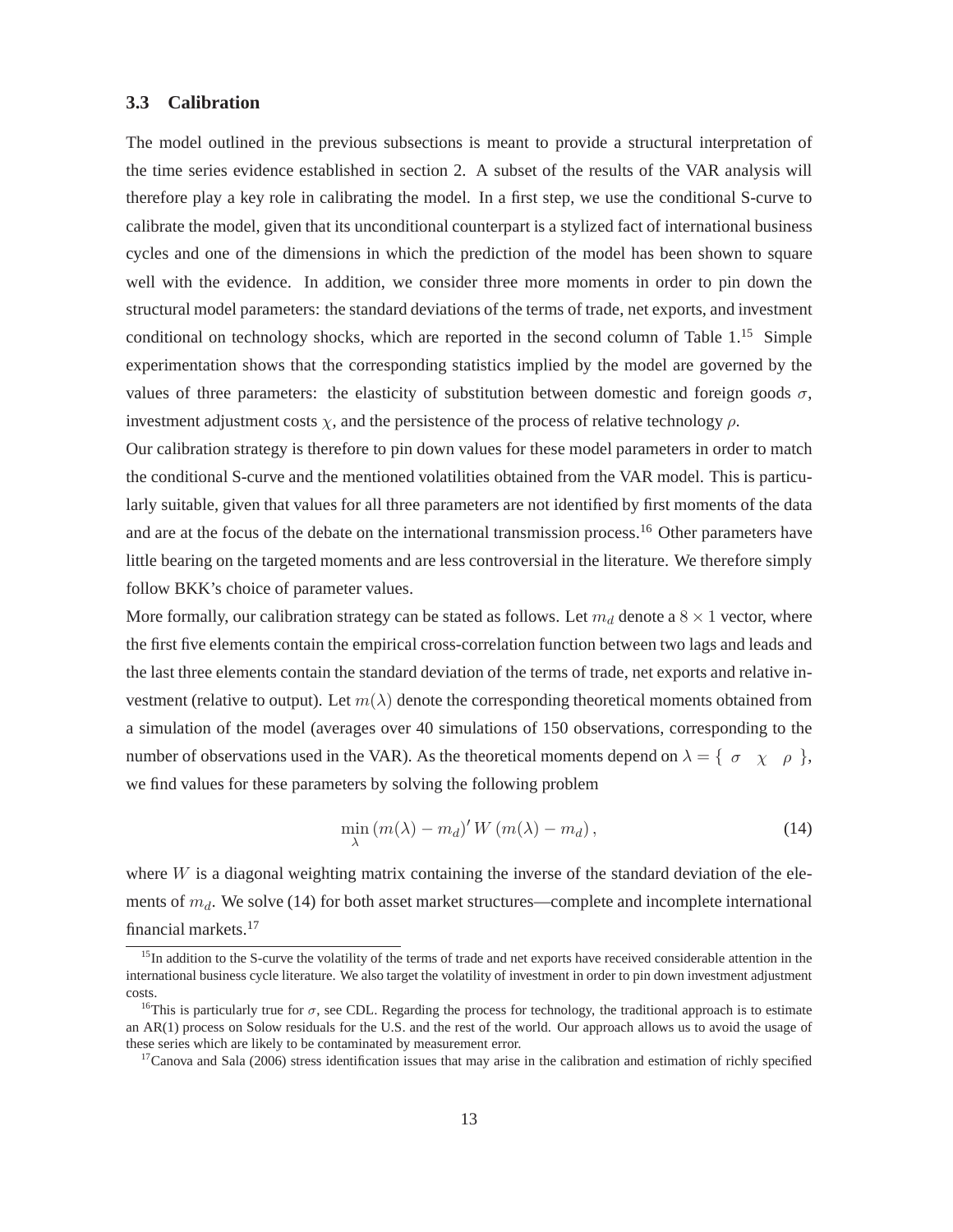#### **Table 2 about here**

Table 2 displays the results. The upper part of the table reports parameter values which are assumed independently of the asset market structure. All values are taken from BKK, except for the import share which we assume to be 0.12, the average in our sample. The lower part of Table 2 reports the values for the elasticity of substitution between domestic and foreign goods,  $\sigma$ , investment adjustment costs,  $\chi$ , and the persistence of the cross-country technology differential,  $\rho$ , obtained by solving (14). The set of parameter values obtained under the assumption that financial markets are complete defines an economy which is characterized by the standard transmission mechanisms, as we show below. The elasticity of substitution between intermediate goods,  $\sigma$ , takes a value of about 3. This is larger than 1.5, the value used in the benchmark economy of BKK, but still within the range of values frequently used in the literature. Investment adjustment costs are absent, while the persistence of technology differentials is moderate:  $\rho = 0.68$ .

#### **Figure 3 about here**

In contrast, assuming that financial markets are incomplete, the set of parameter values obtained by solving (14) is quite distinct. The elasticity of substitution between intermediate goods,  $\sigma$ , takes a value of 0.23.<sup>18</sup> There is also evidence for investment adjustment costs with  $\chi = 0.34$ . Christiano et al. (2005), using the same specification in a different context, report an estimate of approximately 2.5. Finally, technology differentials appear quite persistent with  $\rho = 0.98$ .<sup>19</sup> Regarding the calibration of the model under incomplete financial markets, it is interesting to observe that there is also a local minimum which is characterized by parameter values close to those obtained under complete markets.<sup>20</sup> In Figure 3 we plot the cross-correlation function for the trade balance and the terms of trade. Both economies deliver a cross-correlation function quite close to the conditional S-curve obtained from the VAR. This is noteworthy, given that we match 2 leads and lags and the contemporaneous correlation together with three additional moments.<sup>21</sup>

DSGE models. We conduct experiments showing that under the criterion function (14) the structural parameters  $\sigma$ ,  $\rho$  and  $\chi$ are fairly well identified. Results are available upon request.

<sup>&</sup>lt;sup>18</sup>This number is lower than the values often used or found in the literature. Recent estimates in a similar order of magnitude, however, are reported by Lubik and Schorfheide (2006). Another recent paper which suggests a relatively low elasticity of substitution between intermediate goods is Kollmann (2006). Note, moreover, that such a low *de facto* elasticity may conform to a higher nominal elasticity in an economy with a distribution sector, see CDL.

 $19$ Note that Kollmann (1998) cannot reject the null hypothesis of no cointegration for the process of U.S. total factor productivity and total factor productivity in the G6 countries estimated on the basis of Solow residuals.

 $^{20}$ More generally, this local minimum has properties similar to the global minimum under complete markets. However, the global optimum defines an economy which is characterized by a particularly low elasticity of substitution and this—as we show below—will fundamentally alter the international transmission mechanism of technology shocks.

 $21$ Relative to the cross-correlation function reported by BKK, the S-curve which characterizes the complete markets calibration is shifted to the left. The analysis in BKK shows that such a shift is likely to result from an increase in the elasticity of substitution between intermediate goods. BKK's benchmark case is defined by a value of 1.5.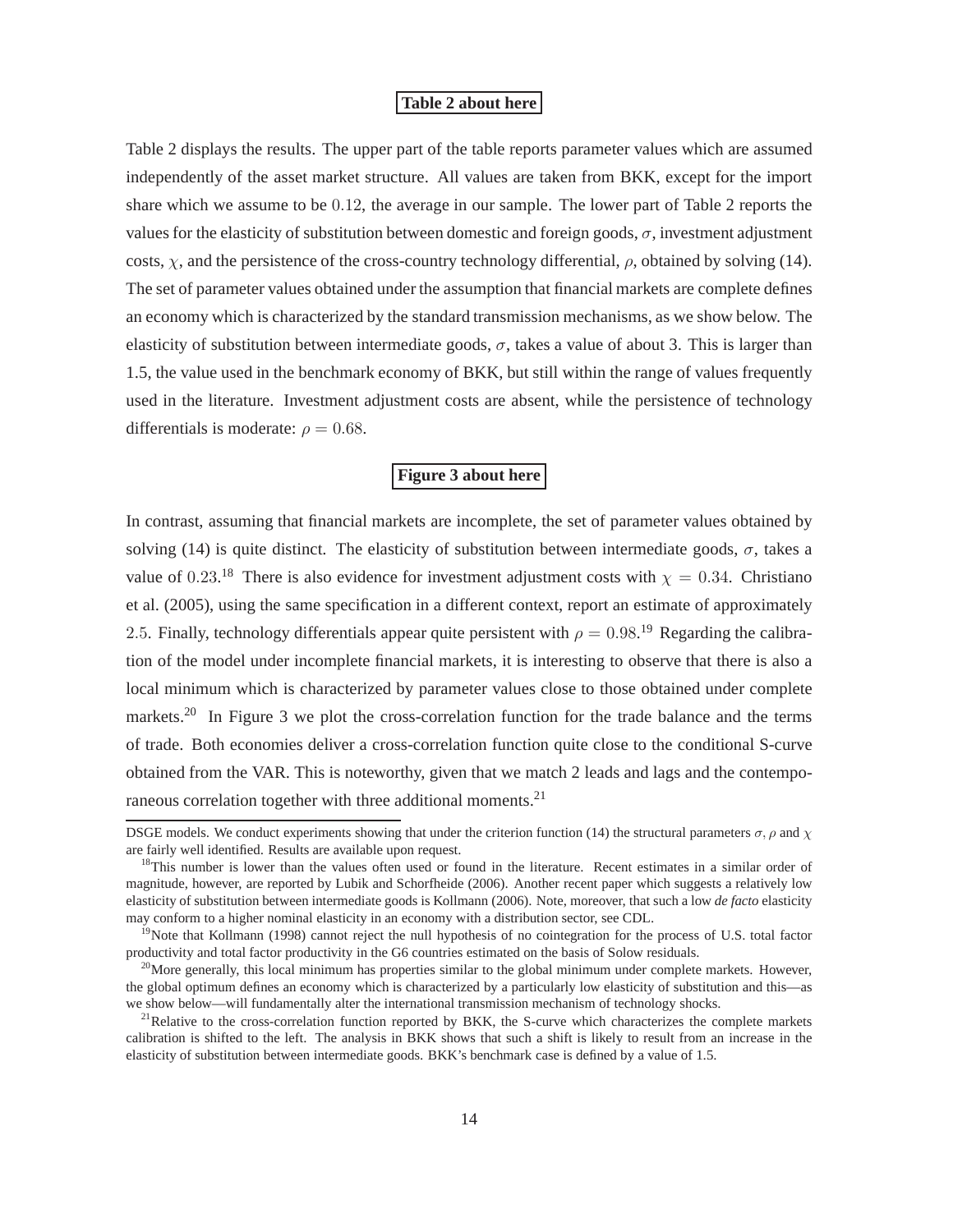### **Table 3 about here**

In order to further assess the performance of the calibrated model we turn to the implied volatility of key variables, reported in table 3. As an empirical benchmark, we reproduce in the left column the figures obtained from the VAR model under the counterfactual assumption that technology shocks are the only source of business cycle fluctuations. In the second and third column of table 3 we report the theoretical counterparts obtained from the calibrated model under the assumption that financial markets are complete or incomplete, respectively. We find that under the complete markets calibration the model greatly underpredicts the volatility of the terms of trade. Under incomplete markets the model predicts the volatility to be slightly too high, but of the right order of magnitude. Yet as far as the volatility of net exports are concerned, the performance of the model under both calibrations is reversed. Regarding this variable, the model somewhat underpredicts the volatility under complete markets, but misses the order of magnitude under incomplete markets.<sup>22</sup> Regarding investment, the model performs fairly well under both calibrations. It is with respect to the volatility of consumption—the only moment which has not been targeted in the calibration—that one observes a considerable discrepancy in the model performance across calibrations. While the VAR evidence suggests, conditional on technology shocks, a volatility of relative consumption similar to that of relative output, the model predicts the volatility of consumption to be considerably lower under complete markets. Under the incomplete markets calibration, the volatility of consumption is fairly close to that of output, even though it slightly exceeds it. We will provide a discussion of the mechanism which underlie these findings in the following section.

# **4 The international transmission of technology shocks**

Given the calibrated model, we now turn to the international transmission mechanism of technology shocks. First, we compare the responses of the model with those obtained from the estimated VAR model in order to assess the empirical performance of both model calibrations. Next, we discuss the implications of both calibrations for risk-sharing across countries and compute the wealth effect of technology shocks. We conclude this section by exploring the robustness of our results with respect to assuming a non-symmetric steady state and the presence of price rigidities.

#### **4.1 Comparing model and VAR impulse responses**

In order to inspect the international transmission mechanism under both calibrations, we compute the impulse responses to a technology shock originating in the domestic economy (country 1 or 'home').

 $^{22}$ These findings are reminiscent of those reported by Backus et al. (1995) for a complete markets economy. They stress that a low value of the trade price elasticity may go some way to solve the price-variability anomaly, yet comes at the expense of counterfactual low values for the volatility of net exports.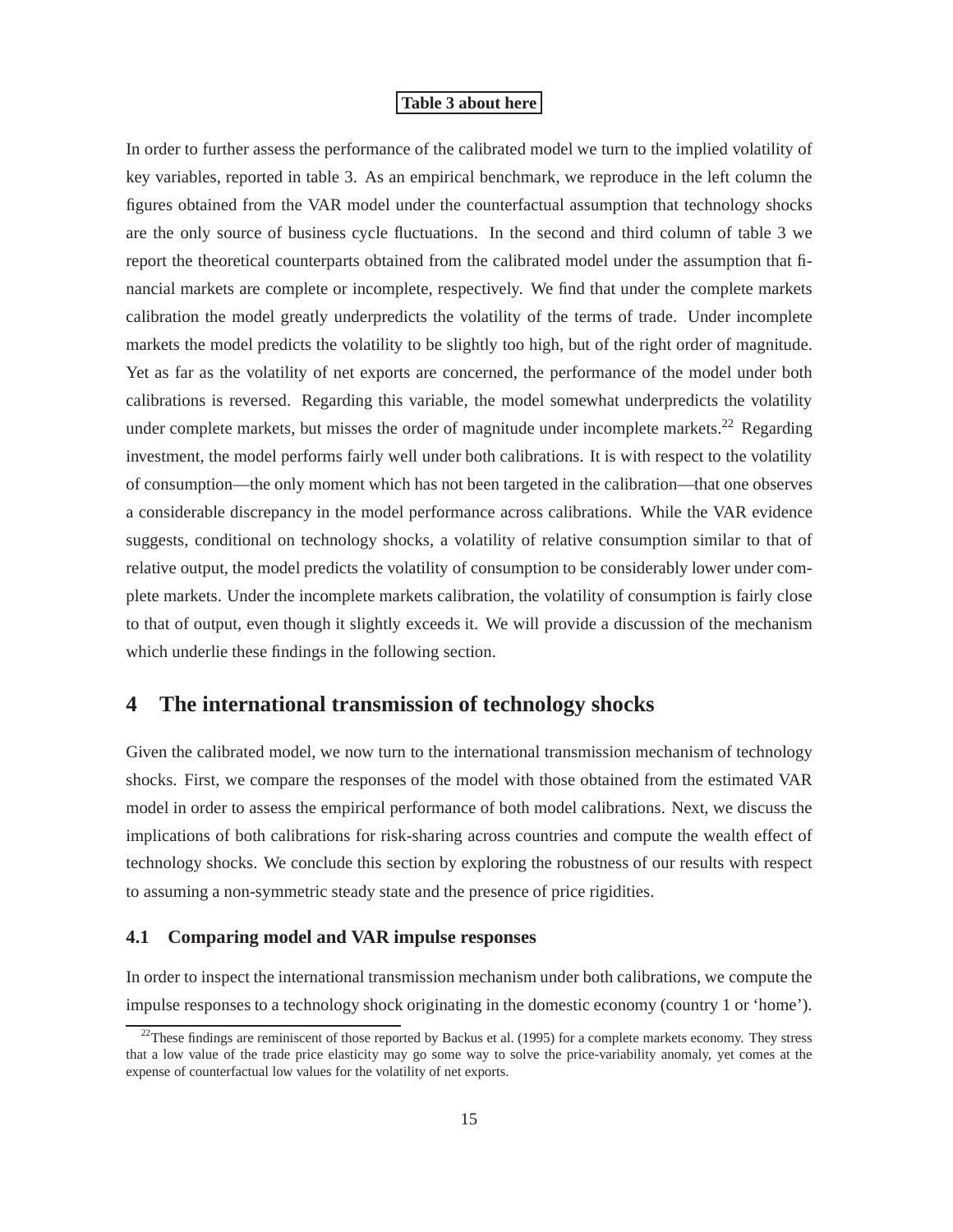Specifically, we study the effects of an increase of relative technology by 0.5%, as this induces an increase of relative output similar to what we observe for the empirical impulse response functions.<sup>23</sup> Figure 4 displays the results for the complete markets calibration (solid line) and the incomplete markets calibration (dashed line). The response of domestic labor productivity as well as the responses of relative output, investment and consumption is remarkably more persistent in the second case. Domestic consumption increases under both calibrations.<sup>24</sup>

Yet foreign consumption increases only under the complete markets calibration, but falls under the incomplete markets calibration. Similarly, the response of the trade balance is quite distinct in both cases. It displays a lasting, hump-shaped decline under the incomplete markets calibration, but falls sharply on impact and moves into surplus after about four quarters under the complete markets calibration.

#### **Figure 4 about here**

Regarding the responses of the terms of trade and the real exchange rate, one also observes a change in the sign across calibrations. Under the complete markets calibration the terms of trade and the real exchange rate depreciate, while both appreciate under the incomplete markets calibration. In other words, the model induces the standard transmission mechanism only in the first case. Interestingly, while it predicts a positive co-movement of the consumption differential and the real exchange rate in this case, we observe a negative co-movement under the incomplete markets calibration.

A comparison of the model responses with those obtained from the estimated VAR model displayed in Figure 2 suggests that the model performance under the incomplete markets calibration dominates the complete markets calibration. Most importantly, in the former case the response of international relative prices conforms well with the evidence. Moreover, the negative co-movement of relative consumption with the real exchange rate as well as the decline in foreign consumption, which characterize the empirical transmission mechanism, is obtained only under the incomplete markets calibration. As a caveat we note that the model fails to deliver the right order of magnitude for the response of the trade balance under both calibrations.

To sum up, while the model delivers the S-curve under both calibrations (Figure 3), the underlying transmission process is quite distinct (Figure 4). In fact, as far as the terms of trade and the trade balance are concerned, the transmission mechanism under the incomplete markets calibration turns the process under the complete markets calibration upside down. Put differently, we find that the model

<sup>&</sup>lt;sup>23</sup>Note that Figure 2 displays the effects of one percent increase in U.S. technology according to the VAR model. The implied increase in relative technology may be lower to the extent that the identified shock contains a global component.

 $24$ Recall also that in calibrating the model we have relied on relative variables only. In order to compute the 'level' responses, we specify the parameters governing (12): from the assumption  $\rho_1 + \rho_2 = 1$  (see section 3.2) and the value obtained for the persistence of relative technology  $\rho = \rho_1 - \rho_2$  in the calibration of the model (see Table 2), we obtain  $\rho_1 = (1 + \rho)/2$  and  $\rho_2 = 1 - \rho_1$ .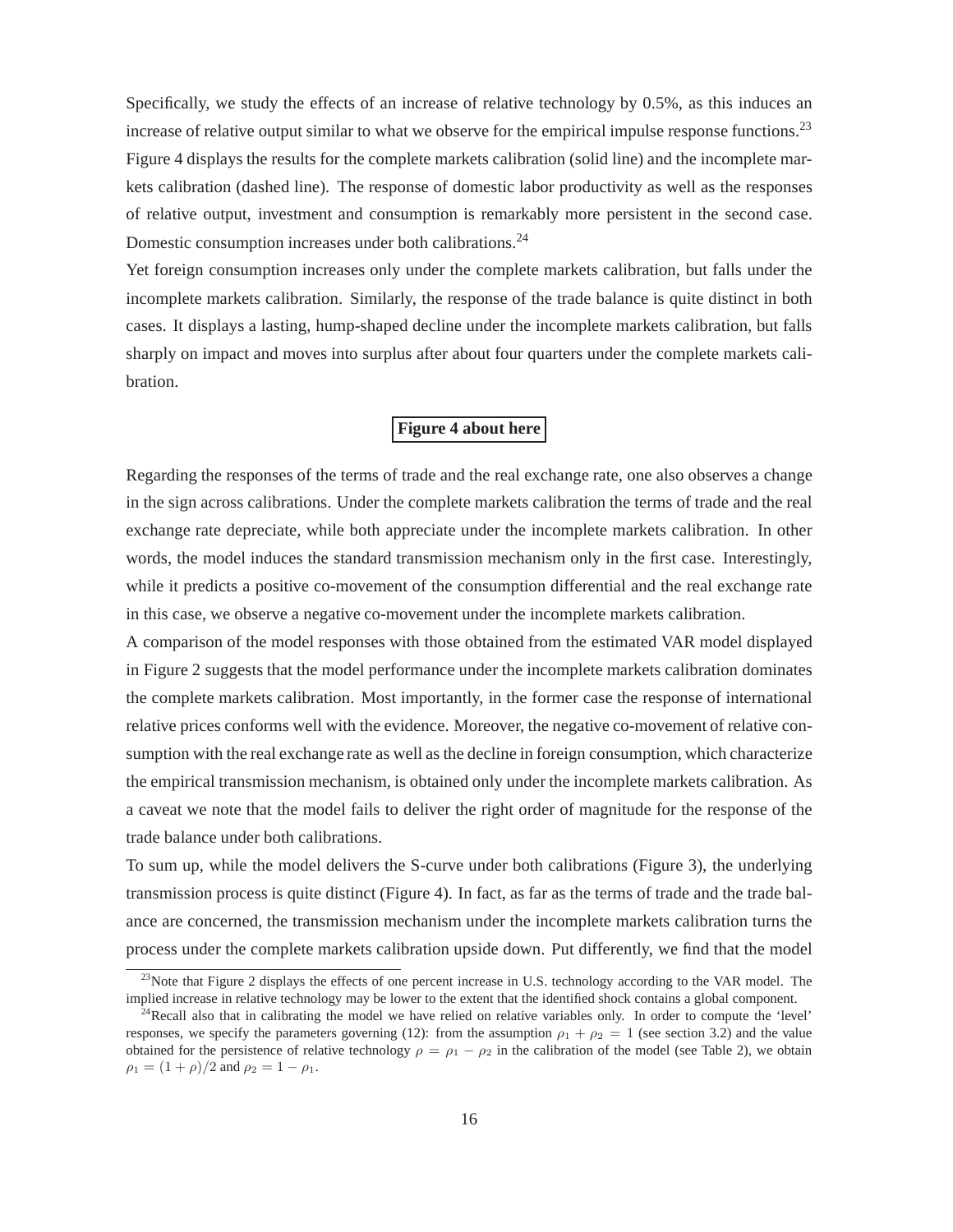predicts a terms of trade appreciation and a lasting, hump-shaped decline of the trade balance only under the incomplete markets calibration—in line with the time series evidence. This has important consequences for the extent of risk-sharing as we discuss below.<sup>25</sup>

#### **4.2 Implications for implicit risk-sharing under incomplete financial markets**

Depending on the calibration, the model predicts the opposite sign for the responses of the terms of trade, the trade balance and foreign consumption. These responses reflect a fundamental difference as to how country-specific risk is shared internationally. To see this, it is important to recall that the difference in the transmission of technology shocks is not the result of different asset market structures *per se.* This follows from results established by earlier literature, showing that—all else equal moving from complete to incomplete financial markets does generally not affect the equilibrium allocation very much. In fact, if there is no trade in a complete set of state contingent securities across countries, there are nevertheless two mechanism through with implicit risk-sharing may be achieved. First, Baxter and Crucini (1995) show in a one-good model that intertemporal trade in a single noncontingent bond allows to achieve allocations close to the one obtained under complete markets. A condition for this result to hold is that technology shocks are not too persistent.

Second, Cole and Obstfeld (1991) consider risk-sharing in a two-good world and find that terms of trade movements can also provide implicit risk-sharing under incomplete markets. Specifically, if the elasticity of substitution between domestic and foreign goods is unity, the allocation under incomplete markets is identical to the allocation obtained under complete markets within their model. To see how this works, consider the standard transmission mechanism in an economy with incomplete financial markets, where the home country faces a favorable technology shock. As a result, output expands relative to foreign. At the same time the terms of trade depreciate, i.e. the price of domestically produced goods falls relative to foreign intermediate goods. This change in relative prices implies a wealth transfer from home to foreign, such that the wealth effect of the domestic technology shock is spread equally across countries.

Our calibrated model under incomplete markets, however, is characterized by a low elasticity of substitution and very persistent shocks to relative technology. We find that in this case the relative price

 $^{25}$ Apart from different assumptions regarding international asset markets, the difference in the transmission mechanism is governed by three parameters:  $\sigma$ ,  $\chi$  and  $\rho$ . The value of  $\rho$ , by governing the persistence of technology differentials, implicity determines the amount of technology spillovers across countries. In order to assess to what extent different technology processes are driving our results, we computed impulse response functions of the model under the complete (incomplete) markets calibration while assuming instead a high (low) value for  $\rho \in \{0.68, 0.98\}$ . Overall, we found the impulse response functions of the complete market calibration to be qualitatively unchanged. Regarding the incomplete markets calibration, we also found our results fairly robust with respect to assuming a lower value of  $\rho$ . In particular, the terms of trade and the real exchange continued to appreciate, after a short phase of depreciation during the first two periods after the shock. An exception is the response of foreign consumption which we found to be positive once a low  $\rho$  was assumed. Results are available on request. It should be noted, however, that assuming identical technology processes results in the model failing to deliver the S-curve under *both* calibrations.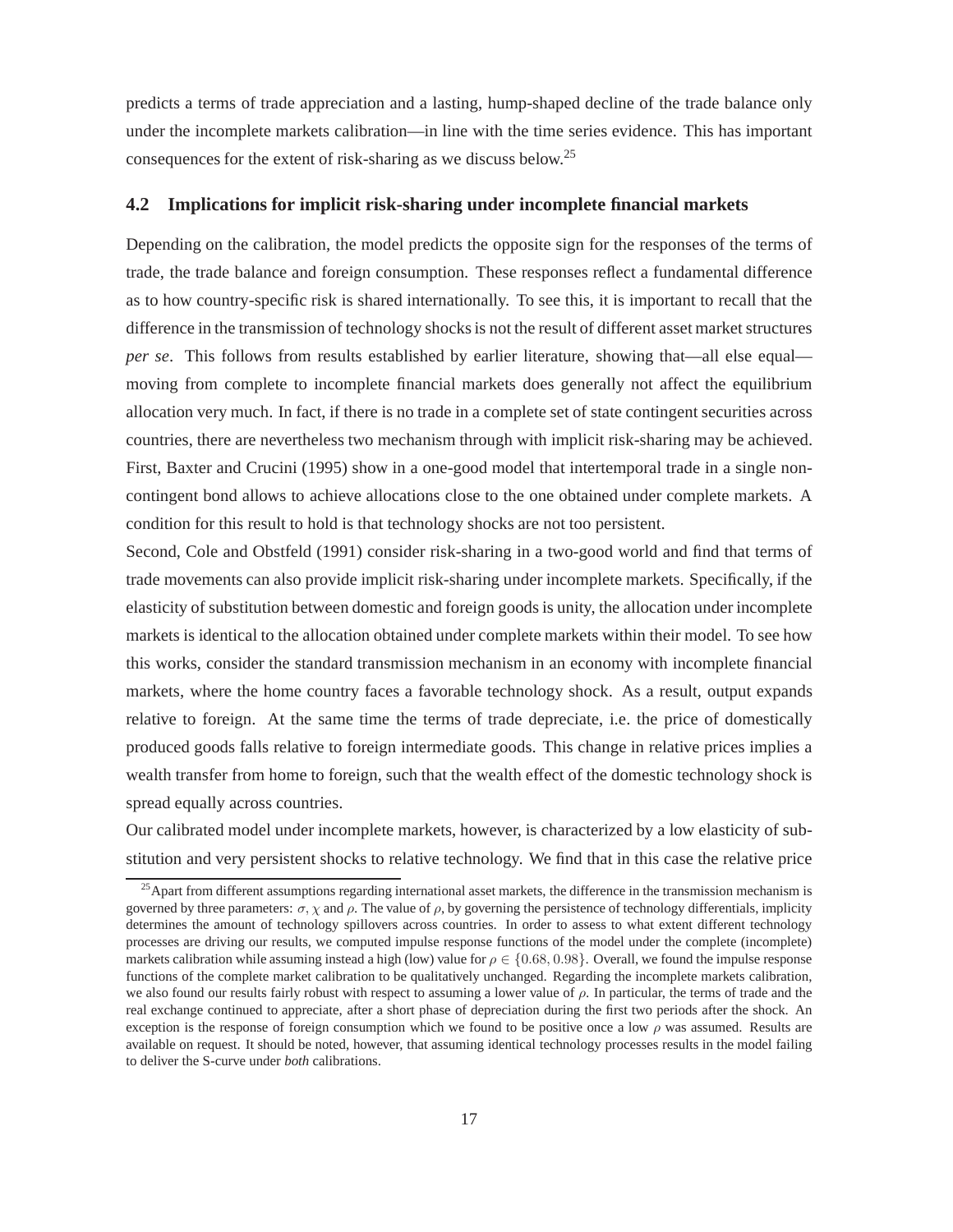of the home good appreciates in response to a technology shock. This has dramatic consequences for risk-sharing, because terms-of-trade movements not only fail to provide implicit risk-sharing, but instead amplify the wealth effect of technology shocks. The appreciation raises the value of domestic output relative to foreign output, despite the fact that domestic output is now produced under a more favorable technology. As a consequence foreign consumption falls.

CDL analyze the possibility of such a 'negative' international transmission mechanism in more detail. They find that the domestic terms of trade appreciate in response to a positive technology shock if i) financial markets are incomplete, ii) home bias is substantial and iii) the elasticity of substitution between domestic and foreign goods is low. To see how these features induce a terms of trade appreciation, consider an increase in domestic technology. Ceteris paribus, this increases domestic wealth relative to foreign if financial markets are incomplete. As a result, domestic absorption increases relative to foreign. If, in addition, home bias is pervasive and substitution elasticities are low, this induces a more than proportional increase in the demand for domestically produced goods. In equilibrium this leads the price of domestically produced goods to rise relative to the price of foreign goods. The increase in the price of domestic goods, in turn, supports the initial rise in domestic absorption as it transfers wealth from foreign to domestic residents.

#### **4.3 Wealth effects**

We now turn to a more formal assessment of the explicit or implicit risk-sharing arrangements operating under the transmission mechanisms implied by both calibrations. Following King (1991), we compute the dynamic Hicksian decomposition of the consumption and labor responses to a domestic technology shock into a wealth and a substitution effect. We proceed as follows. First, we calculate the change in lifetime utility triggered by the technology shock. Second, we compute the permanent lump-sum transfer that would induce the same change in lifetime utility assuming counterfactually that no shock occurs.<sup>26</sup> Finally, we calculate the percentage change in steady-state consumption and labor induced by the transfer payment. These changes as well as the transfer (in percentage of steady-state consumption) provide measures for the wealth effect of the technology shock.

#### **Table 4 about here**

The results are reported in Table 4. The left column reports the dynamic Hicksian decomposition for the complete markets calibration. We find that a transfer of 0.24% of steady-state consumption would make the domestic agent as well off as the 0.5% positive technology shock. Similarly, the foreign agent would have to receive the same percentage of her steady-state consumption to be indifferent

<sup>&</sup>lt;sup>26</sup>We assume that both the domestic and the foreign household obtain the same transfer payment such that equilibrium relative prices are not affected by the counterfactual experiment.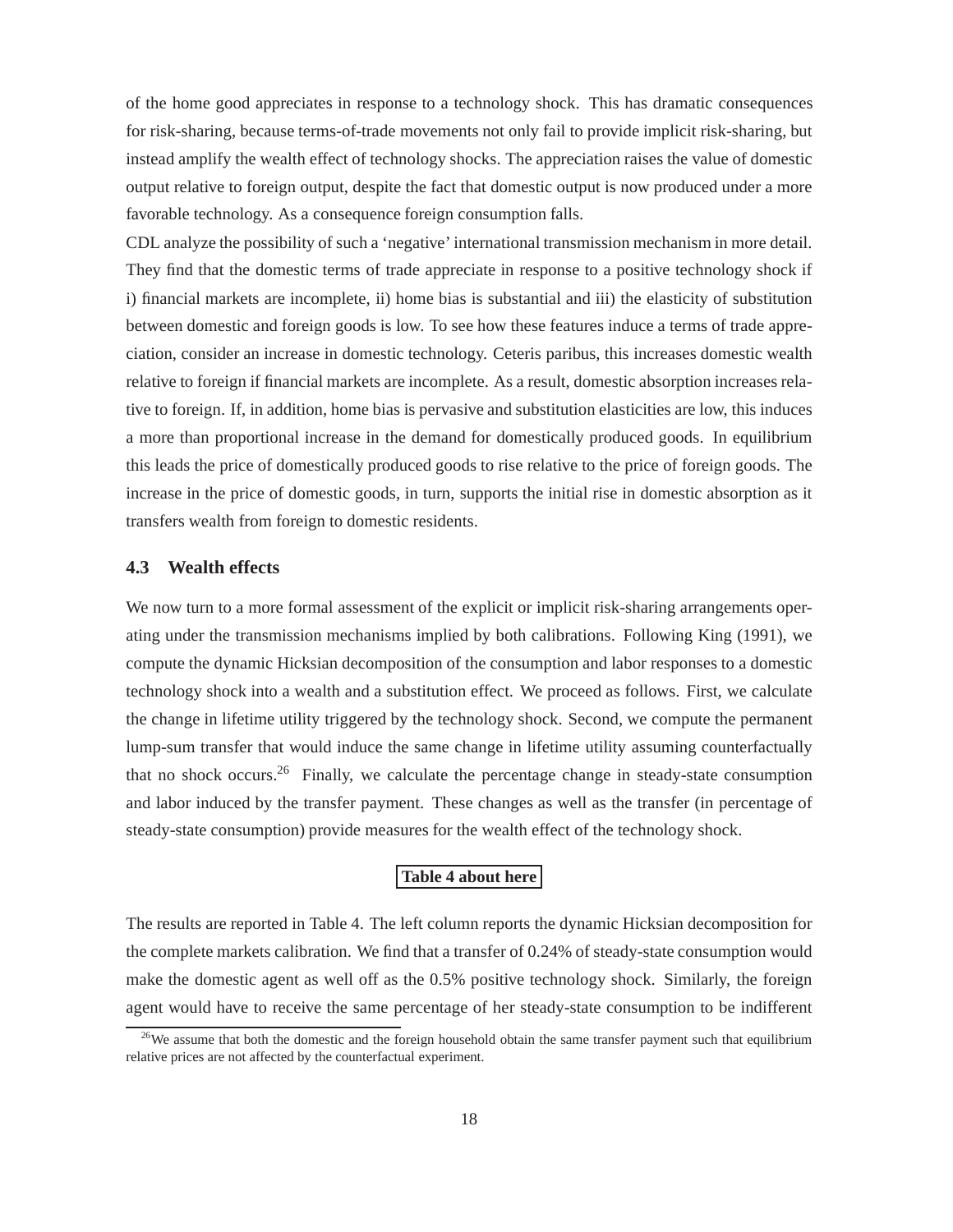between the transfer and the shock in the home country. These payments would induce symmetric changes in consumption and labor that are reported (in percent) in rows 3 to 6. In contrast, in the incomplete-markets case one would have to take away some of the foreign agents' resources, indicating that she is harmed by the domestic technology shock. The negative transfer would result in lower consumption and higher labor.

This illustrates the fundamental differences in the transmission mechanism of the model under both calibrations. The wealth effect of the domestic technology shock on the home economy is positive under both calibrations. Given full risk-sharing under complete markets, there is a positive wealth effect of the domestic technology shock also on the foreign economy. Under the incomplete markets calibration, in contrast, there are no signs of implicit risk-sharing. In fact, the opposite happens: the terms of trade appreciation lowers the value of foreign output which, in turn, is reflected in a negative wealth effect experienced by foreign residents.

We also conduct a counterfactual experiment disentangling the effects of the asset market structure and the parameter values on the wealth effects. In the third column of Table 4, we report the wealth effects of a technology shock in the home country in a counterfactual setting with the parameter values as in the complete markets case, but with incomplete markets. Relative to the first column, moving from complete to incomplete markets does hardly affect the wealth effects, showing that in this counterfactual scenario foreign residents are able to reap benefits of the technology shock thereby confirming the results discussed in section 4.2 above.

#### **4.4 Sensitivity analysis**

In this section we explore the robustness of the predictions of the model in case that i) prices are sticky and ii) the net foreign asset position in the steady state is different from zero under incomplete markets.<sup>27</sup> As discussed above, both features are likely to characterize actual economies and it is not clear whether they impact on the international transmission of technology shocks in a quantitatively important way.

To allow for price rigidities, we introduce monopolistic competition in the intermediate good sector, assuming that producers are restricted in adjusting prices by the Calvo mechanism. We set the average price duration to four quarters. To close the model, we specify a Taylor type interest rate feedback rule with an interest rate semi-elasticity with respect to inflation and output of 1.5 and 0.5, respectively. Concerning net foreign assets, we consider a version of the model linearized around a steady state where the stock of debt of the domestic economy is equal to 22.6% of GDP, i.e. the value reported for the U.S. in 2004 by Lane and Milesi-Ferretti (2007).

The upper row of Figure 5 displays the results for the complete markets calibration. It shows the

 $^{27}$ Benigno (2009) and Benigno and Thoenissen (2008) also consider this case.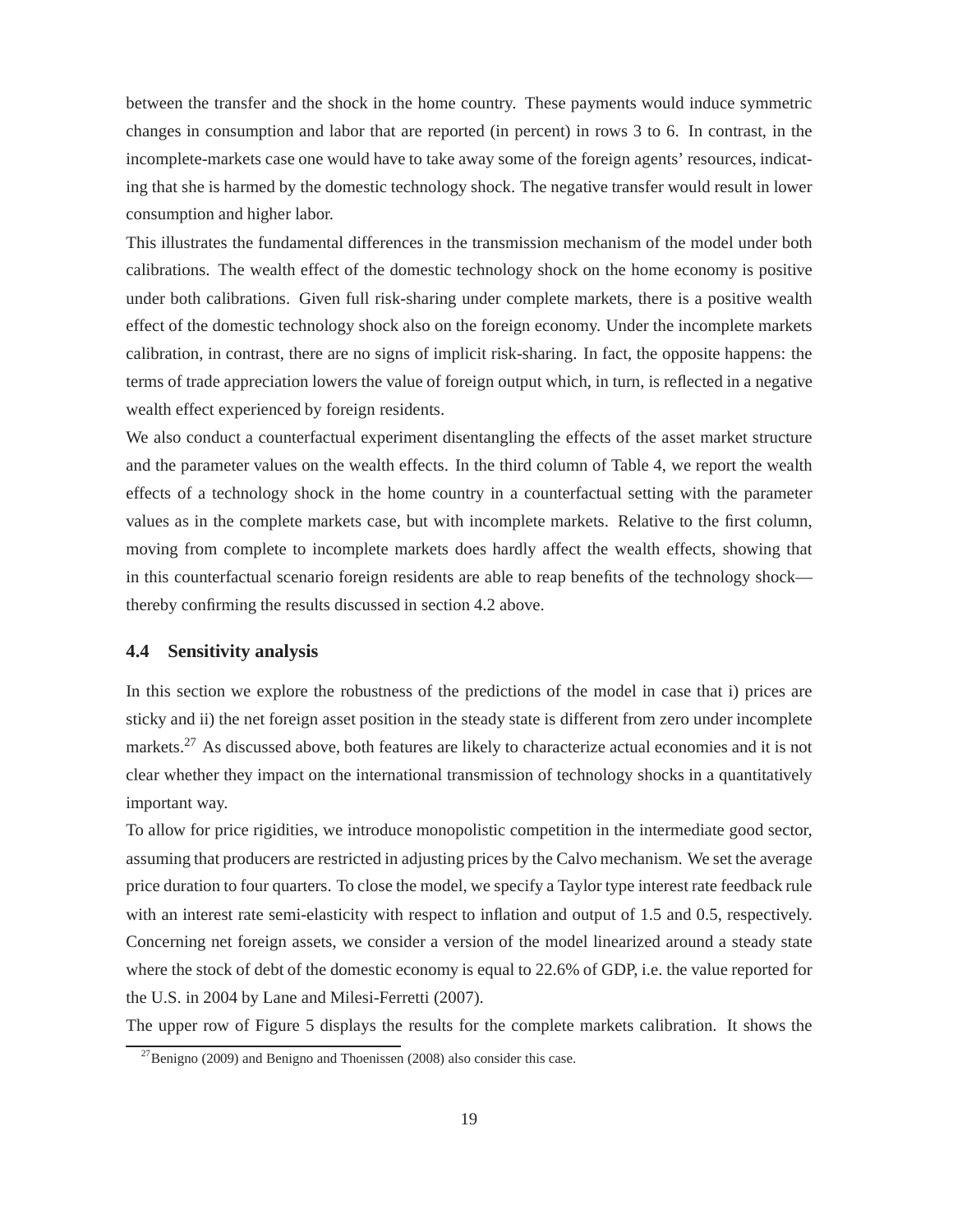response of the terms of trade and the trade balance to a 0.5% technology shock in the first two panels; the third panel depicts the cross-correlation functions for the terms of trade and the trade balance. The solid line shows the results for the baseline case without price rigidities, while the dashed line gives the responses for the sticky price economy.

### **Figure 5 about here**

The second row shows the results for the incomplete markets case. We compare results from the baseline case (solid line), with results from a sticky price version (dashed line) and the version of the model where net foreign assets are different from zero in steady state (dashed-dotted line). Both modifications of the model turn out to be of limited importance from a quantitative point of view, for the responses of the terms of trade and the trade balance are close to the baseline specification and the cross-correlation function for the trade balance and the terms of trade is hardly altered. These results lend support to our approach to analyze the international transmission mechanism of technology shocks in a real and symmetric model.

In the third row of Figure 5 we consider the dynamics triggered by a 0.5% global shock in the asymmetric model. If net foreign assets were zero in steady state, a global shock that increases domestic and foreign technology by the same amount would not affect relative variables. We find that for the asymmetric model, a global shock alters both the terms of trade and the trade balance, but the effects are quantitatively limited. This supports our interpretation of the results from the VAR model, whereby we consider the dynamics of relative variables triggered by a U.S. technology shocks as being mostly driven by an idiosyncratic component. Finally, in the right panel of the third row we compute the cross-correlation function for the trade balance and the terms of trade assuming that country-specific innovations to technology are correlated. <sup>28</sup> Also this modification has little bearing on the shape of the S-curve.

### **5 Conclusion**

In this paper we analyze the international transmission of technology shocks by confronting the transmission mechanism of a standard international business cycle model with time series evidence for the post-Bretton Woods period.

In a first step, we estimate a VAR model and identify technology shocks assuming that these are the only shocks affecting U.S. labor productivity in the long run. We use the VAR model to compute several statistics. First, we compare the cross-correlation function for the U.S. trade balance and the terms of trade (S-curve) conditional on technology shocks with its unconditional counterpart and find

<sup>&</sup>lt;sup>28</sup>Specifically, we assume that innovations to technology are distributed as in Heathcote and Perri (2002), who assume a correlation of 0.29.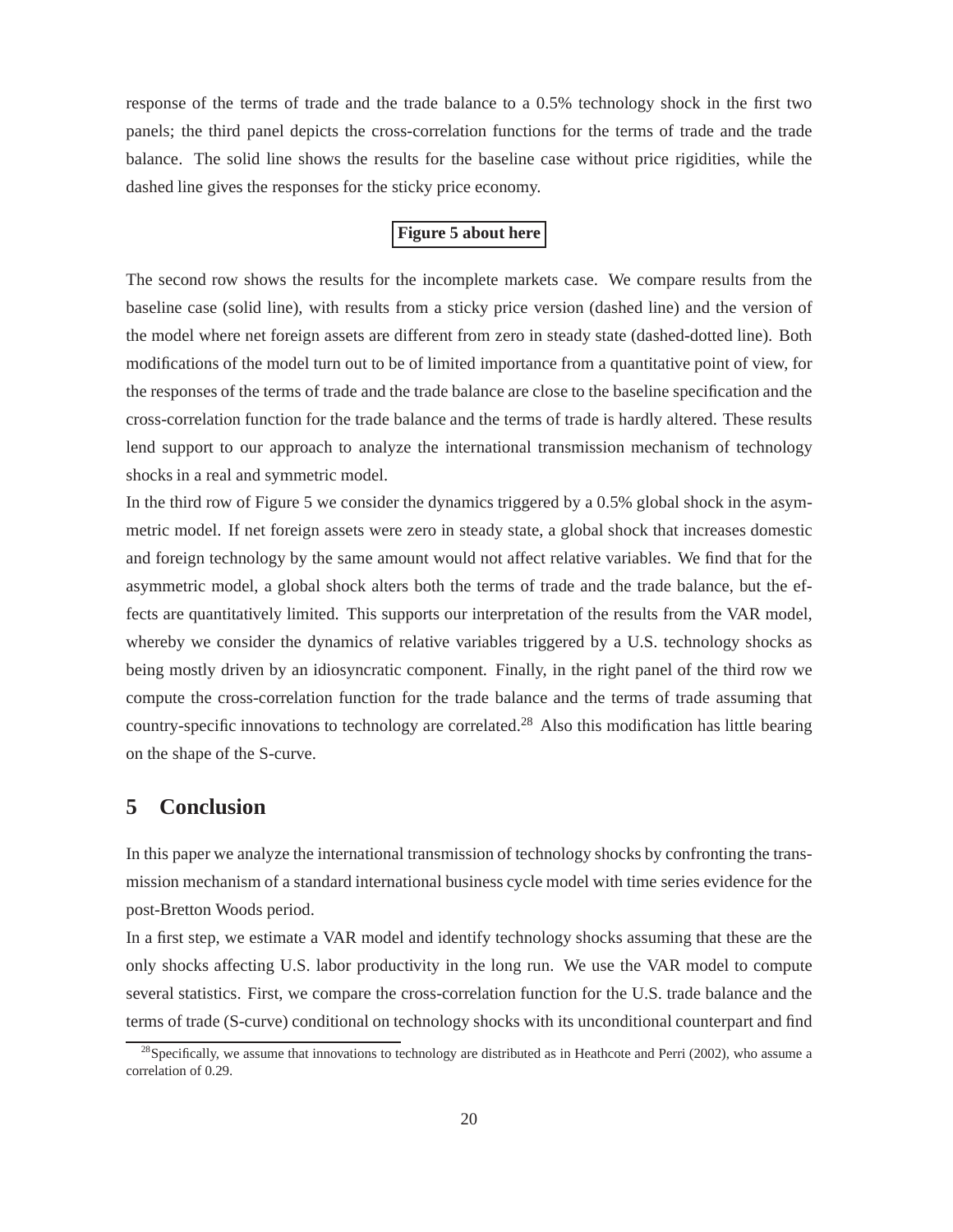it to be more pronounced. Second, conditional on technology shocks the volatilities of the terms of trade, consumption, and the trade balance increase while the volatility of investment falls. Third, a positive technology shock appreciates the terms of trade and induces a lasting, hump-shaped decline of the trade balance. Moreover, it increases consumption in the U.S., but depresses consumption in the rest of the world, appreciating simultaneously the U.S. real exchange rate.

We calibrate a prototypical international business cycle model to match the S-curve conditional on technology shocks as well as the relative volatility of the terms of trade, the trade balance and investment, both under complete and incomplete financial markets. Under both asset market structures the calibrated model delivers the S-curve. However, the parameter value for the elasticity of substitution between domestic and foreign goods is quite distinct. It is about three in the complete markets economy and about one fourth under incomplete markets. Similarly, the persistence of relative technology is much higher in the latter case. To assess the ability of the model under both calibrations to account for the transmission of technology shocks apparent from the data, we study the impulse response functions to a technology shock. It turns out that the transmission process is fundamentally different. Under the complete markets calibration, the model predicts a depreciation of the terms of trade and a sharp decline of the trade balance as well as an increase in foreign consumption. Under the incomplete markets calibration, in contrast, the model generates an appreciation of the terms of trade and a lasting, hump-shaped decline in the trade balance as well as a fall in foreign consumption. The main result of our analysis may thus be summarized as follows: while both theoretical economies deliver the S-curve conditional on technology shocks, the underlying transmission process is fundamentally different. In fact, as far as the terms of trade, the trade balance, and foreign consumption are concerned, the transmission mechanism under the incomplete markets calibration turns the responses under the complete markets calibration upside down. The model's predictions are qualitatively in line with the time series evidence only under the incomplete markets calibration. Note, however, that this result is not evidence against the assumption of complete markets *per se*, but, more generally, against the standard transmission mechanism which may also be obtained under incomplete financial markets for a calibration different from the one suggested above.

Finally, analyzing the wealth effects triggered by a technology shock under both calibrations highlights that much is at stake regarding the international transmission mechanism. If the terms of trade appreciate in response to a positive technology shock, terms of trade movements fail to provide implicit insurance against country-specific risks; instead they amplify the relative wealth effect of technology shocks. Against this background, further research into the international transmission of technology shocks is required. Importantly, it appears promising to move beyond the prototypical business cycle model and to reassess the role of the terms of trade and the extent of risk-sharing in models with an extensive margin in internationally traded goods. Ghironi and Melitz (2005), for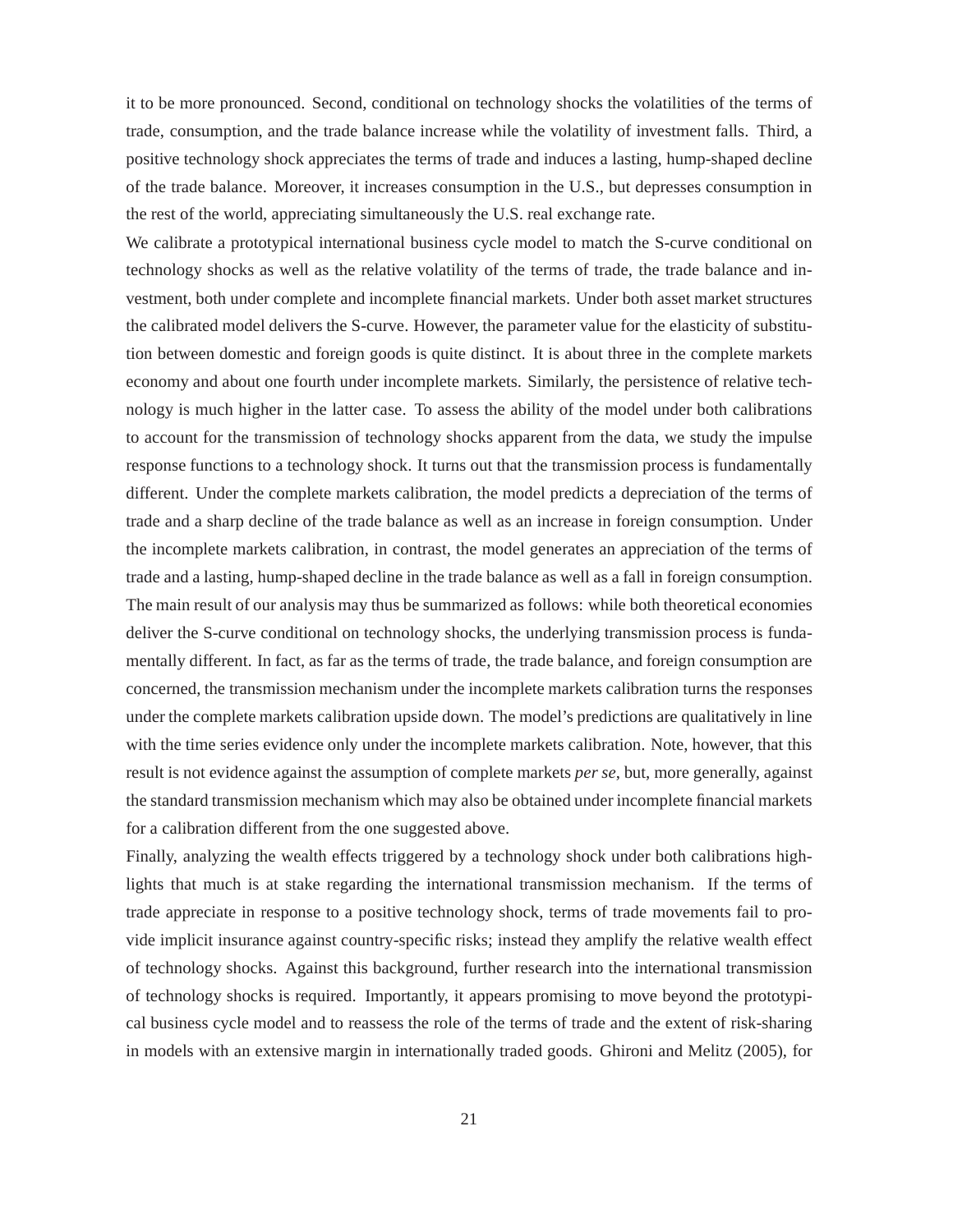instance, show that the terms of trade may also appreciate in response to an increase in aggregate technology because of entry of new firms competing for a fixed amount of labor input.

# **Appendix**

### **A Data**

The data are obtained from the Bureau of Economic Analysis (National Income and Product Accounts, NIPA) and the Bureau of Labor Statistics (BLS), as far as the United States are concerned. For the rest of the world and the real exchange rate, we use data from the OECD (2007). The sample covers the period 1973:1 to 2006:4.

#### **U.S. data**

For the U.S. we use labor productivity: output per hour in the non-farm business sector (BLS: PRS85006093), net exports: nominal net exports (NIPA: A019RC1) divided by nominal GDP (NIPA: A191RC1), real output: gross domestic output (NIPA: A191RC1) divided by its implicit deflator (NIPA: A191RD3), real investment: gross private domestic investment (NIPA: A006RC1) divided by its implicit deflator (NIPA: A006RD3), real consumption: personal consumption expenditure (NIPA: A002RC1) divided by its implicit deflator (NIPA: A002RD3), inflation: calculated using the implicit GDP deflator (NIPA: A191RD3), short-term interest rate: Federal Funds Rate (p.a.), quarterly (Federal Reserve Board: H15. Provided by www.freelunch.com), real exchange rate: log of inverse of real effective exchange rate as provided by the OECD (Main Economic Indicators), terms of trade: log of relative price of imports to exports—calculated on the basis of the implicit deflators of imports of goods and services (NIPA: A021RD3) and exports of goods and services (NIPA: A020RD3). Solow residuals are calculated on the basis of hours in non-farm business sector (BLS: PRS85006033), 'Gross domestic product (market prices), volume', and 'Capital Stock, total economy', both from the OECD Economic Outlook. We assume a capital share of 0.36.

#### **ROW data**

The time series used for the VAR are constructed from data for the U.S. relative to a sample representing the 'rest of the world' (ROW). In practice this comprises the euro area, the U.K., Japan, and Canada. The following quarterly data are taken from the OECD Economic Outlook: Real output: 'Gross domestic product (market prices), volume', real investment: 'Private fixed investment (excl. stockbuilding), volume', real consumption: 'Private consumption, volume', inflation: calculated using 'Deflator for GDP at market prices', short-term interest rate: 'Interest rate, short-term', oil price: 'Crude oil import price (cif), \$ per barrel'.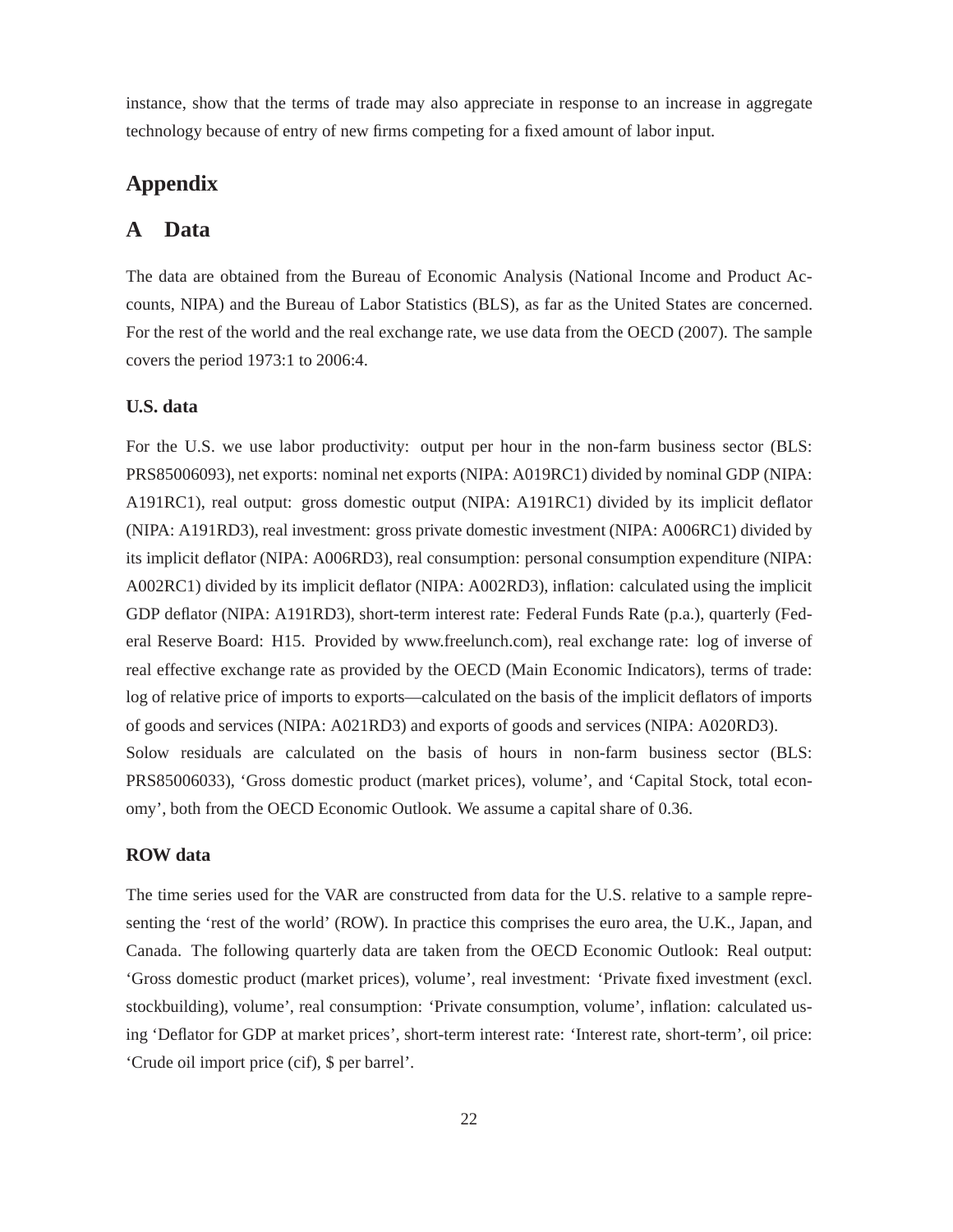#### **ROW aggregation**

In order to avoid national basis effects, we construct the rest of the world series by first calculating quarterly growth rates and aggregating these series weighted by each country's GDP share in the group's total GDP. Euro area growth rates include West-Germany until 1990Q4, and unified Germany from 1991Q1 onwards. The weights are calculated at annual purchasing power parity (PPP) values in the year 2000, based on data from the International Monetary Fund (2007). The aggregated growth rates are then cumulated from the normalized base year, in order to transform the series into levels.

### **B The VAR model**

This appendix discusses our identification strategy drawing on ACEL. In addition, we report results for the effects of monetary policy shocks and results from simulations assessing the VAR performance.

#### **Identification and further results**

Using a star to denote ROW variables, we partition the seven dimensional vector of endogenous variables,  $Y_t$ , as follows:

$$
Y_t = \begin{pmatrix} \Delta \ln (\text{Output}_t / \text{Hours}_t) \\ \Delta \ln (\text{Output}_t / \text{Output}_t^*) \\ \text{In (Dil price}_t) \\ \text{In (Ierms of Trade}_t) \\ \text{In (Terms of Trade}_t) \\ \Delta \text{Net Exports}_t / \text{GDP}_t \end{pmatrix} = \begin{bmatrix} \Delta a_t \\ \Delta d y_t \\ \pi_t^{oil} \\ d\pi_t \\ dR_t \\ dR_t \\ p_t \\ p_t \\ \Delta nx_t \end{bmatrix} \equiv Z_{1t} \begin{bmatrix} \Delta a_t \\ Z_{1t} \\ dR_t \\ Z_{2t} \end{bmatrix}.
$$

The structural VAR model is given by

$$
A(L)Y_t = \varepsilon_t, \tag{B.1}
$$

where a constant is omitted to simplify the exposition and  $A(L)$  denotes a matrix polynomial in the lag operator L. We include four lags of each variable. The fundamental economic shocks contained in the  $7 \times 1$  vector  $\varepsilon_t$  are assumed to be mutually uncorrelated. To fix ideas, let  $A_i$  denote the matrix of coefficients on  $L^i Y_t$  such that  $A_0$  captures the contemporaneous interaction of variables. Moreover, let  $\alpha_{i,kl}$  denote an element of  $A_i$  with k and l indicating the row and column, respectively. We assume without loss of generality that U.S. technology shocks are the first element in  $\varepsilon_t$  and, in our baseline specification, do not attach any particular structural interpretation to the other elements in  $\varepsilon_t$ .<sup>29</sup> We

<sup>&</sup>lt;sup>29</sup>The estimated innovations are then identified only up to a particular transformation defined by an arbitrary orthonormal matrix, see, for instance, the discussion in ACEL.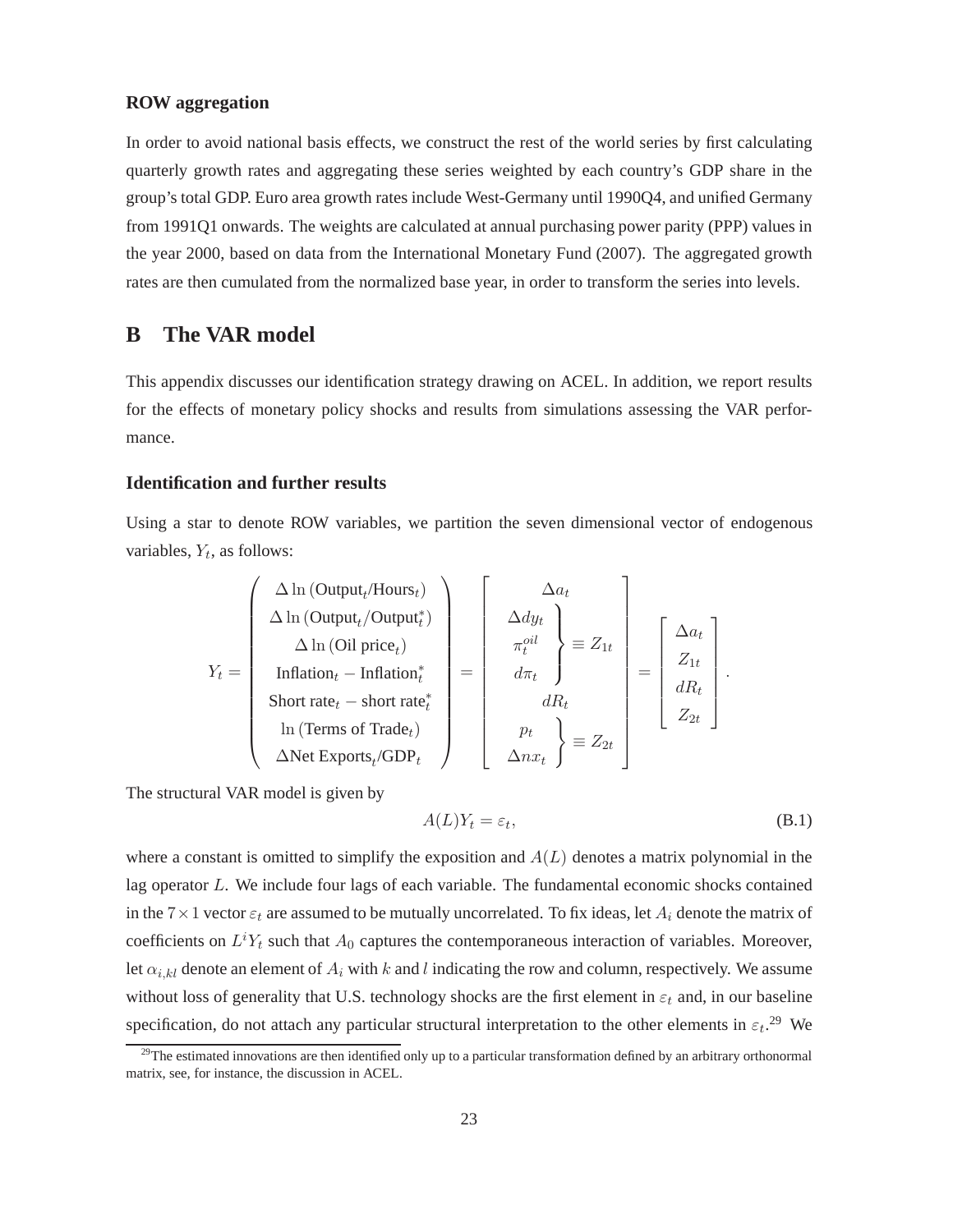may therefore assume a lower-triangular structure for  $A_0$  from the second row onwards:

$$
A_{0} = \begin{pmatrix} 1 & \alpha_{0,12} & \alpha_{0,13} & \alpha_{0,14} \\ 1 \times 1 & 1 \times 3 & 1 \times 1 & 1 \times 2 \\ \alpha_{0,21} & \alpha_{0,22} & 0 & 0 \\ 3 \times 1 & 3 \times 3 & 3 \times 1 & 3 \times 2 \\ \alpha_{0,31} & \alpha_{0,32} & 1 & 0 \\ 1 \times 1 & 1 \times 3 & 1 \times 1 & 1 \times 2 \\ \alpha_{0,41} & \alpha_{0,42} & \alpha_{0,43} & \alpha_{0,44} \\ 2 \times 1 & 2 \times 3 & 2 \times 1 & 2 \times 2 \end{pmatrix},
$$
 (B.2)

where  $\alpha_{0,22}$  and  $\alpha_{0,44}$  are lower triangular with the elements of the main diagonal normalized to one. Formalizing the assumption that only technology shocks affect labor productivity in the long run, we have for the elements of the long-run multiplier  $A(1)$ :

$$
\sum_{i=0}^{4} \alpha_{i,1n} = 0, \text{ for } n = 2, 3, 4,
$$
 (B.3)

see Christiano, Eichenbaum and Vigfusson (2003) for a more detailed discussion. In an alternative specification of the VAR model, we also identify monetary policy shocks. As discussed in the main text, we assume that all variables except for the trade balance and the terms of trade are predetermined relative to the interest rate differential; formally we have three more zero restrictions:  $\alpha_{0,13} = 0$  and  $\alpha_{0,14} = 0.$ 

The estimation of the structural VAR model follows Shapiro and Watson (1988) and ACEL; we impose the long-run restrictions given by (B.3) on the first equation of (B.1) which then reads as follows:

$$
\Delta a_t = -\sum_{i=1}^4 \alpha_{i,11} L^i \Delta a_t - \sum_{i=0}^3 \alpha'_{i,12} L^i \Delta Z_{1t} - \sum_{i=0}^3 \alpha'_{i,14} L^i \Delta dR_t - \sum_{i=0}^3 \alpha'_{i,15} L^i \Delta Z_{2t} + \varepsilon_t^a
$$

Note that as  $\alpha_{0,12}, \alpha_{0,13}, \alpha_{0,14} \neq 0$ , the VAR cannot be estimated recursively by OLS.<sup>30</sup> We therefore use  $Y_{t-1}, \ldots Y_{t-4}$  as instruments in a two-stage least squares regression to estimate the first equation. When estimating the remaining equations recursively, we use the residuals from the previous equations to instrument the contemporaneous variables in each equation. Results are shown and discussed in the main text except for the effects of a (relative) monetary policy shock, which are displayed in Figure B.1.

#### **Figure B.1 about here**

<sup>30</sup>To understand the relationship between  $\alpha$  and  $\alpha'$ , note that

$$
\alpha_0 Z_t + \alpha_1 Z_{t-1} + \alpha_2 Z_{t-2} + \alpha_3 Z_{t-3} + \alpha_4 Z_{t-4}
$$
\n
$$
= \alpha_0 Z_t + \alpha_1 Z_{t-1} + \alpha_2 Z_{t-2} + \alpha_3 Z_{t-3} + (\underbrace{\alpha_0 + \alpha_1 + \alpha_2 + \alpha_3 + \alpha_4}_{=0}) Z_{t-4} - (\alpha_0 + \alpha_1 + \alpha_2 + \alpha_3) Z_{t-4}
$$
\n
$$
= \alpha_0 \Delta Z_t + (\underbrace{\alpha_0 + \alpha_1}_{\alpha'_1}) \Delta Z_{t-1} + (\underbrace{\alpha_0 + \alpha_1 + \alpha_2}_{\alpha'_2}) \Delta Z_{t-2} + (\underbrace{\alpha_0 + \alpha_1 + \alpha_2 + \alpha_3}_{\alpha'_3}) \Delta Z_{t-3}.
$$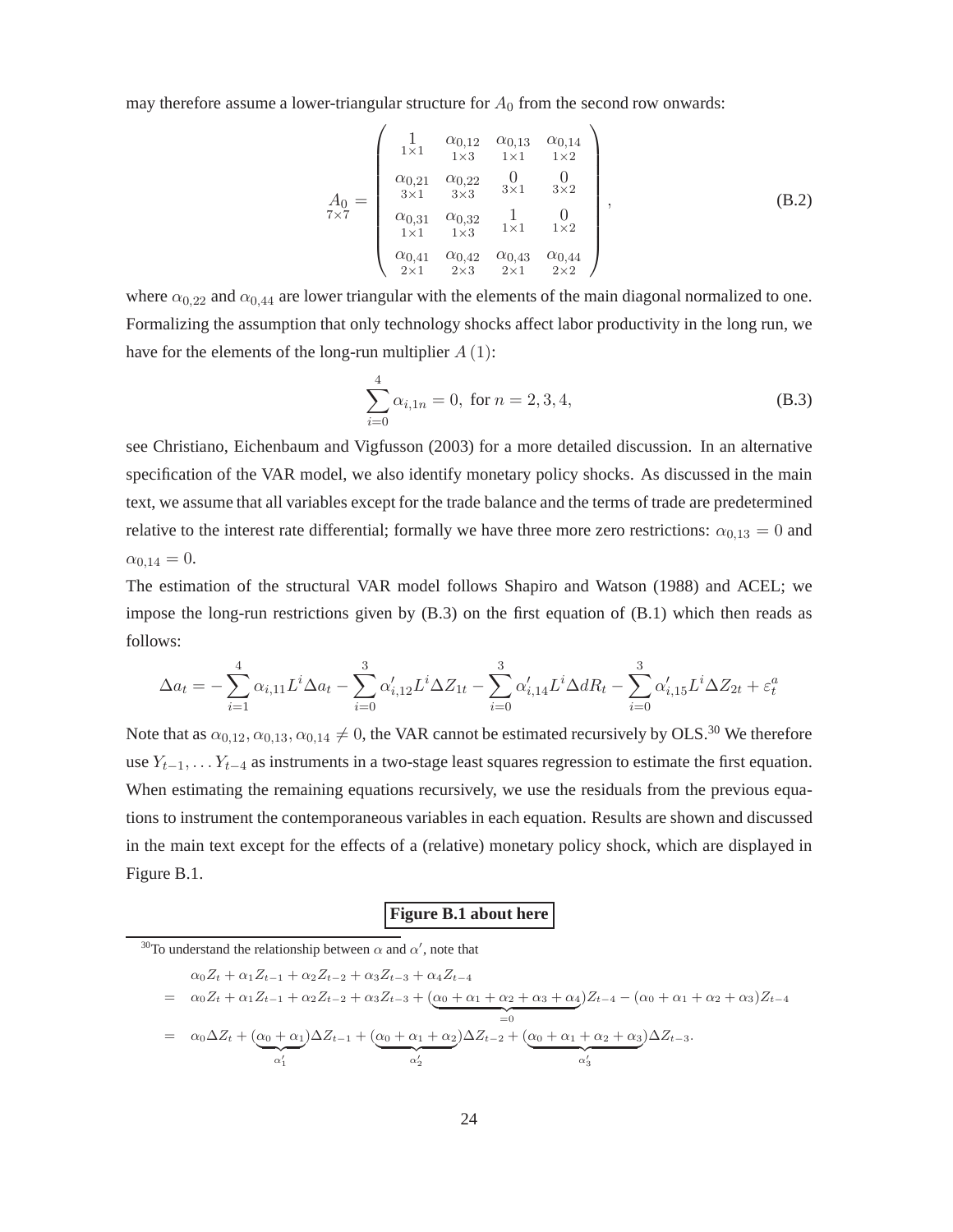#### **VAR performance**

The use of VAR models to identify technology shocks on the basis of long-run restrictions has been criticized by, among others, Cooley and Dwyer (1998) and Chari et al. (2005). We therefore perform a Monte Carlo experiment similar to Christiano, Eichenbaum and Vigfusson (2007). Note, however, that the scope of our analysis is limited to a specific case: we assess whether the VAR model used in section 2 is able to uncover the true impulse responses and the true cross-correlation function for the trade balance and the terms of trade if our calibrated business cycle model is used as the data generating process. We consider a vector of endogenous variables which includes four variables: the change in domestic labor productivity, relative output, the terms of trade and net exports.<sup>31</sup>

### **Figure B.2 about here**

We generate data using the calibrated business cycle model under the complete markets calibration. Specifically, we simulate the model for 150 periods (using an additional 100 periods to initialize the model) on which we estimate the VAR model. Results for the response of the terms of trade, net exports and the S-curve are displayed in Figure B.2. The dashed line displays the true impulse responses (S-curve) while the solid lines display the mean of the estimated response functions over 500 repetitions.<sup>32</sup>

A final issue concerns the existence of a VAR representation of the DSGE model. We check this using the approach of Fernández-Villaverde, Rubio-Ramírez, Sargent and Watson (2007). The theoretical model can be written using the following representation

$$
x_{t+1} = Ax_t + Bw_{t+1}
$$
  

$$
y_{t+1} = Cx_t + Dw_{t+1},
$$

where  $x_t$  is the  $n \times 1$  vector of state variables,  $y_t$  is a  $k \times 1$  vector of the variables which are observed in the empirical VAR model, and  $w_t$  is a  $m \times 1$  vector of shocks to the states and the observable variables. The condition for invertibility is that the eigenvalues of  $A - BD^{-1}C$  are strictly less than one in modulus. We find that these conditions to be satisfied for both calibrations.

### **Acknowledgements**

We would like to thank Enrique Mendoza (the editor), Giancarlo Corsetti, Luca Dedola, Philip Jung, Dirk Krüger, Keith Küster, Christian Offermanns, Elvira Prades, Morten Ravn, two anonymous refer-

 $31$ As there are only two shocks in the model, for which we assume the distribution used in Heathcote and Perri (2002), we add measurement error to avoid stochastic singularity as, for instance, in Ireland (2004). We set the standard deviation of the measurement error to 3%.

 $32$ Under the incomplete markets calibration the performance of the VAR deteriorates somewhat due to the high autocorrelation of relative technology. However, the shape of the cross-correlation function and the signs of the impulse responses are correctly estimated.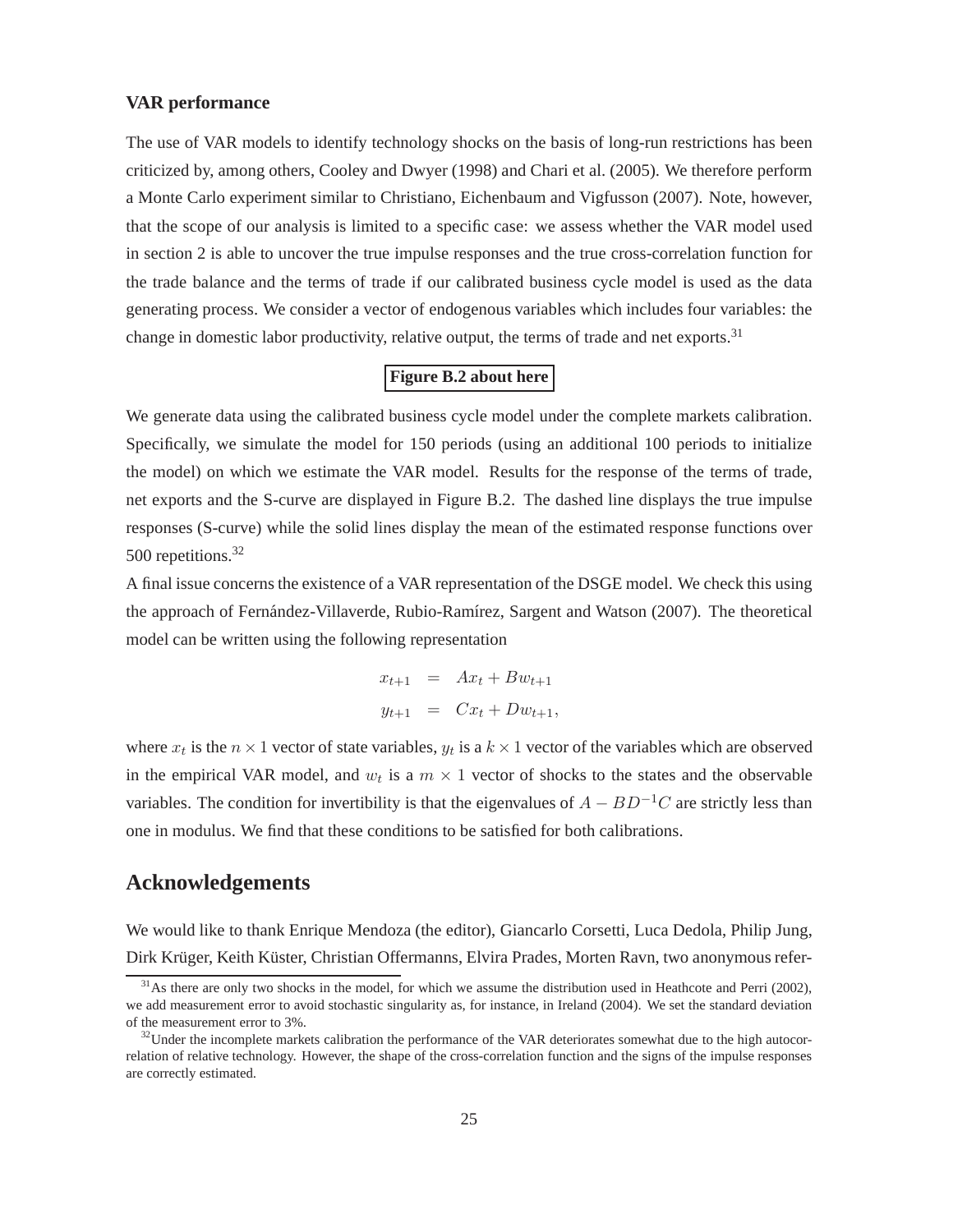ees, and the seminar participants at the ECB, EEA Congress in Budapest, German Economic Association Meeting in Bayreuth, EUI, Open Macroeconomics & Development Meeting in Aix-en-Provence,  $2^{nd}$  German Workshop in Macroeconomics, ASSET in Lisbon, Simposio de Análisis Económico in Oviedo, and 5th Workshop on Macroeconomic Dynamics in Rome for very helpful comments on earlier drafts. Zeno Enders thanks the European Investment Bank for financial support. The usual disclaimer applies.

### **References**

- Altig, D., Christiano, L. J., Eichenbaum, M. and Lindé, J.: 2005, Firm specific capital, nominal rigidities and the business cycle, *NBER Working Paper 11034*.
- Ambler, S., Cardia, E. and Zimmermann, C.: 2004, International business cycles: what are the facts?, *Journal of Monetary Economics* **51**, 257–276.
- Backus, D., Kehoe, P. and Kydland, F.: 1994, Dynamics of the trade balance and the terms of trade: the J-curve?, *American Economic Review* **84**(1), 84–103.
- Backus, D., Kehoe, P. and Kydland, F.: 1995, International business cycles: theory and evidence, *in* T. F. Cooley (ed.), *Frontiers of Business Cycle Research*, Princeton University Press, Princeton, pp. 331–356.
- Backus, D. and Smith, G. W.: 1993, Consumption and real exchange rates in dynamic economies with non-traded goods, *Journal of International Economics* **35**, 297–316.
- Baxter, M.: 1995, International trade and business cycles, *in* G. M. Grossmann and K. Rogoff (eds), *Handbook of International Economics*, North Holland, Amsterdam, pp. 1801–1864.
- Baxter, M. and Crucini, M. J.: 1995, Business cycles and the asset structure of foreign trade, *International Economic Review* **36**(4), 821–854.
- Benigno, G. and Thoenissen, C.: 2008, Consumption and real exchange rates with incomplete markets and non-traded goods, *Journal of International Money and Finance* **27**, 926–948.
- Benigno, P.: 2009, Price stability with imperfect financial integration, *Journal of Money, Credit and Banking* **41**(s1), 121–149.
- Bodenstein, M.: 2006, Closing open economy models, *FRB International Finance Discussion Paper 896*.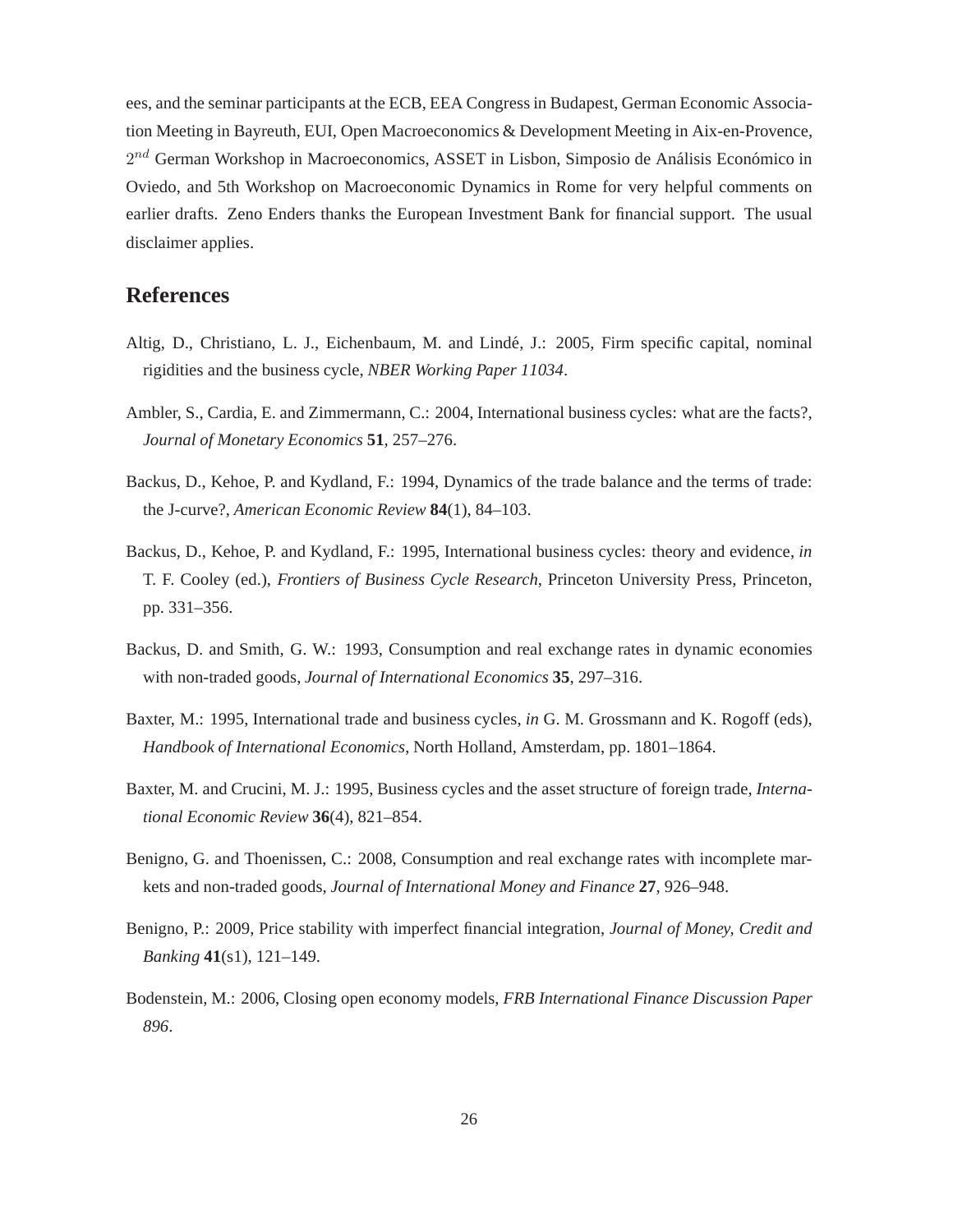- Canova, F. and Sala, L.: 2006, Back to square one: Identification issues in DSGE models, *ECB Working Paper 583*.
- Chari, V. V., Kehoe, P. J. and McGrattan, E. R.: 2002, Can sticky price models generate volatile and persistent real exchange rates?, *Review of Economics Studies* **69**, 533–563.
- Chari, V. V., Kehoe, P. J. and McGrattan, E. R.: 2005, A critique of structural VARs using business cycle theory, *Federal Reserve Bank of Minneapolis, Staff Report 364*.
- Christiano, L. J., Eichenbaum, M. and Evans, C.: 2005, Nominal rigidities and the dynamic effects of a shock to monetary policy, *Journal of Political Economy* **113**(1), 1–45.
- Christiano, L. J., Eichenbaum, M. and Vigfusson, R.: 2003, What happens after a technology shock?, *NBER Working Paper 9819*.
- Christiano, L. J., Eichenbaum, M. and Vigfusson, R.: 2007, Assessing structural VARs, *in* D. Acemoglu, K. Rogoff and M. Woodford (eds), *NBER Macroeconomics Annual 2006, Volume 21*, MIT Press, Cambridge MA.
- Cole, H. and Obstfeld, M.: 1991, Commodity trade and international risk sharing: how much do financial markets matter?, *Journal of Monetary Economics* **28**, 3–24.
- Cooley, Thomas, F. and Dwyer, M.: 1998, Business cycle analysis without much theory a look at structural VARs, *Journal of Econometrics* **83**, 57–88.
- Corsetti, G., Dedola, L. and Leduc, S.: 2006, Productivity, external balance and exchange rates: evidence on the transmission mechanism among G7 countries, *in* L. Reichlin and K. West (eds), *NBER International Seminar on Macroeconomics 2006*.
- Corsetti, G., Dedola, L. and Leduc, S.: 2007, International risk sharing and the transmission of productivity shocks, *Review of Economic Studies* **75**(2), 443–473.
- Corsetti, G., Dedola, L. and Leduc, S.: 2008, High exchange-rate volatility and low pass-through, *Journal of Monetary Economics* **55**(6), 1113–1128.
- Enders, Z., Müller, G. J. and Scholl, A.: 2008, How do fiscal and technology shocks affect real exchange rates? New evidence for the United States. CFS Working Paper 2008/22.
- Fernández-Villaverde, J., Rubio-Ramírez, J., Sargent, T. J. and Watson, M. W.: 2007, A, B, C's (and D's) for understanding VARs, *American Economic Review* **97**(3), 1021–1026.
- Galí, J.: 1999, Technology, employment, and the business cycle: do technology shocks explain aggregate fluctuations?, *American Economic Review* **89**, 249–271.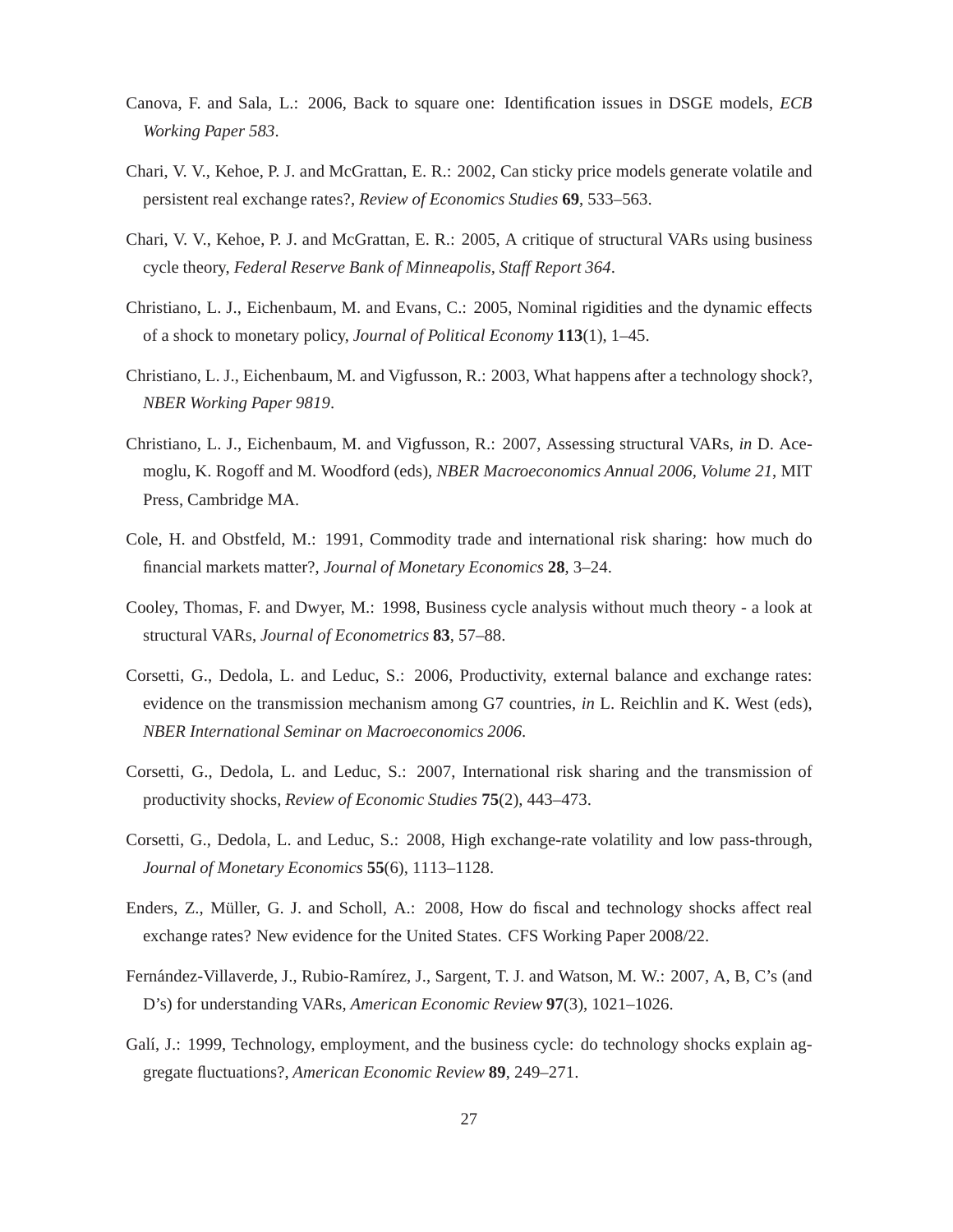- Ghironi, F. and Melitz, M.: 2005, International trade and macroeconomic dynamics with heterogeneous firms, *Quarterly Journal of Economics* **120**, 865–915.
- Glick, R. and Rogoff, K.: 1995, Global versus country-specific productivity shocks and the current account, *Journal of Monetary Economics* **35**, 159–192.
- Gregory, A. W. and Head, A. C.: 1999, Common and country-specific fluctuations in productivity, investment and the current account, *Journal of Monetary Economics* **44**, 423–451.
- Heathcote, J. and Perri, F.: 2002, Financial autarky and international business cycles, *Journal of Monetary Economics* **49**, 601–627.
- International Monetary Fund: 2007, World economic outlook database, http://www.imf.org/external/pubs/ft/weo/2007/01/data/index.aspx.
- Ireland, P. N.: 2004, A method for taking models to the data, *Journal of Economic Dynamics and Control* **28**, 1205–1226.
- Kehoe, P. J. and Perri, F.: 2002, International business cylces with endogenous incomplete markets, *Econometrica* **70**, 709–729.
- King, R. G.: 1991, Value and capital in the equilibrium business cycle programme, *in* L. W. McKenzie and S. Zamagni (eds), *Value and Capital Fifty Years Later*, Macmillan, Houndmills, Basingstoke, Hampshire, pp. 279–309.
- Kollmann, R.: 1998, US trade balance dynamics: the role of fiscal policy and productiviy shocks and of financial market linkages, *Journal of International Money and Finance* **17**, 637–669.
- Kollmann, R.: 2006, International portfolio equilibrium and the current account, *CEPR Discussion Paper 5512*.
- Kydland, F. E. and Prescott, E. C.: 1991, Hours and employment variation in business cycle theory, *Economic Theory* **1**, 63–81.
- Lane, P. R. and Milesi-Ferretti, G. M.: 2007, The external wealth of nations mark II: revised and extended estimates of foreign assets and liabilities, 1970-2004, *Journal of International Economics* **73**(2), 223–250.
- Lubik, T. and Schorfheide, F.: 2006, A Bayesian look at new open economy macroeconomics, *in* M. Gertler and K. Rogoff (eds), *NBER Macroeconomics Annual 2005, Volume 20*, MIT Press, Cambridge MA, pp. 313–366.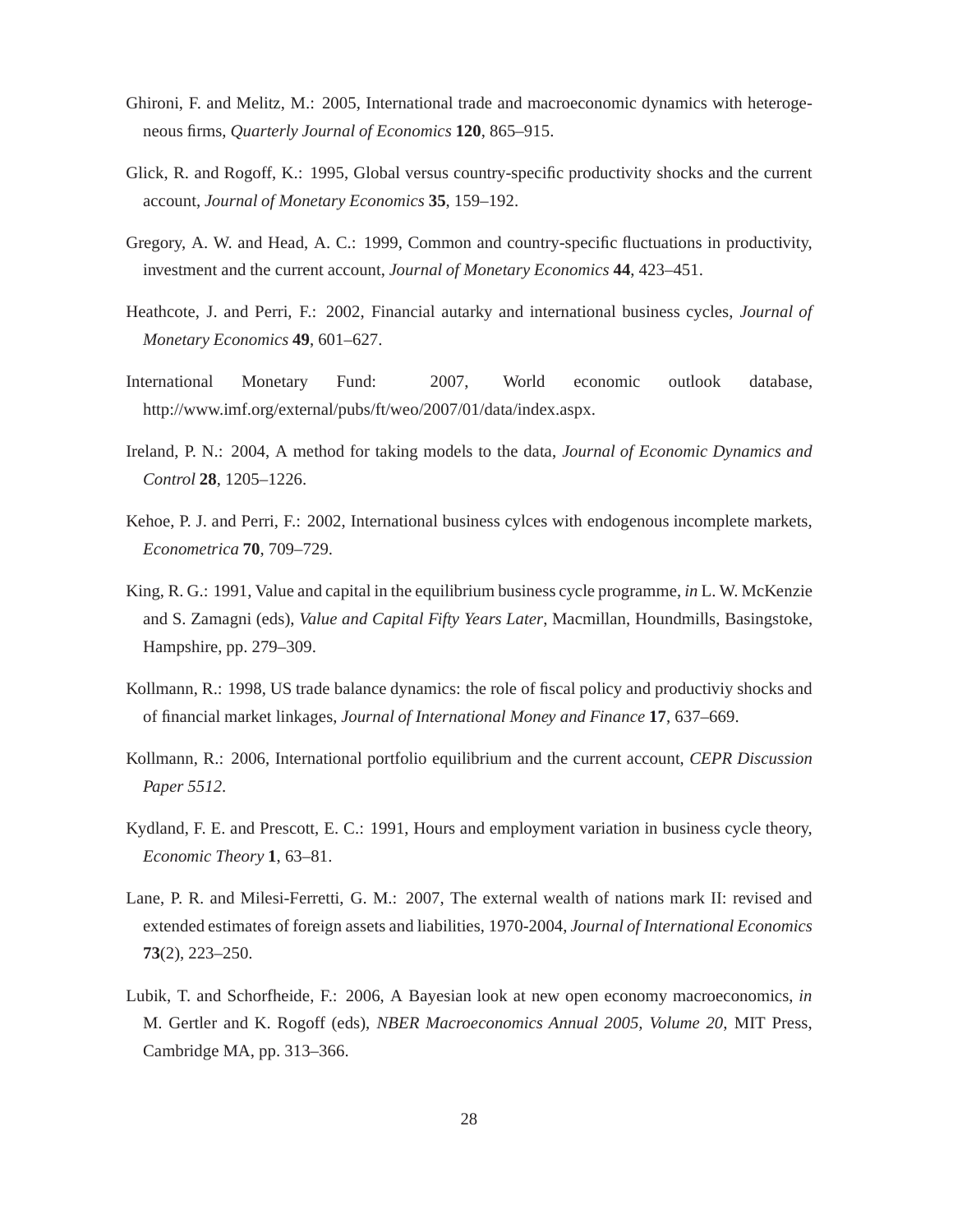- Mendoza, E. G.: 1991, Real business cycles in a small open economy, *American Economic Review* **81**, 797–818.
- Normandin, M. and Fosso, B. P.: 2006, Global versus country-specific shocks and international business cycles, *Cahiers de recherche 0601*, CIRPEE.
- Obstfeld, M. and Rogoff, K.: 2000, New directions for stochastic open economy models, *Journal of International Economics* **20**, 117–153.
- OECD: 2007, Economic Outlook 82, Main Economic Indicators vol. 2007, on *SourceOECD*.
- Raffo, A.: 2008, Net exports, consumption volatility, and international real business cycle models, *Journal of International Economics* **75**, 14–29.
- Ravn, M. O.: 1997, International business cycles in theory and in practice, *Journal of International Money and Finance* **16**(2), 255–283.
- Schmitt-Grohé, S. and Uribe, M.: 2003, Closing small open economy models, *Journal of International Economics* **61**, 163–185.
- Shapiro, M. and Watson, M.: 1988, Sources of business cycle fluctuations, *in* S. Fischer (ed.), *NBER Macroeconomics Annual*, MA: MIT Press.
- Stockman, A. C. and Tesar, L. L.: 1995, Tastes and technology in a two-country model of the business cycle: Explaining international comovements, *American Economic Review* **85**(1), 168–185.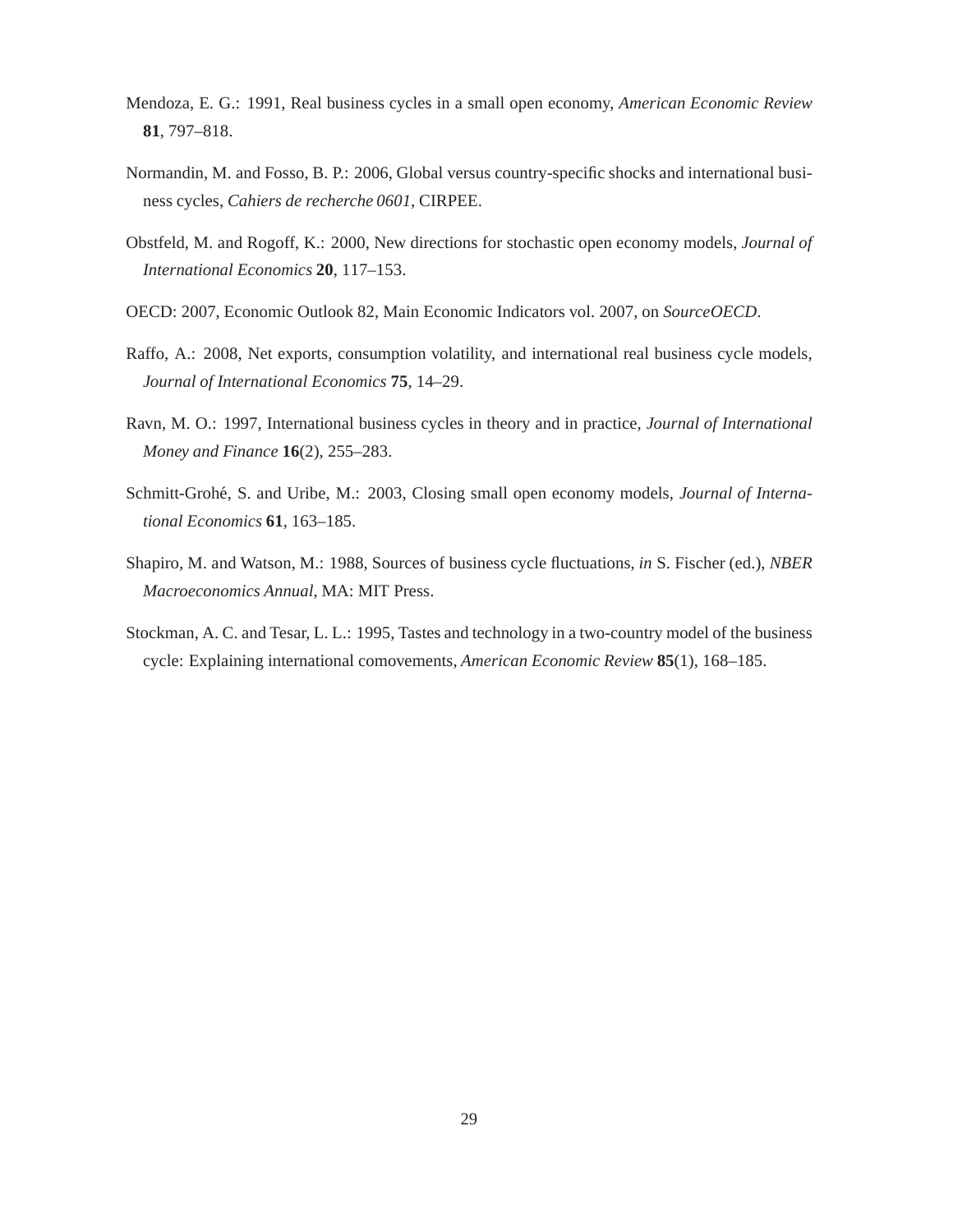

Figure 1: Technology shocks and the S-curve. *Notes:* Left panel displays cross-correlation function for the terms of trade and the trade balance (ccf); vertical axis: correlation; horizontal axis: k; Dashed line: unconditional ccf, computed after applying HP-filter to raw time series; Solid line: ccf conditional on technology shocks, computed after applying HP-filter to counterfactual time series obtained from the VAR model; shaded area: bootstrapped 90 percent confidence intervals. Right panel displays four-quarter moving average of technology shocks; Solid line: shocks identified in baseline VAR model; dashed line: growth rate of Solow residual.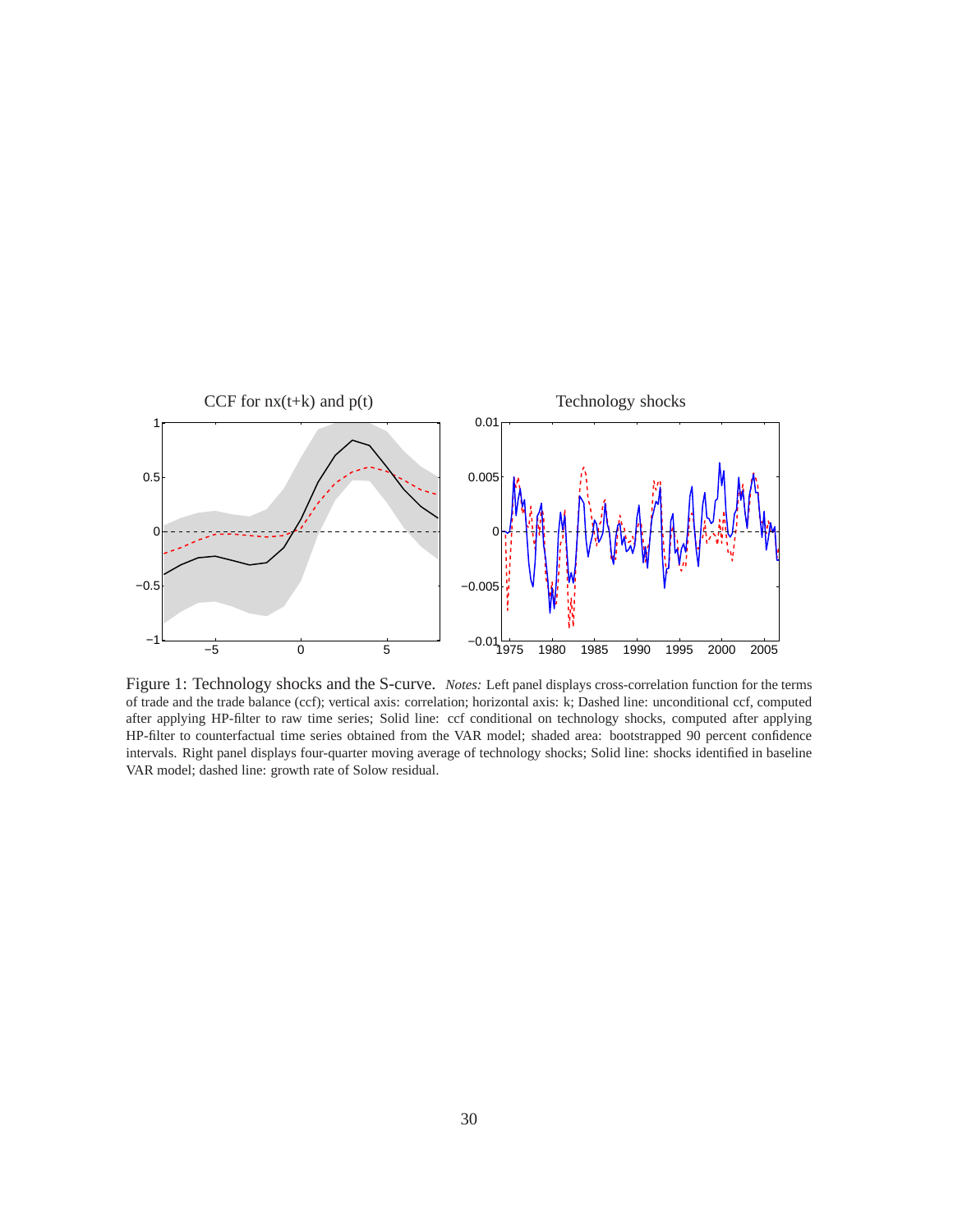

Figure 2: Effect of U.S. technology shock. *Notes:* '∆' indicates that response is in relative terms (U.S. vs. ROW); solid line: point estimate; shaded areas: bootstrapped 90 percent confidence intervals. Vertical axes: percent, except for net exports (percentage points of GDP). Horizontal axes: quarters.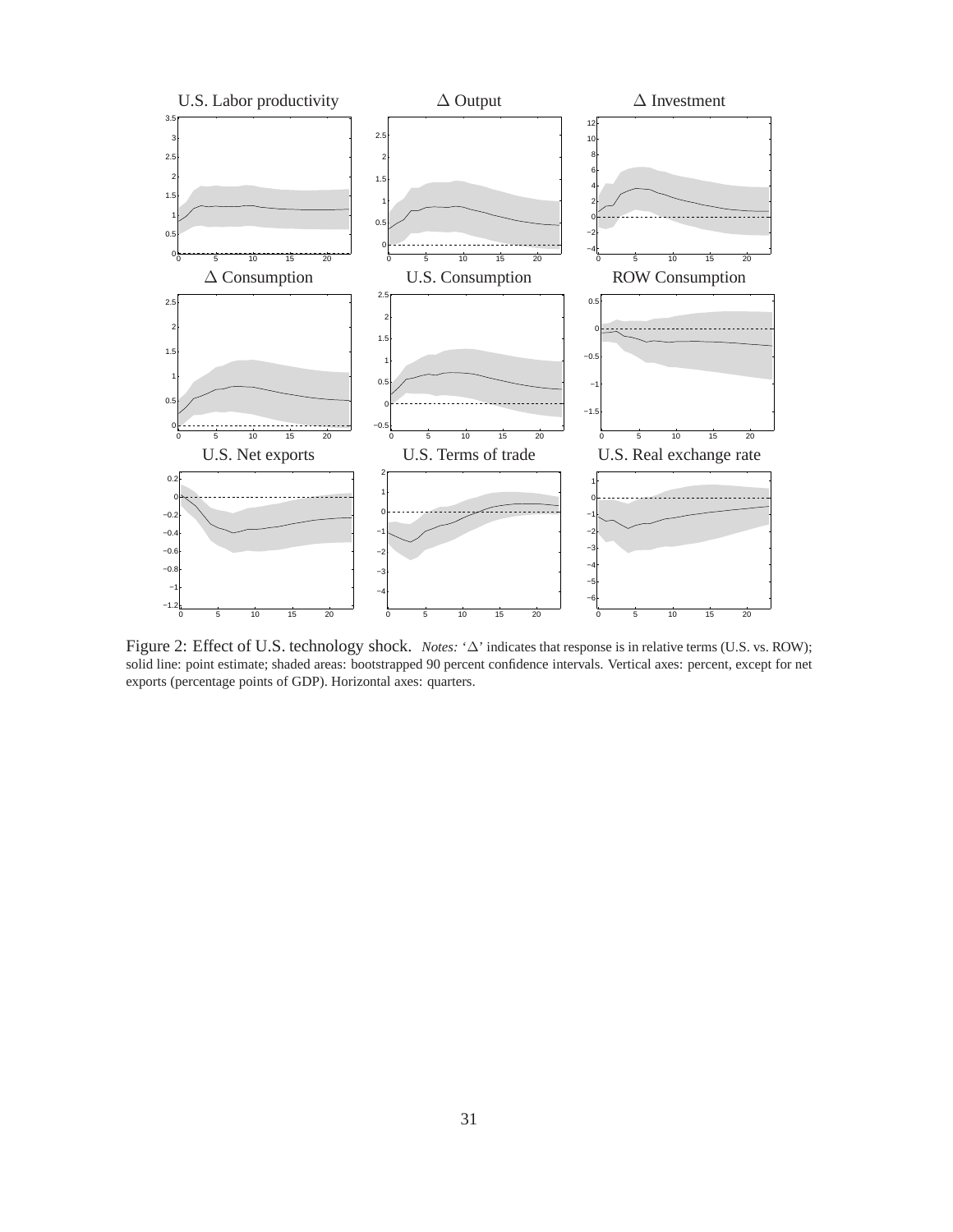

Figure 3: Conditional cross-correlation function for the trade balance and the terms of trade. *Notes:* ccf for nx(t+k) and p(t); vertical axis: correlation; horizontal axis: k; solid line displays ccf conditional on technology shocks, computed after applying HP-filter to counterfactual time series obtained from the VAR model; shaded area: bootstrapped 90 percent confidence intervals. Dashed line: ccf of complete markets calibration; dashed-dotted line: incomplete markets calibration.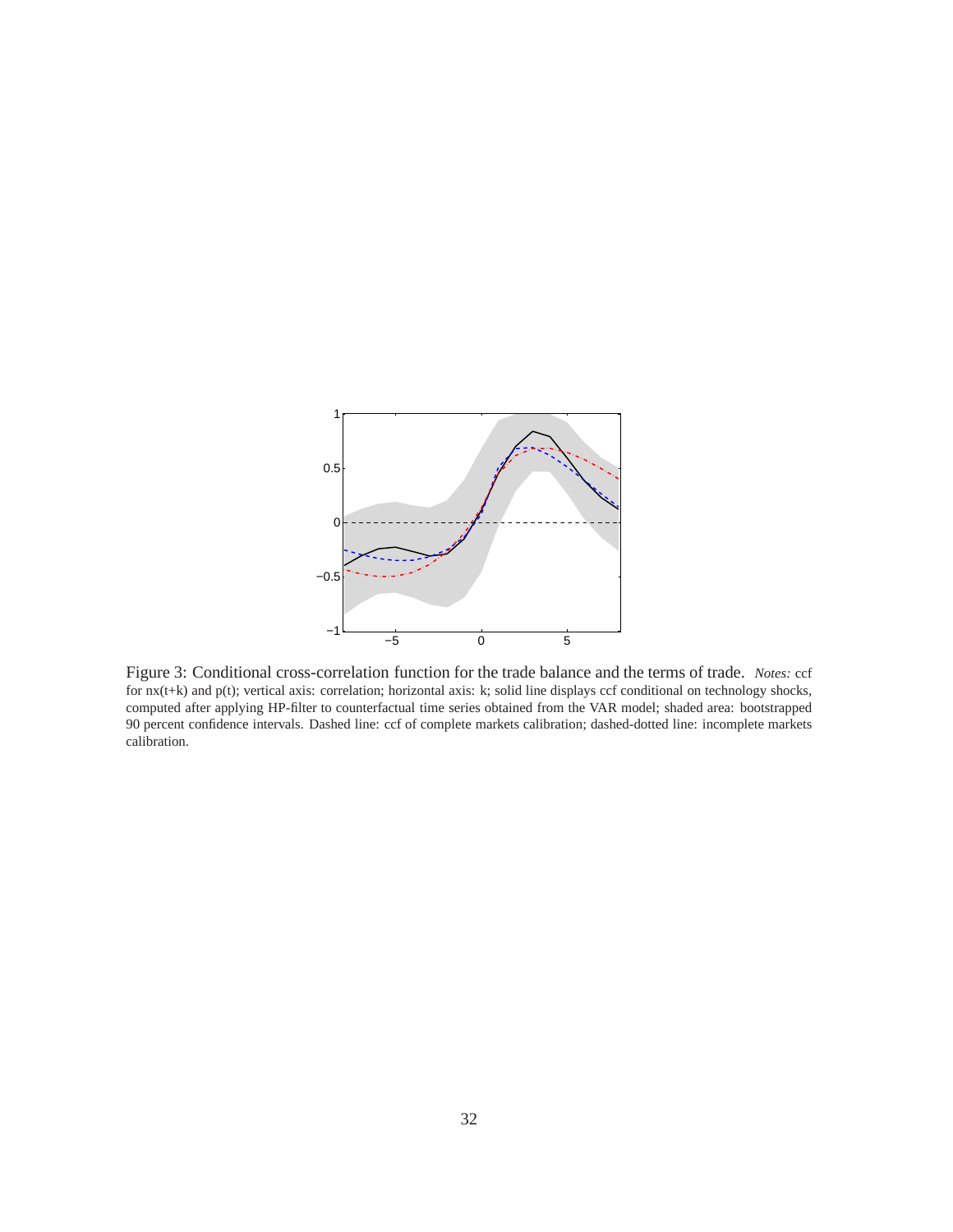

Figure 4: Effect of technology shock in theoretical economies. *Notes:* '∆' indicates that response is in relative terms (home vs. foreign); solid line: complete markets calibration; dashed line: incomplete markets calibration; vertical axes: percent, except for net exports (percentage points of output); horizontal axes: quarters.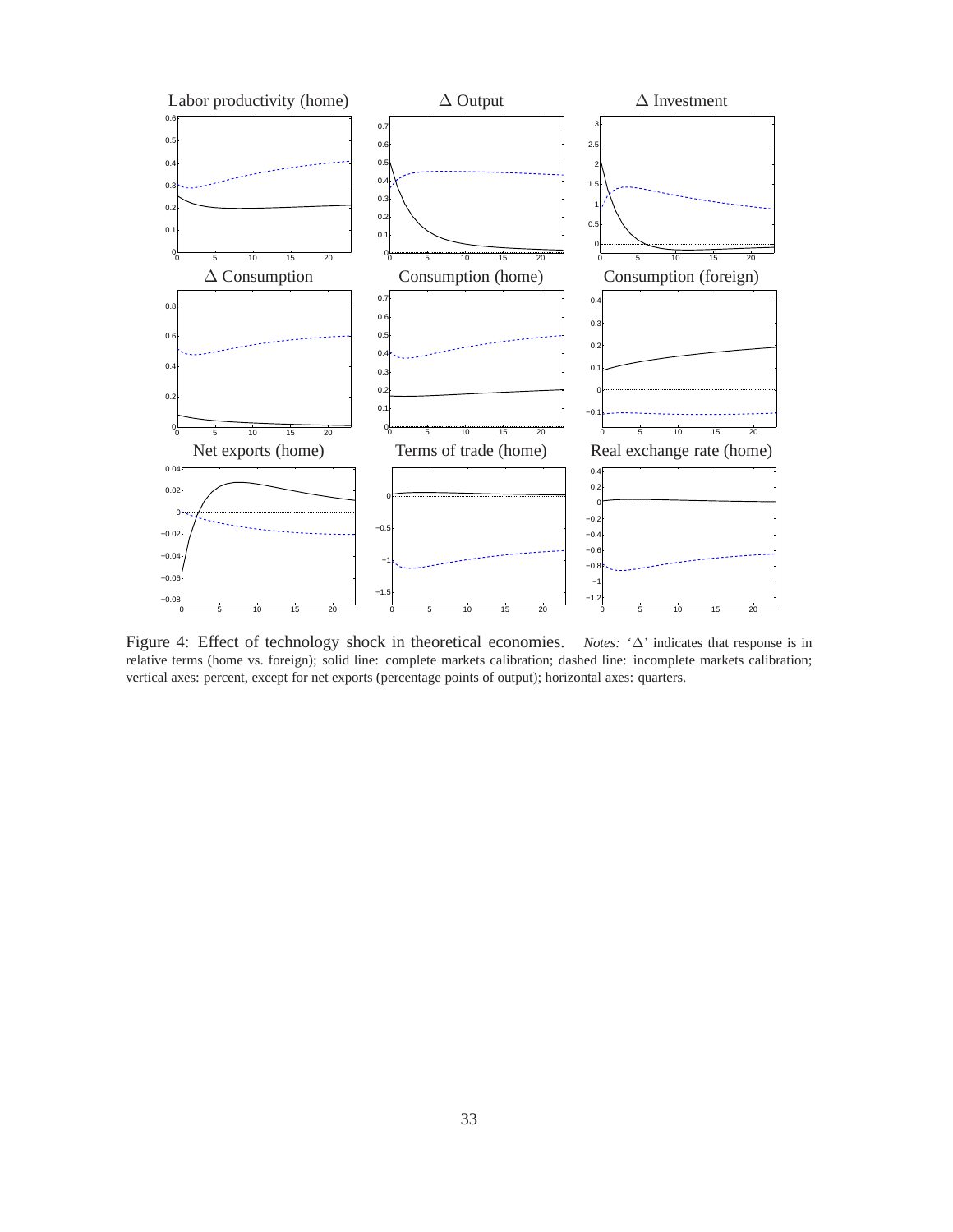

Figure 5: Impulse response and cross-correlation functions for different model specifications. *Notes:* First two rows consider effects of a country-specific (relative) 0.5% technology shock, third row considers 0.5% global shock; solid lines display results for baseline case; dashed lines: sticky price case; dashed-dotted line: non-zero net foreign asset position in steady state.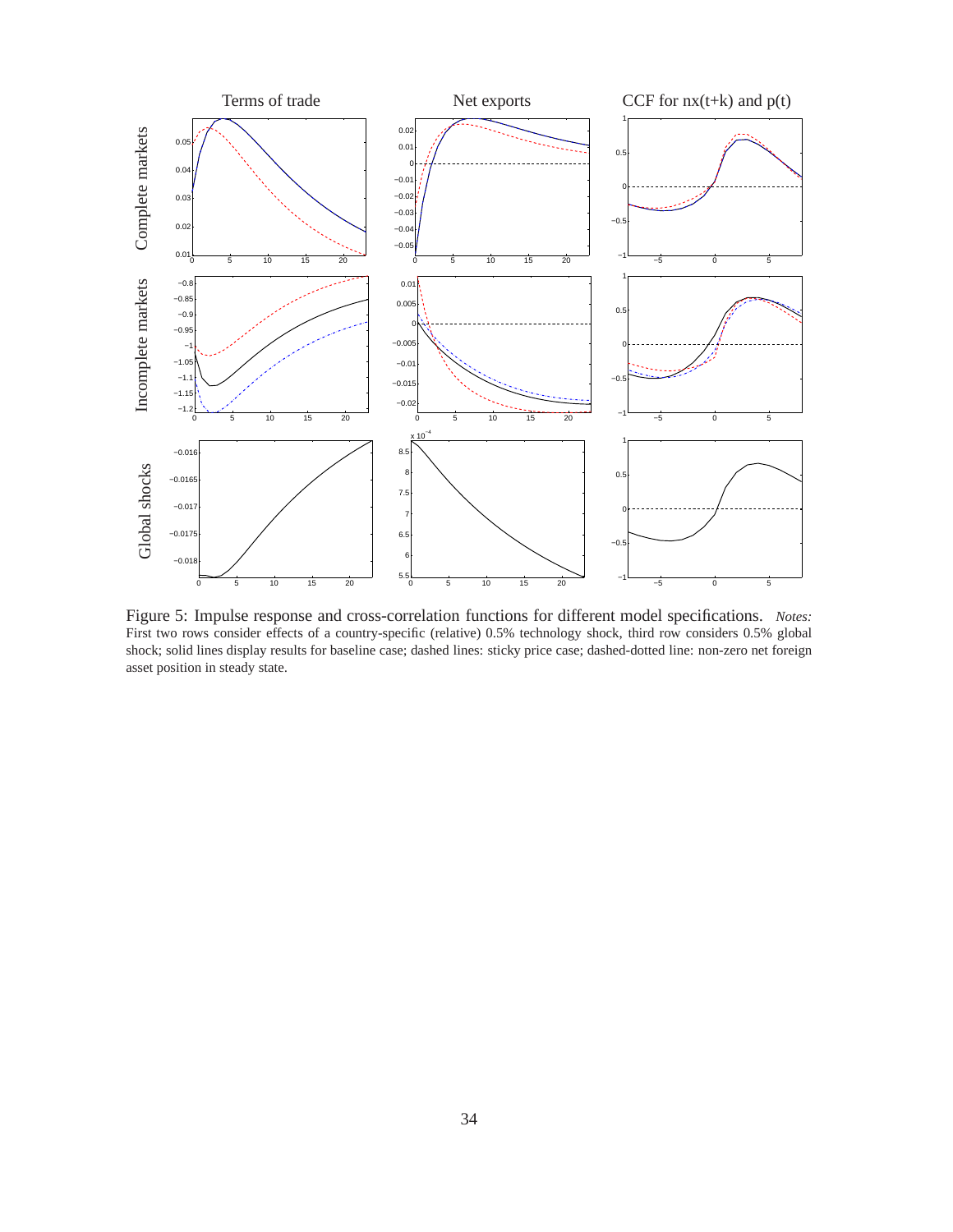

Figure B.1: Effect of monetary policy shock. *Notes:* monetary policy shock is an exogenous increases in (relative) short-term interest rate; responses are measured as described below Figure 2 in main text.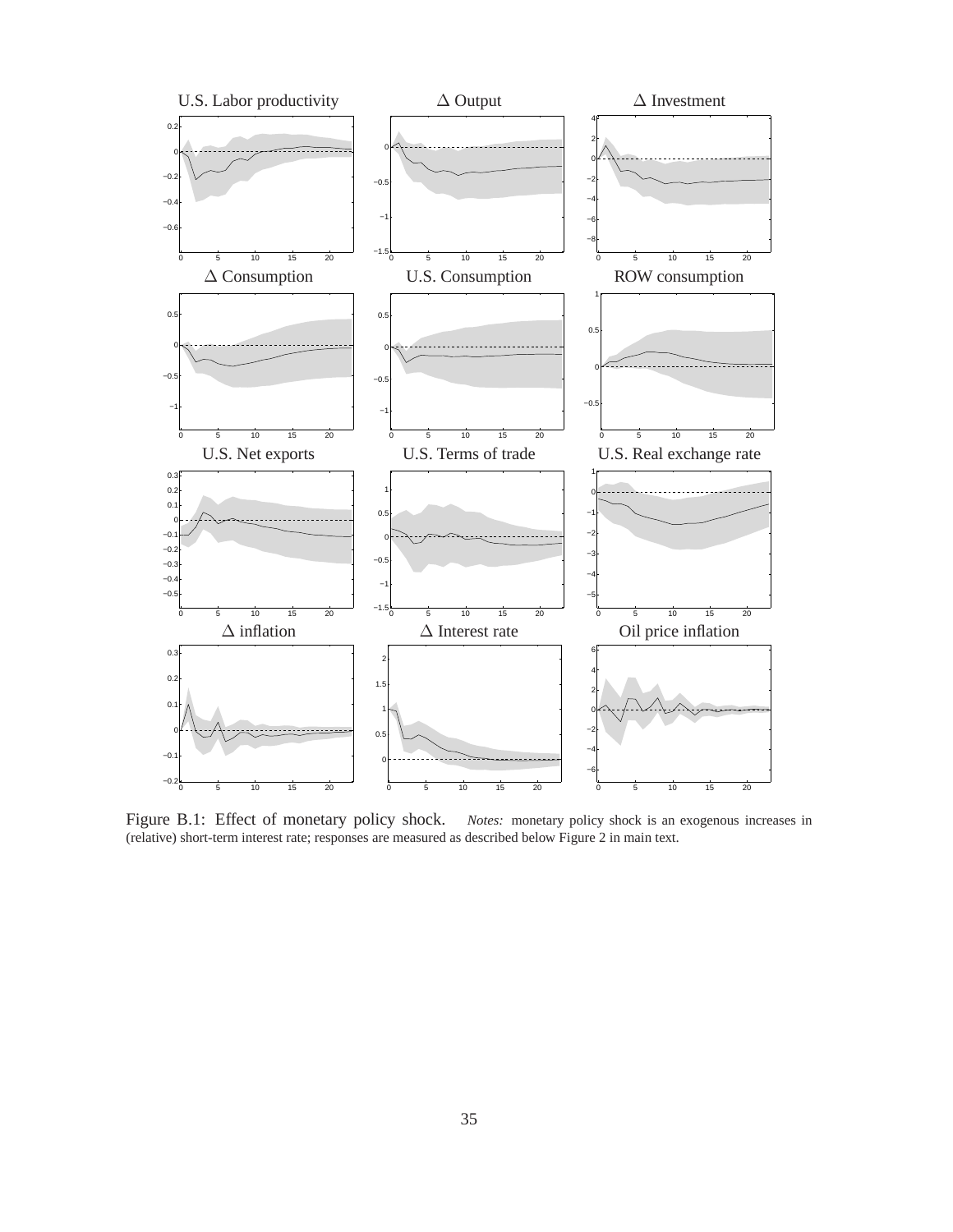

Figure B.2: Performance of VAR model. *Notes:* Estimated (straight line) vs. true (dashed line) responses to one percent increase in domestic technology with bootstrapped 90 percent confidence intervals (shaded area); right panel: ccf for trade balance (t+k) and the terms of trade (t) (k measured on the horizontal axis)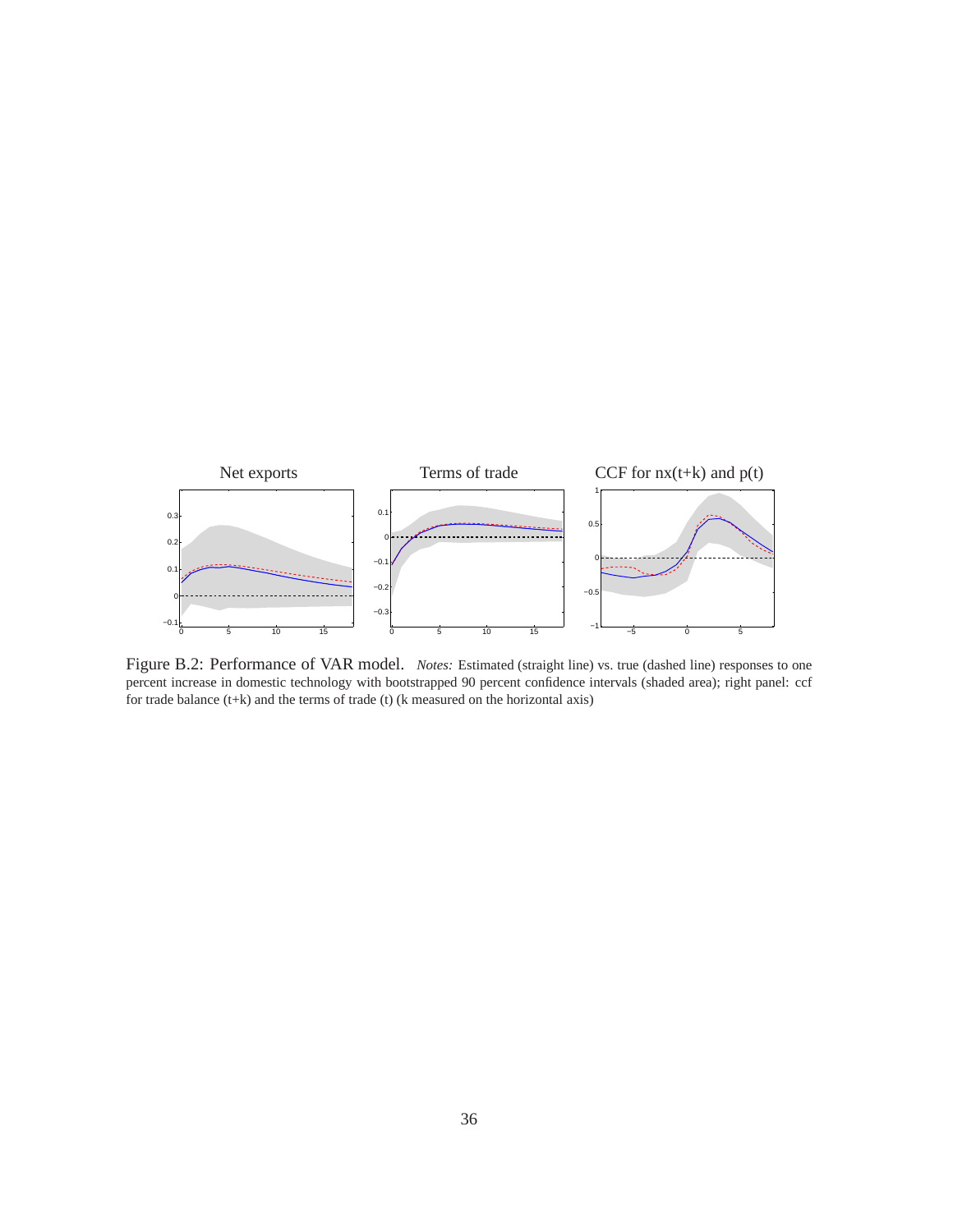| Table 1. Dustriess even muchamons |                                                   |                |                                          |                        |  |
|-----------------------------------|---------------------------------------------------|----------------|------------------------------------------|------------------------|--|
|                                   | Standard deviation<br>relative to $\Delta$ output |                | Business cycle<br>variance decomposition |                        |  |
|                                   |                                                   |                |                                          |                        |  |
|                                   | Unconditional                                     | Conditional    | Technology shocks                        | Monetary policy shocks |  |
| Terms of trade                    | 2.03                                              | 2.43<br>(1.21) | 0.10<br>(0.11)                           | 0.01<br>(0.03)         |  |
| Net exports                       | 0.36                                              | 0.42<br>(0.16) | 0.13<br>(0.11)                           | 0.09<br>(0.04)         |  |
| $\Delta$ Investment               | 5.66                                              | 3.98<br>(3.72) | 0.14<br>(0.13)                           | 0.07<br>(0.05)         |  |
| $\Delta$ Consumption              | 0.88                                              | 1.01<br>(0.62) | 0.10<br>(0.15)                           | 0.08<br>(0.07)         |  |
| $\Delta$ Output                   |                                                   |                | 0.08<br>(0.13)                           | 0.07<br>(0.05)         |  |

Table 1: Business cycle fluctuations

*Notes:* '△' indicates that variable is in relative terms (U.S. vs. ROW). All statistics are computed on HP-filtered series using a smoothing parameter of 1600. Left panel: standard deviations are relative to standard deviation of relative output. Conditional values are computed on counterfactual time series obtained from feeding identified technology shocks into the baseline VAR model. Right panel: fraction of variance accounted for by technology shocks and relative monetary policy shocks, respectively; results are computed using the estimated VAR model where monetary policy shocks are identified in addition to technology shocks; standard errors in parentheses are obtained by bootstrap sampling.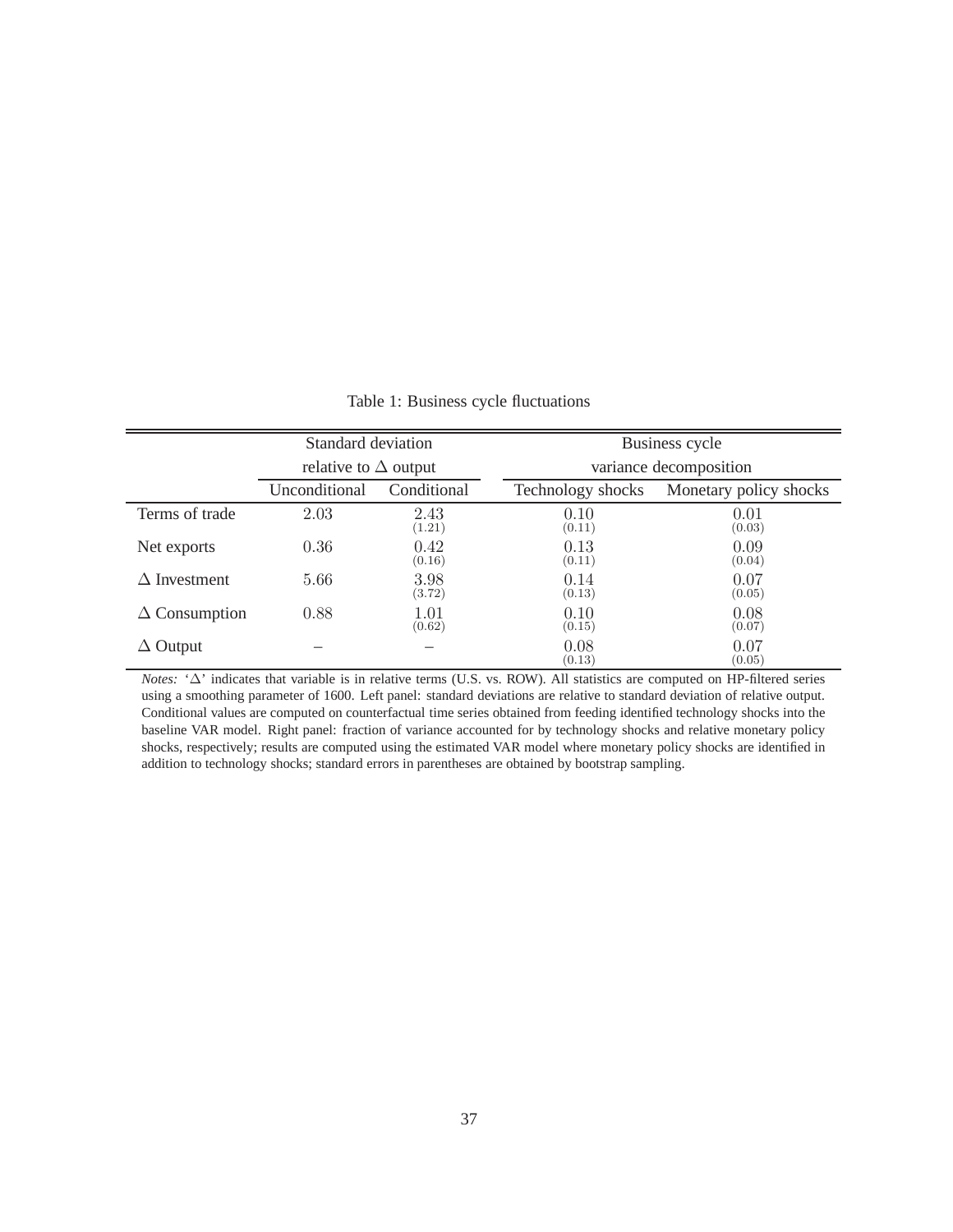| Standard values:               |                     |
|--------------------------------|---------------------|
| Discount factor (steady state) | $\beta = 0.99$      |
| Consumption share              | $\mu = 0.34$        |
| Risk aversion                  | $\gamma=2$          |
| Capital share                  | $\theta = 0.36$     |
| Depreciation rate              | $\delta = 0.025$    |
| Import share (steady state)    | $1 - \omega = 0.12$ |
|                                |                     |
|                                | $Einomial$ montate  |

Table 2: Parameter values of theoretical economies

|                                                          | Financial markets |            |  |
|----------------------------------------------------------|-------------------|------------|--|
| Matching selected moments:                               | Complete          | Incomplete |  |
| Elasticity of substitution<br>between intermediate goods | $\sigma = 3.089$  | 0.230      |  |
| Investment adjustment costs                              | $\chi = 0.000$    | 0.348      |  |
| Autoregressive coefficient of technology                 | $\rho = 0.688$    | 0.987      |  |
| Loss function:                                           | 7.134             | 6.981      |  |

*Notes:* Standard parameter values are taken from BKK. Values for parameters in the second part of the table are obtained by solving the objective (14); the last line gives its value in the optimum.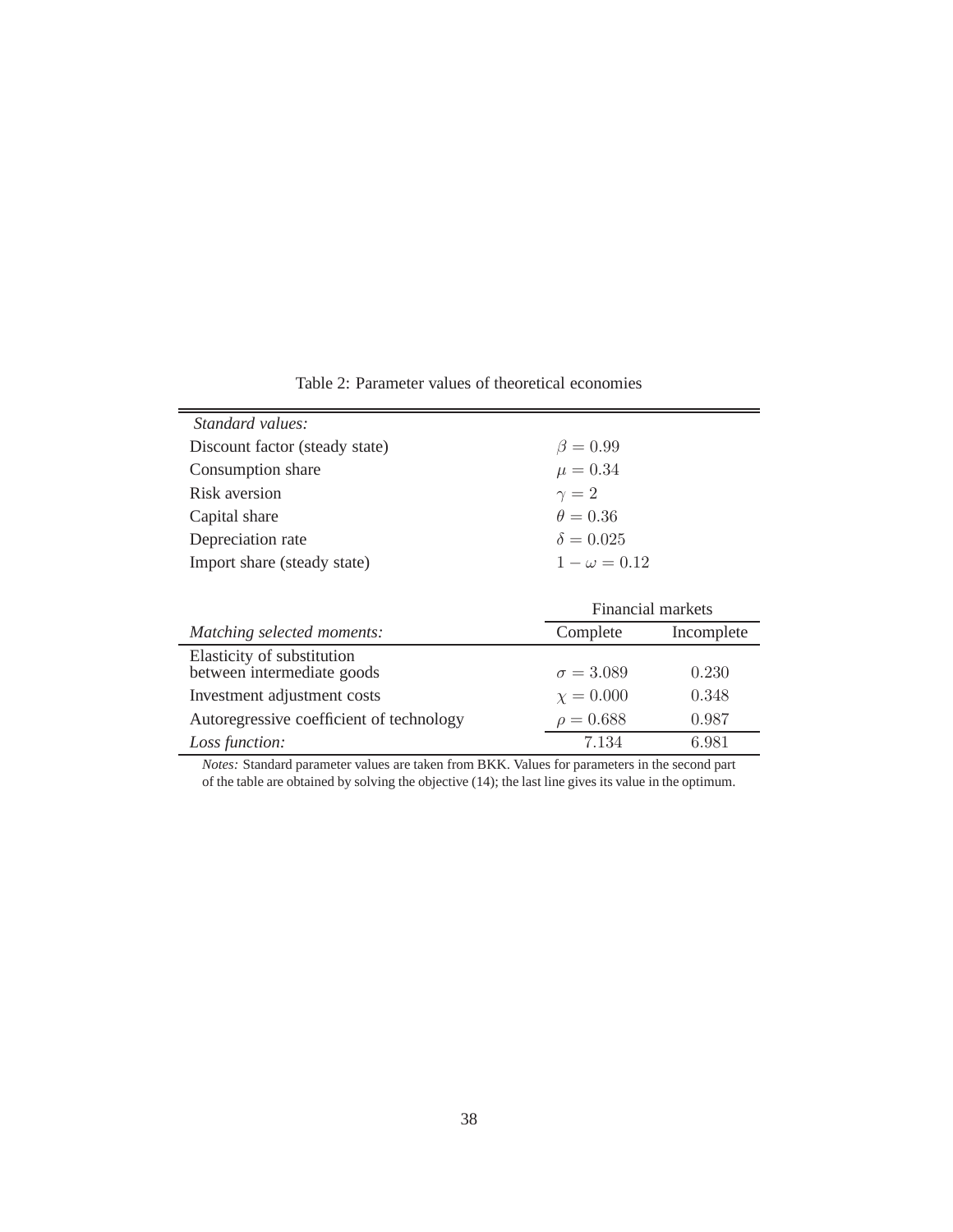|                      | VAR model      | Business cycle model calibrated under |                    |  |
|----------------------|----------------|---------------------------------------|--------------------|--|
|                      |                | Complete markets                      | Incomplete markets |  |
| Terms of trade       | 2.41<br>(1.38) | 0.13                                  | 2.75               |  |
| Net exports          | 0.42<br>(0.16) | 0.13                                  | 0.02               |  |
| $\Delta$ Investment  | 3.92<br>(0.99) | 4.28                                  | 3.27               |  |
| $\Delta$ Consumption | 1.01<br>(0.62) | 0.17                                  | 1.16               |  |

Table 3: Key volatilities conditional on technology shocks

*Notes:* '∆' indicates that variable is in relative terms (U.S. vs. ROW). Entries denote standard deviation scaled by standard deviation of ∆ output. All statistics are computed on HP-filtered series using a smoothing parameter of 1600. Left panel: see table 1.